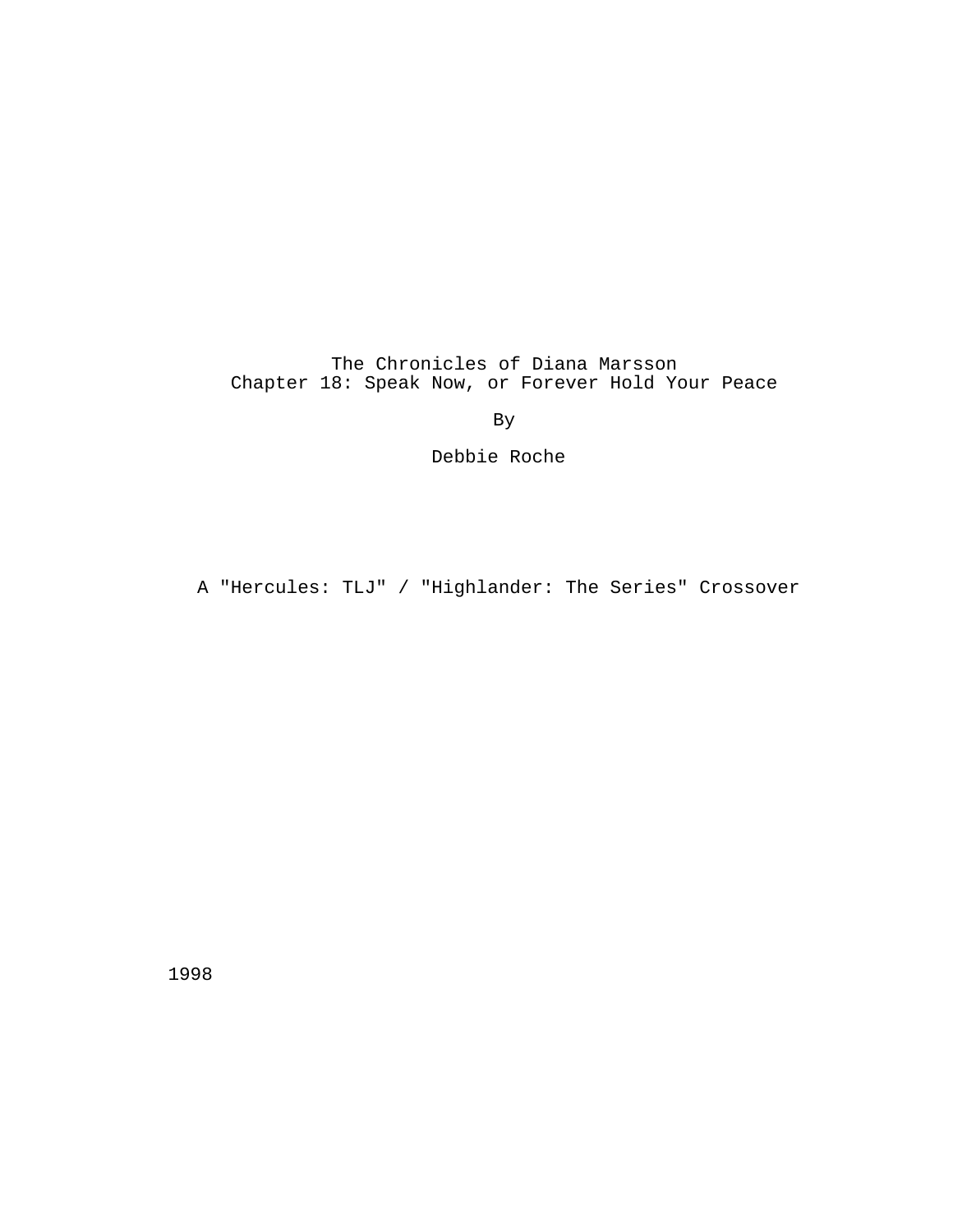#### **MONDAY OCTOBER 15th 2018**

1 THE LOFT - LIVING ROOM - SEATTLE (2:00PM) 1

DIANA is sitting on the sofa writing in THE CHRONICLE. CLARK materializes behind her with a book/journal in his hands. He goes over to her and offers her the book.

CLARK

Here mom.

DIANA looks up at him. She says line as she takes the book/journal from him.

> DIANA What's this?

CLARK (smile) Open it and find out.

DIANA gives him a look, then opens the book.

DIANA

It's written in Ancient Greek!

CLARK I know. Read the first line.

DIANA reads the first line.

DIANA My name is Janice Covington.

Momentary pause.

DIANA Janice Covington?

DIANA looks back at CLARK.

DIANA Where, where did you get this?

CLARK That doesn't matter. Keep reading.

DIANA returns to the book.

DIANA The year is 1942. I am in Macedonia. I believe that I have found the home of the legendary Xena Scrolls.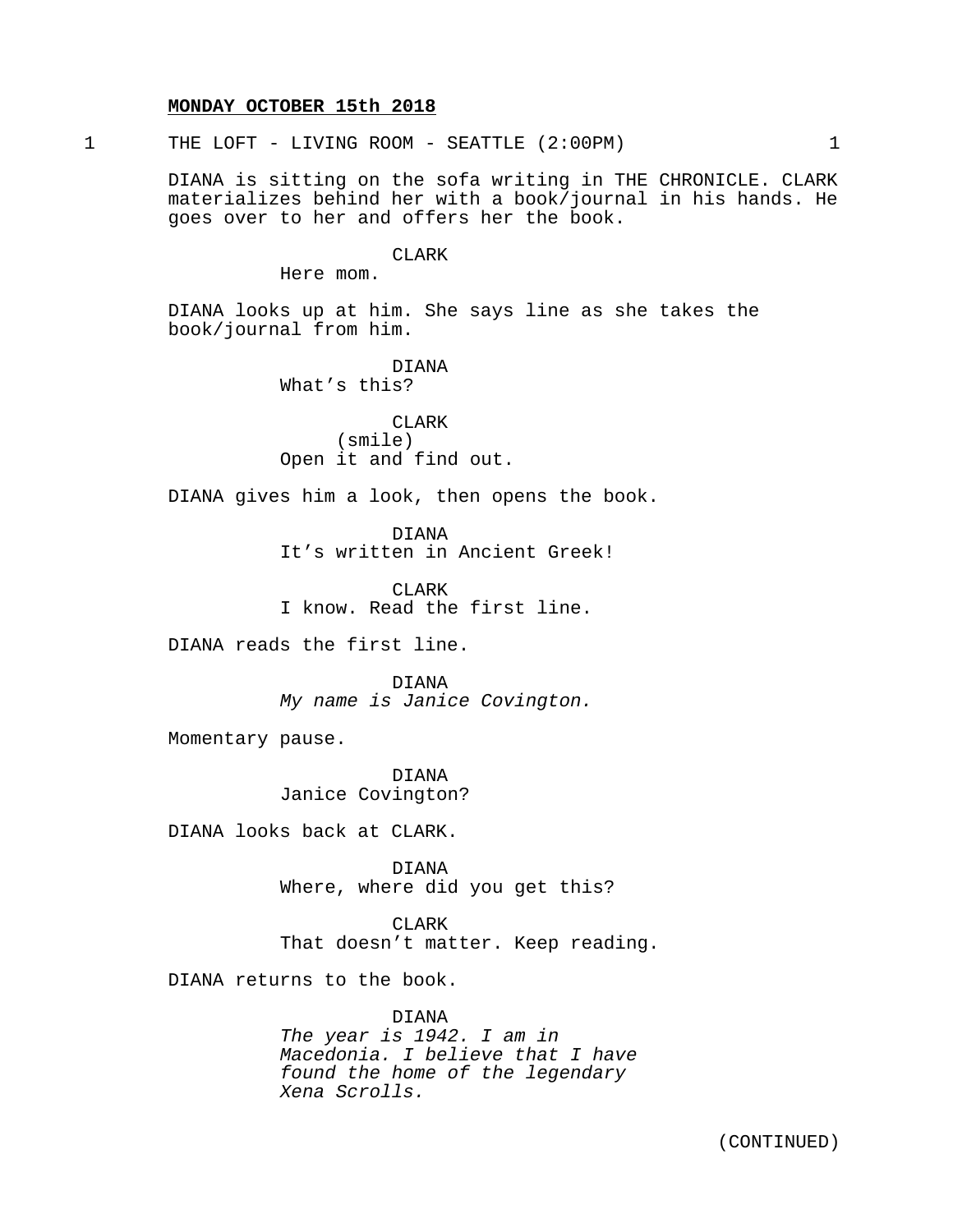But, I am not alone. There is another who also seeks the scrolls. His name is Professor Smythe. He would do anything to get his hands on them. I must not let that happen.

What you are about to read in the following pages, I have told no one. Only those of us that were there that day, know what happened. And of the six of us, only three were left by the end.

This is not a story, this is real. Anyone who can read this text, should believe what I am about to say.

DIANA looks up from the book at CLARK.

DIANA Is this what I think it is?

CLARK If you think it's the story of what happened during the dig in '42, then yeah. It is what you think it is.

DIANA gives his a questioning look.

DIANA You've read it?

CLARK I started to. Then, when I realized what it was, I knew you had to see it.

DIANA returns to the book.

DIANA Well, today I got a surprise visit from some of Smythe's men,

But, that wasn't all. The daughter of the great Mel Pappas showed up as well. Says she wants to help, since she can read ancient text. I told her to go home, that I was doing fine without her. But, she is so stubborn. She keeps following me (MORE)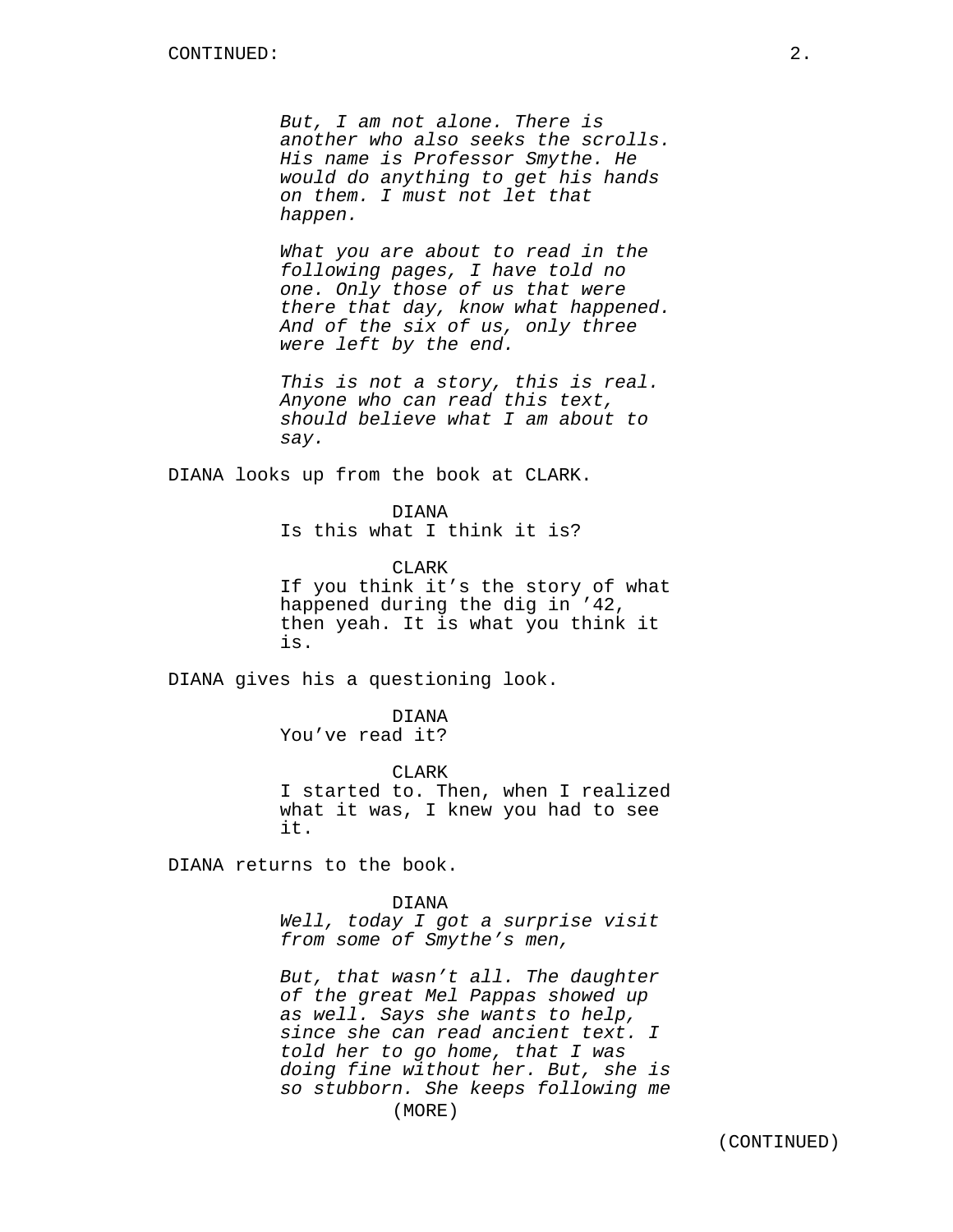DIANA (cont'd) around like a puppy. She is beginning to remind me of Gab.

Anyway, after a few hours I gave in. I told her she could stay. I just hope I don't regret it.

What a day. Melinda proved she really isn't as dumb as she looks. We found, sorry Smyth found, the tablet that held the key to unlocking the cave. He handed us the tablet, and asked for our help in translating it. I decided to misread the tablet's instructions, and hope that Smythe would believe the tablet to be a fake. That was when Melinda said I'd read it wrong and translated it correctly. The cave door opened. We all entered together, and that's when things got a little weird.

Now, before I continue, I should warn you. The only thing from Ancient Greece I expected to find in that cave, were the scrolls. Well, and a few artifacts, but... I never expected to find what we found. I'd told Melinda earlier that the scrolls would have the power to turn myth into history. I didn't know how true that statement would be.

Now, back to the story. Remember, of the six of us that entered the cave, (me, Melinda, Jack, Smythe, and two of his men), only three of us came out.

FADE IN TO:

## 2 FLASHBACK (XENA EPISODE: THE XENA SCROLLS) 2

As the wall comes crashing down around ARES, we...

FADE BACK TO: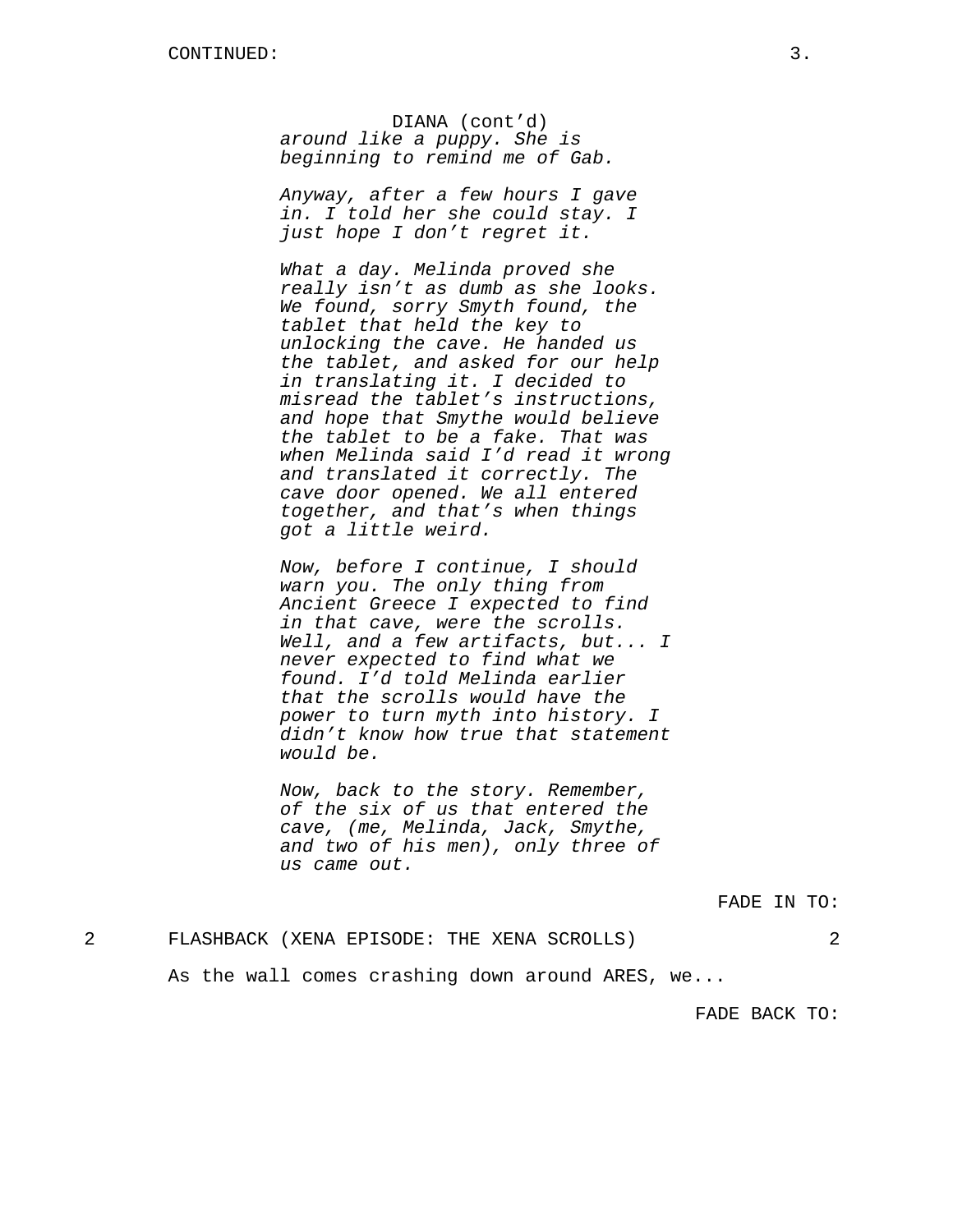3 LIVING ROOM 3

DIANA is sitting on the sofa reading. CLARK is sitting in a chair.

#### DIANA

I can still hear Ares' screams as we ran away. I don't know what was going on in there, but it sounded like something was dragging him across the floor, against his will.

Once the three of us were safely outside the cave, I decided I'd seal Ares inside permanently. I rigged all the remaining explosives around the base of the cave, and detonated it. I thought I would have done a lot more damage then I did. All that TNT should have! But, it didn't. Guess the Gods had some sort of protection on the cave.

I'm still not sure how Melinda became Xena. And Melinda has no memory of anything that happened from the time the Chakram joined, to the time it broke.

One good thing did come out of this. I did find the scrolls, and I'm gonna make sure that history doesn't forget the name Xena. Or Gabrielle either.

DIANA closes the book.

DIANA So, Melinda was the descendant of Xena

**CLARK** And Janice was Gab's, and Jack's was Joxer's. Just like we assumed all along.

Momentary pause. DIANA looks back over part of the story.

DIANA I never thought of that. 4.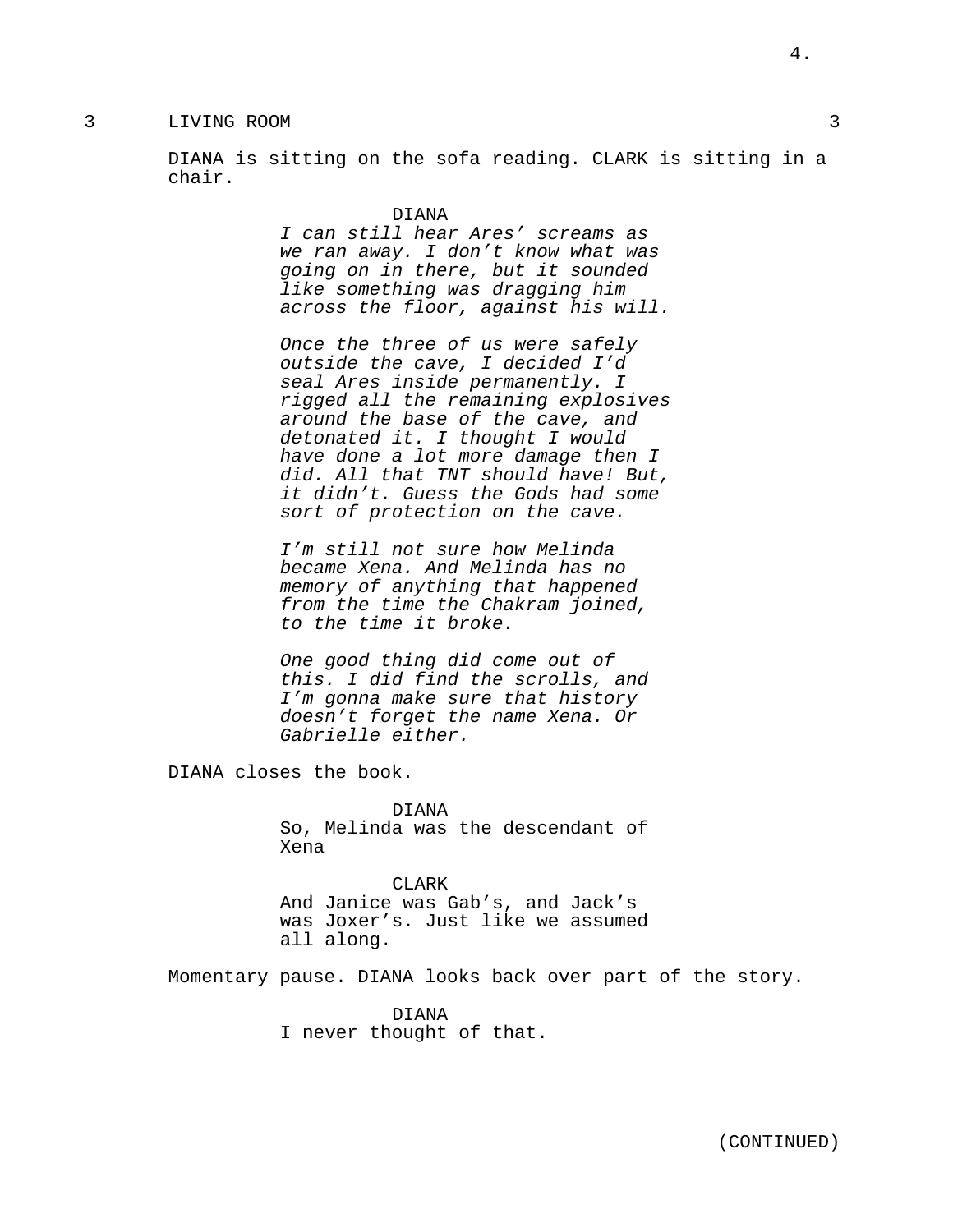CLARK Of what? DIANA That Xena's spirit could be trapped in the Chakram, and that it would try to stop anyone from freeing Ares. CLARK How come Zeleia wasn't affected? When she... DIANA Ah, but she was. CLARK What? DIANA Remember. (beat) Once the Chakram united, there was a spark, and she... CLARK Passed out. Right. That's when I brought her home. DIANA Did she say or do anything that... CLARK No. Once we were outside the cave, she came to. Momentary pause. DIANA Which would imply that Xena's possession must only last while the

> CLARK Or until the Chakram breaks again.

Momentary pause.

DIANA So, how do we do this?

girl is in the cave.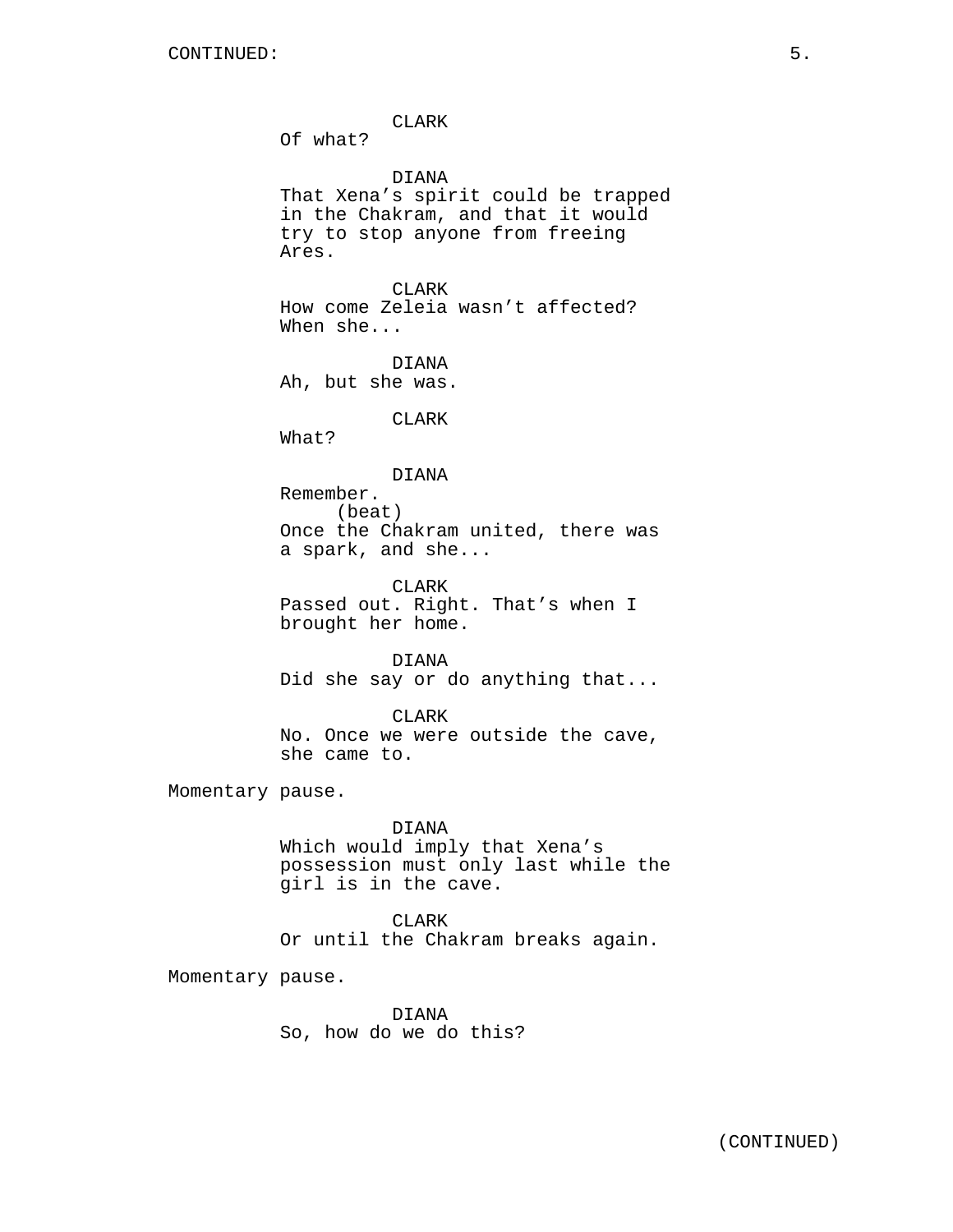CLARK

You mean keep the girl outside the cave and at the same time have her close enough to hit The Eye?

DIANA Yeah. She can't be in two places at once.

CLARK It would be easy if there were two girls. Then we...

DIANA

Two?

#### CLARK

One could unite the Chakram outside, and one could be waiting inside to throw it.

### DIANA

Of course. But... (beat) What if the power that unites the Chakram is from within the cave?

CLARK Well, then we just...

**DIANA** 

Picture this. (beat) You're standing just inside the mouth of the cave. You're holding one half of the Chakram, and one girl is waiting with you. I can be in the inner chamber with the other girl, and the other half of the Chakram.

CLARK cuts in before DIANA can continue.

CLARK

What good would...

#### DIANA

When we are in place, I'll send you the half that I have. You then hand both pieces to the girl with you and ask her to join them. If all goes as it has, there should be a spark, and she will pass out. Once (MORE)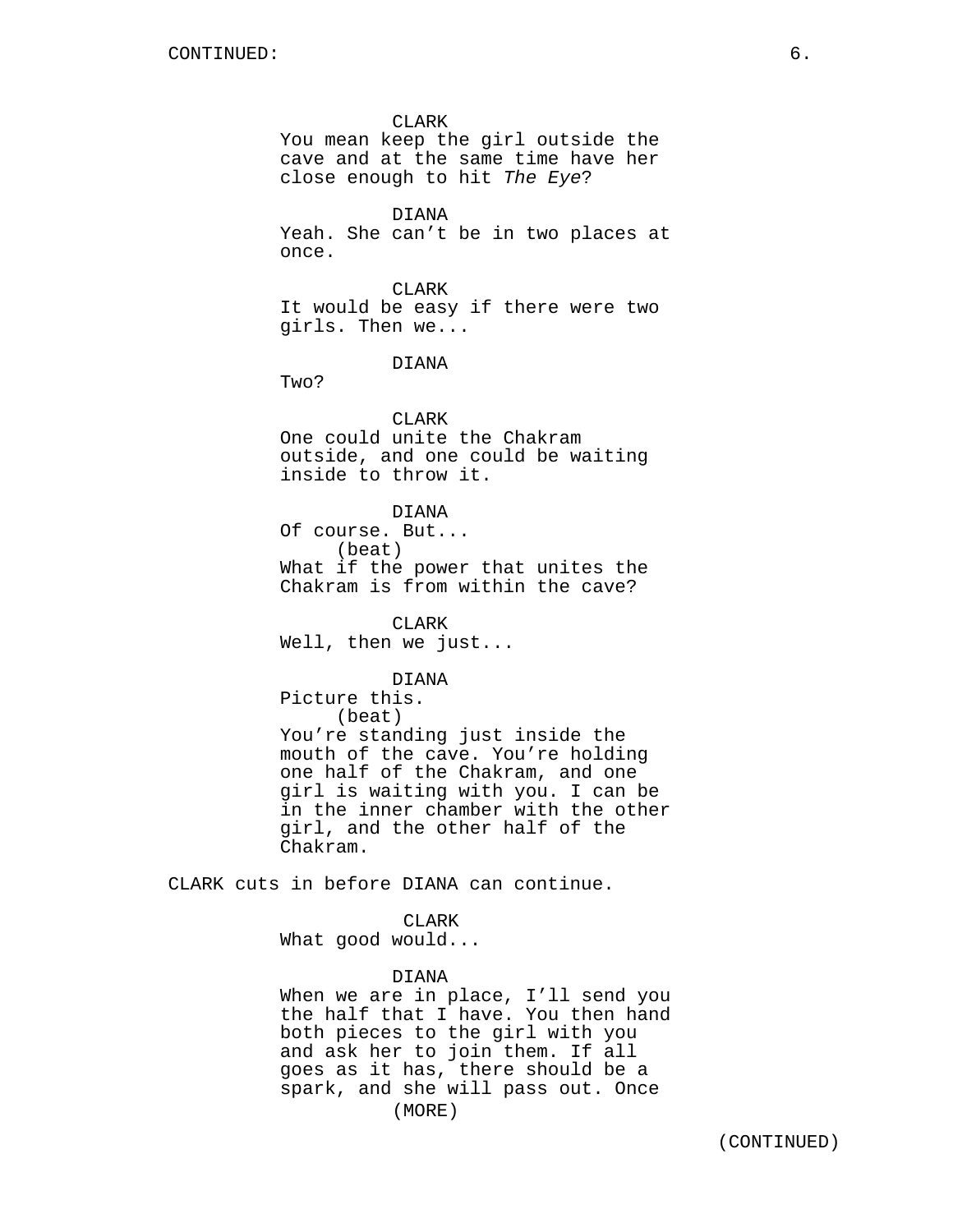DIANA (cont'd) the Chakram is whole, you send it to me, and get your girl out of the cave. The moment the two halves are joined, The Eye will unseal the sarcophagus. And, once it is completely unsealed, I'll have my girl throw the Chakram, hitting The Eye, and freeing Ares. And the three of us will walk out of that cave. CLARK It could work. DIANA No. It will work. (beat) It has to. CLARK Now all we need are two girls. DIANA

Right. I wonder how Michael's...

CLARK I thought we were going for Kevin?

## DIANA

We were. I mean he is the one more likely to settle down first, but... He's a Watcher.

## CLARK

So?

Momentary pause.

DIANA

So, he's bound to get suspicious a lot faster than Michael would.

#### CLARK

Why? What does his being a Watcher have to do with any of this?

DIANA

Isn't it obvious?

CLARK

No.

(beat) (MORE)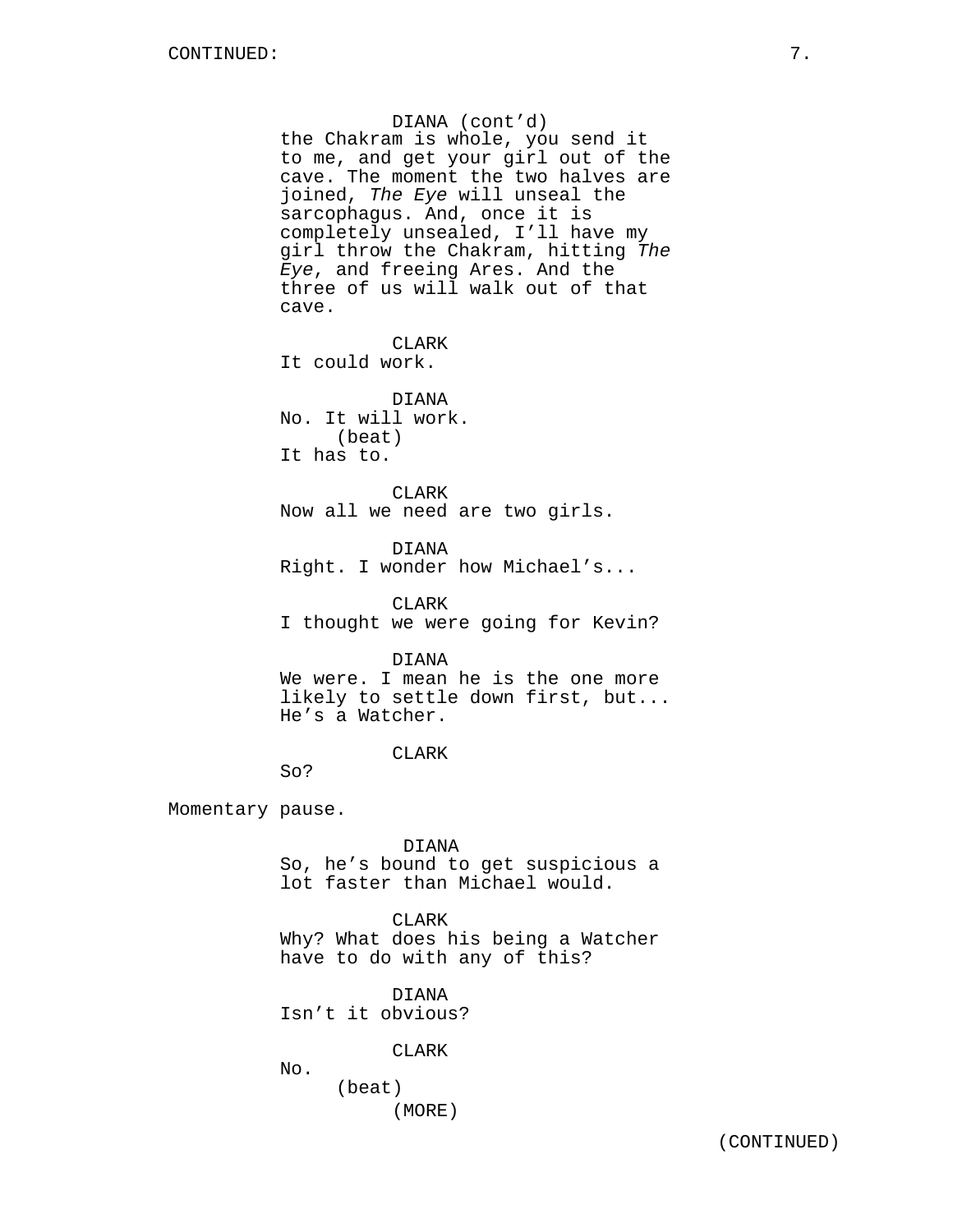CLARK (cont'd) Did he seem suspicious when you mentioned it before?

DIANA Well, no, but that was before he knew about MacLeod!

CLARK never told DIANA about what he and Methos did to Kevin. How CLARK had made Kevin forget about meeting Duncan. He wonders if he should tell her now? He decides not to.

> CLARK And whose fault was that? (beat) Why? Why did you have to bring up Mac anyway? You knew Kevin was a Watcher. Methos told us so.

> > DIANA

I don't know.

**CLARK** Mom, that won't work with me. We never...

DIANA I had a plan. But it, backfired.

CLARK A plan? And what was this great plan of yours?

DIANA

I don't remember. I... I was making it up as I went along.

CLARK Where were you planning on going with your plan? What was...

DIANA Clark, can we just drop this?

CLARK gives her a look. He figures he better tell her what he and Methos did.

CLARK

Mother I...

CLARK is interrupted when DIANA's cell phone rings.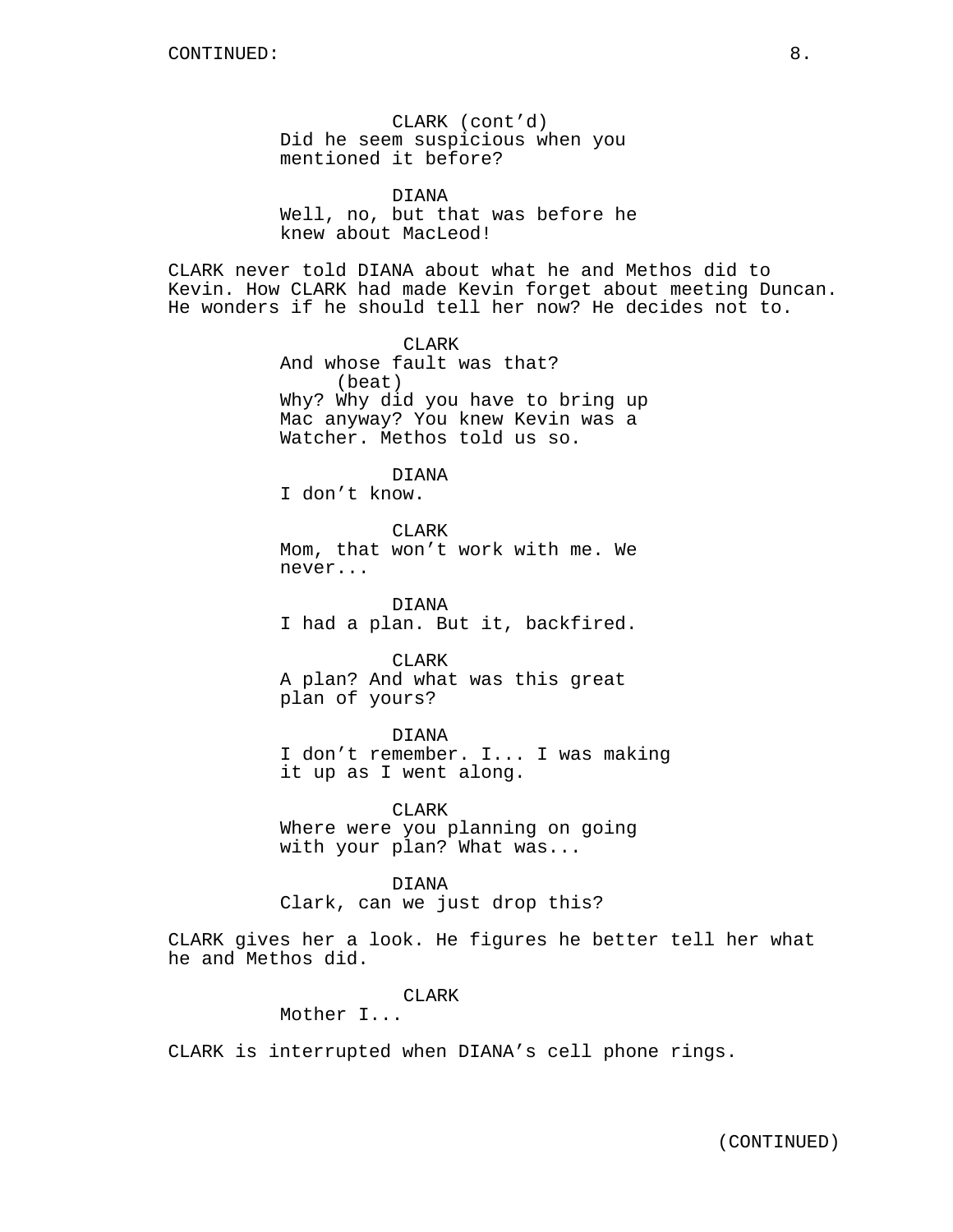DIANA Now, where did I put that phone?

DIANA starts to look for it, then she just zaps it into her hand. It's a regular, not vid, cell phone. She answers it.

DIANA

Hello?

KEVIN (VO)

Diana?

# DIANA

Yes.

KEVIN (VO)

It's Kevin.

DIANA Kevin?! How are you?

CLARK cocks an eyebrow. Talk about timing. They were just talking about Kevin and he calls. Talk about a coincidence.

> KEVIN (VO) Fine. And you?

DIANA Couldn't be better.

KEVIN (VO) I just called to see if you and Clark were free on the 31st?

DIANA The 31st? Why?

KEVIN (VO) Well, because... (beat) How would you like to attend a wedding?

DIANA

Wedding?

CLARK's curiosity is growing.

DIANA Who's getting married?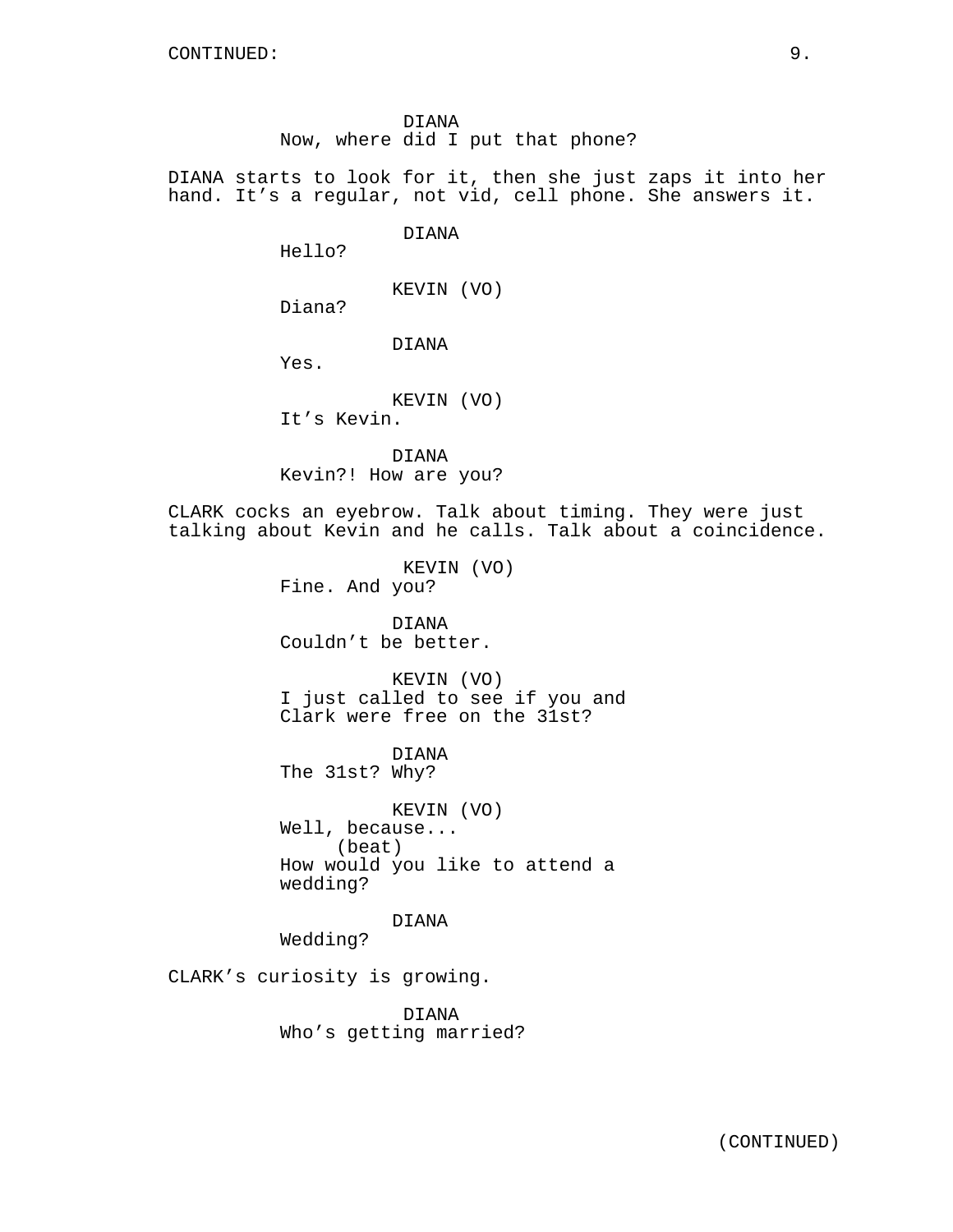KEVIN (VO)

I am.

DIANA

You are?

CLARK is getting more and more curious.

KEVIN (VO) Yeah. Sam and I...

DIANA raises an eyebrow. Did he say Sam? She wonders if Sam is a male or female.

DIANA

Sam?

KEVIN (VO)

Samantha.

DIANA Oh right. Of course. (beat) Well, congratulations.

KEVIN (VO)

Thanks. (beat) So, can you guys make it?

DIANA I can't speak for Mac, but Clark and I would love to come.

KEVIN (VO) Great. See ya on the 31st.

DIANA

See ya.

DIANA hangs up the phone. She notices the way CLARK is looking at her.

> DIANA Kevin's getting married.

CLARK So I heard. When is...

DIANA

The 31st.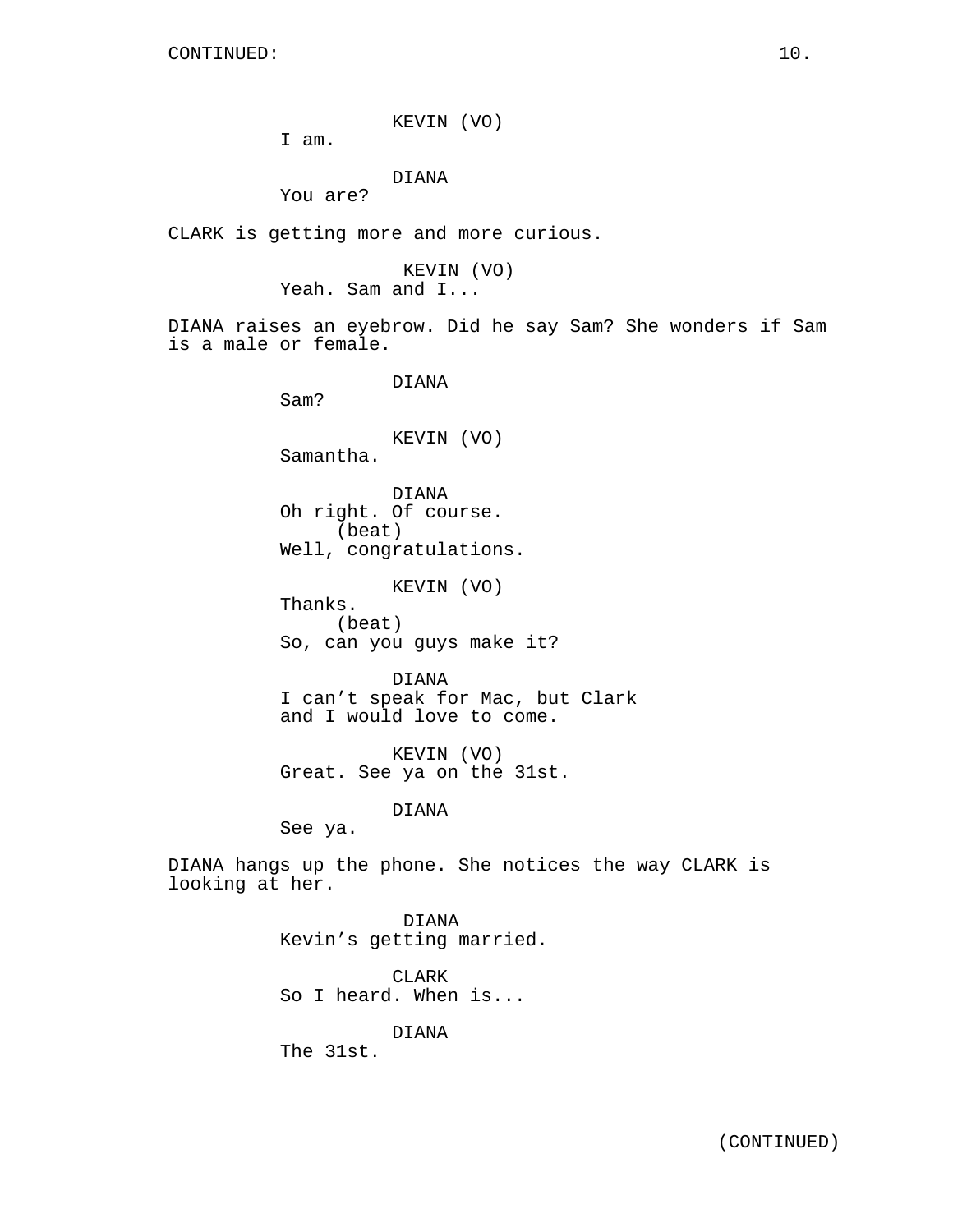CLARK Of this month? DIANA Yep. He's invited us to go. CLARK starts laughing. DIANA What? (beat) What's so funny? (beat) Clark! Momentary pause. CLARK I'm sorry. It's just that... (beat) The 31st is a strange day for a wedding. DIANA Why? (beat) What's wrong with... CLARK looks at her. CLARK Mom, it's October. CLARK can tell from the look she is giving him, that she doesn't get it. CLARK The 31st of October. Halloween. DIANA Halloween. **CLARK** All Hallows Eve, The Night of the Dead. Don't tell me you forgot? DIANA

No.

DIANA walks over to the window, and stares out it, twisting the ring on her finger. The ring was a gift from Ares. He gave it to her for Christmas 2018. She smirks when she realizes that that date hasn't come yet.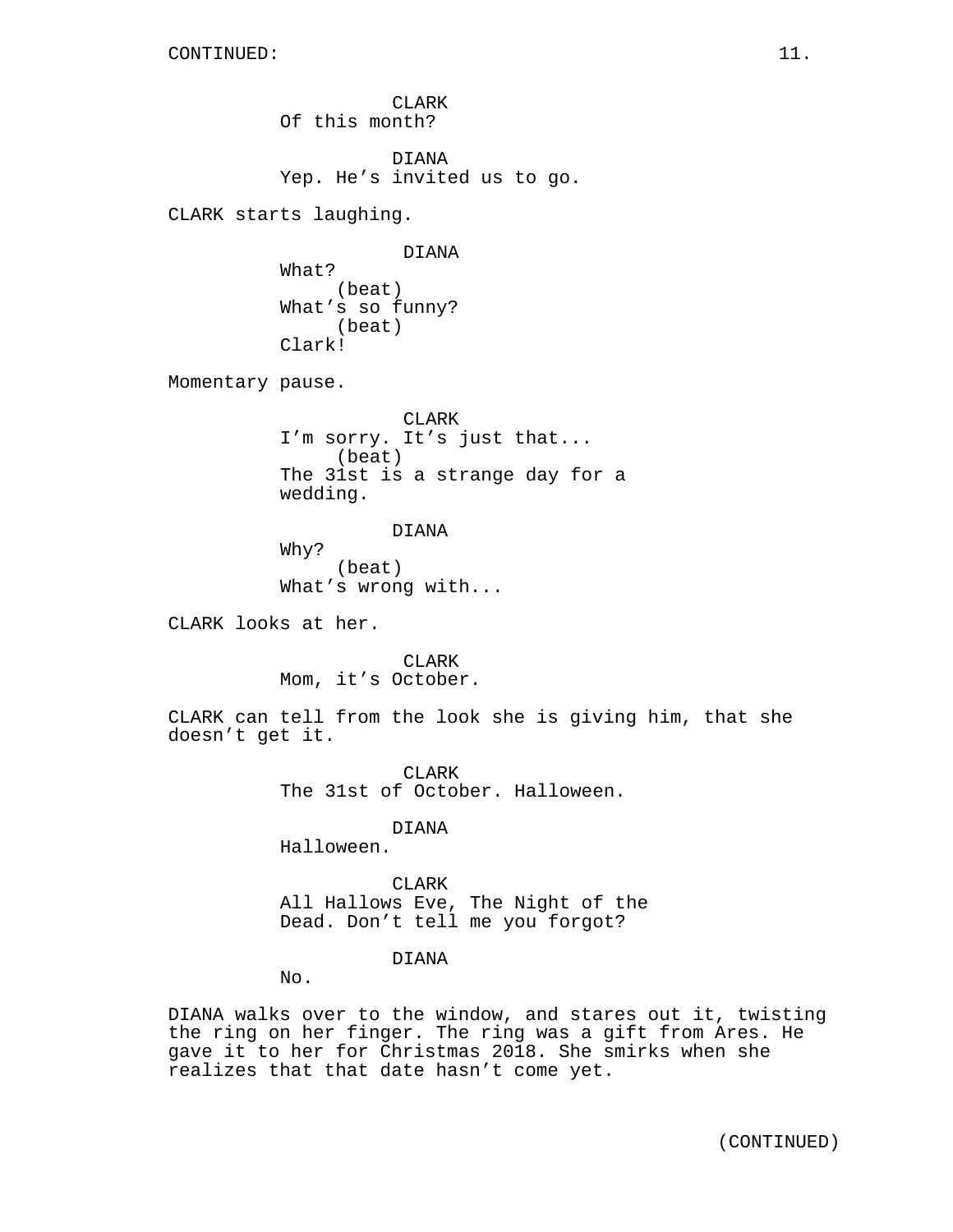DIANA How could I forget. Ares always loved Halloween.

CLARK I remember. He used to enjoy scaring the daylights out of all the kids.

CLARK is remembering everything happily. DIANA is just staring out the window, sadly. As CLARK goes on, she is on the verge of tears.

DIANA

It wasn't only the kids.

CLARK

He used to play up his "magic" acts. He'd answer the door with his head on backwards, or floating in the air. He'd fly around the neighborhood on his magic carpet. He'd make mannequins come to life.

DIANA Halloween's just not the same without him.

CLARK Don't let Mac hear you talking like that.

The mention of Duncan's name pulls her out of her mood. She turns to CLARK.

> DIANA What makes you say that?

CLARK Oh, come on, Mom. It's no secret how Mac feels about Ares. He never liked him.

DIANA That's an understatement. Mac hates Ares.

CLARK Even more reason not to let him... (beat) Look, ever since we've returned, his name has never come up. Does Mac even know what happened back there?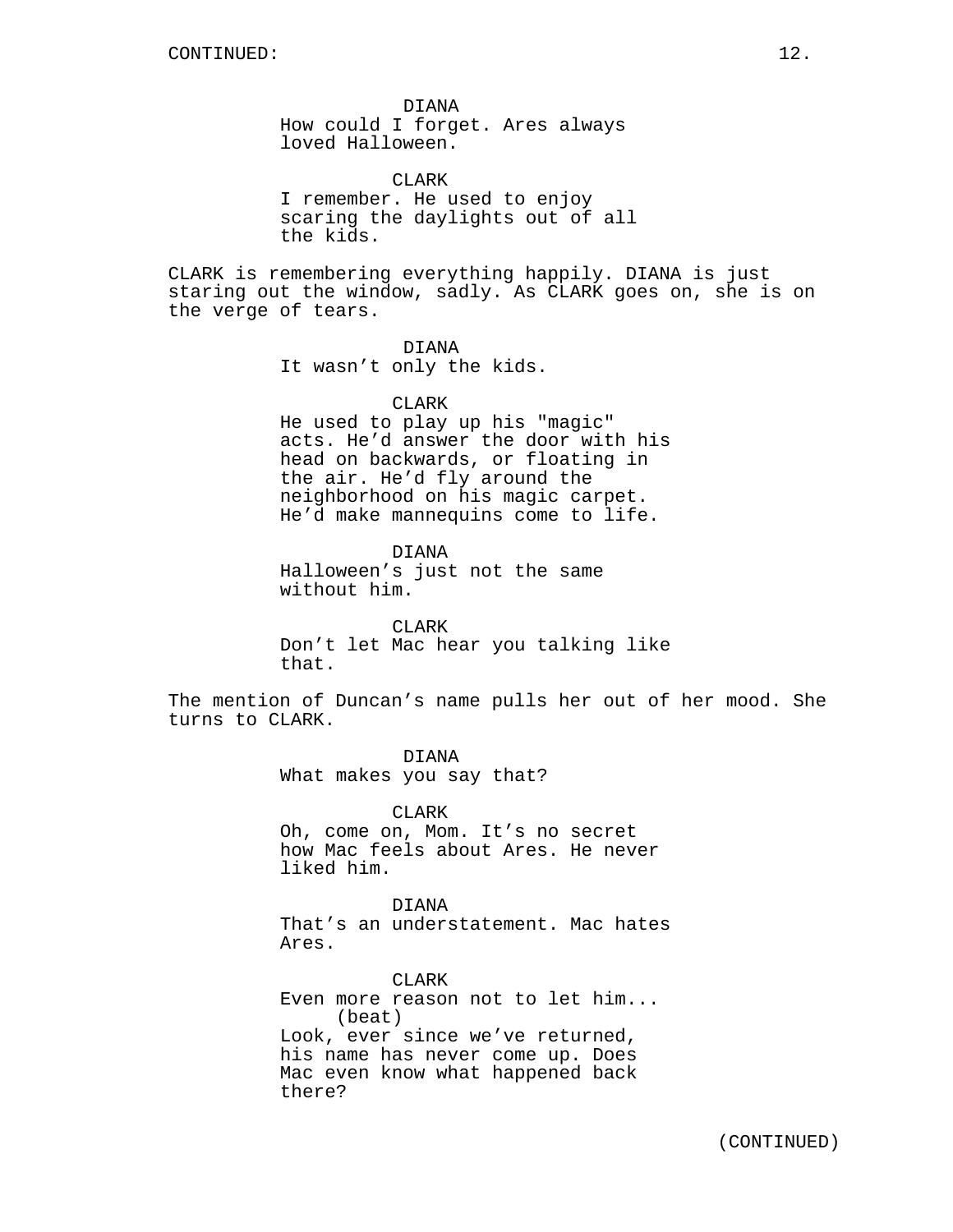DIANA Only what we told Connor.

CLARK

Which, as I recall, wasn't very much. If Duncan thought, even for a moment, that you were still in love with Ares, what...

DIANA Now wait a minute. I never said I was in love with Ares.

CLARK Mother, I know you better than anyone. I know what he means to you. I was there.

DIANA Meant. Ares is in the past.

CLARK For the moment.

Momentary pause.

DIANA I love Mac. And...

CLARK For how long, mother?

DIANA What are you saying?

CLARK Kevin's getting married, right?

DIANA

So?

## CLARK

How long before Sam gets pregnant? If she isn't already. If they have a daughter, the time for freeing Ares will be close. If...

## DIANA

If, if, if. That's a lot of if's, Clark. And I thought we just agreed that we would need two girls to successfully free Ares?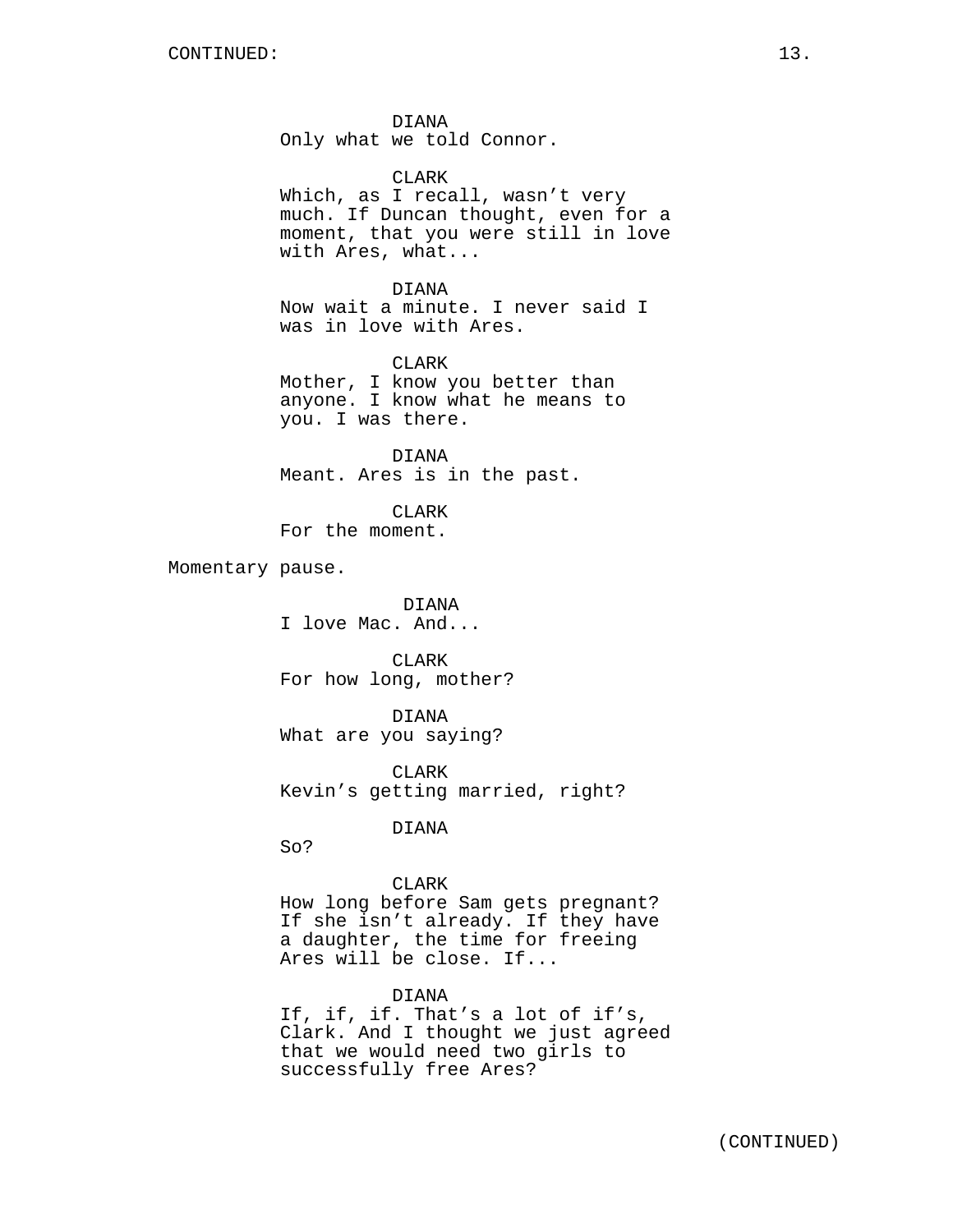CLARK That's beside the point, mother, and you know it!

DIANA Just what exactly is your point, Clark!?

CLARK I think that...

The elevator opens and DUNCAN and METHOS exit.

DUNCAN What is going on? We could hear you two all the way down...

DIANA

Nothing.

DUNCAN cocks an eyebrow. DIANA zaps herself over to him.

DUNCAN It sure didn't sound like nothing to me.

CLARK She's right. Nothing to concern yourself with, Mac. It's just a little family problem.

DUNCAN What's that supposed...

CLARK vanishes.

DUNCAN

...to mean.

DIANA Welcome home, Mac.

DIANA kisses him. After a few seconds, he breaks the kiss.

DUNCAN What was that for?

DIANA Does there have to be a reason?

DUNCAN Well, no, but...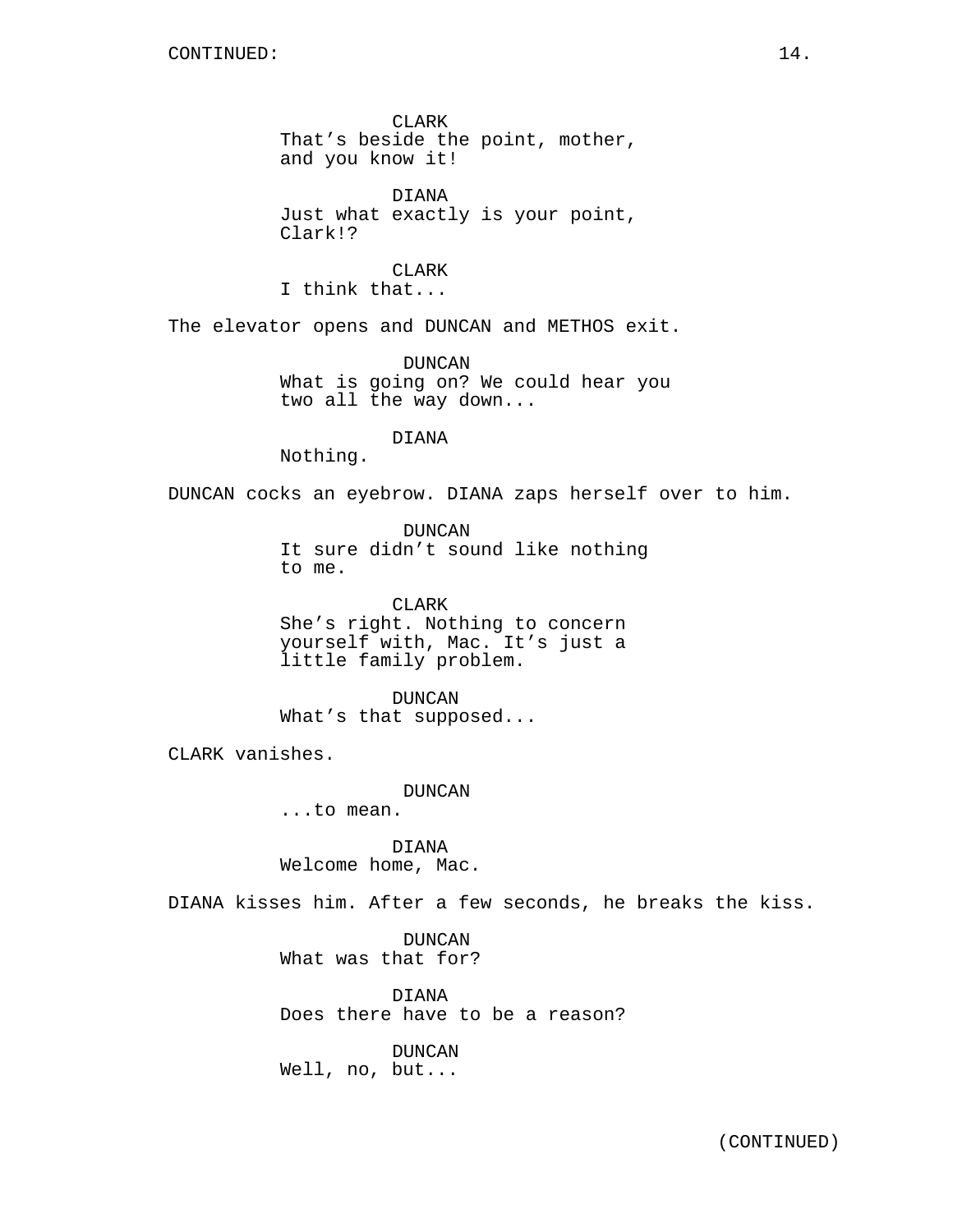DIANA I've missed you.

DUNCAN I was only gone for 3 days.

DIANA

And 3 nights.

DIANA starts to get playful. METHOS starts to feel uncomfortable. DUNCAN is trying to stop her, he also feels uncomfortable because METHOS is in the room.

> DIANA Nights I had to spend alone. Nights I drempt that you were...

DUNCAN gives her a "down girl" look.

#### DUNCAN

Okay.

DIANA I wanted to be with you. I wanted it so much, that I almost zapped over there a half-a-dozen times.

DUNCAN gives her a "you're not serious" look.

DIANA

But you told me I couldn't be there. I still don't understand why. I...

DUNCAN I told you why, D. It...

DIANA I know. And I accepted the fact that I couldn't be there. But that doesn't mean I didn't...

METHOS has had enough. He decides to get out of there.

METHOS Uh... I think I should leave you two alone.

DIANA Bye, Methos.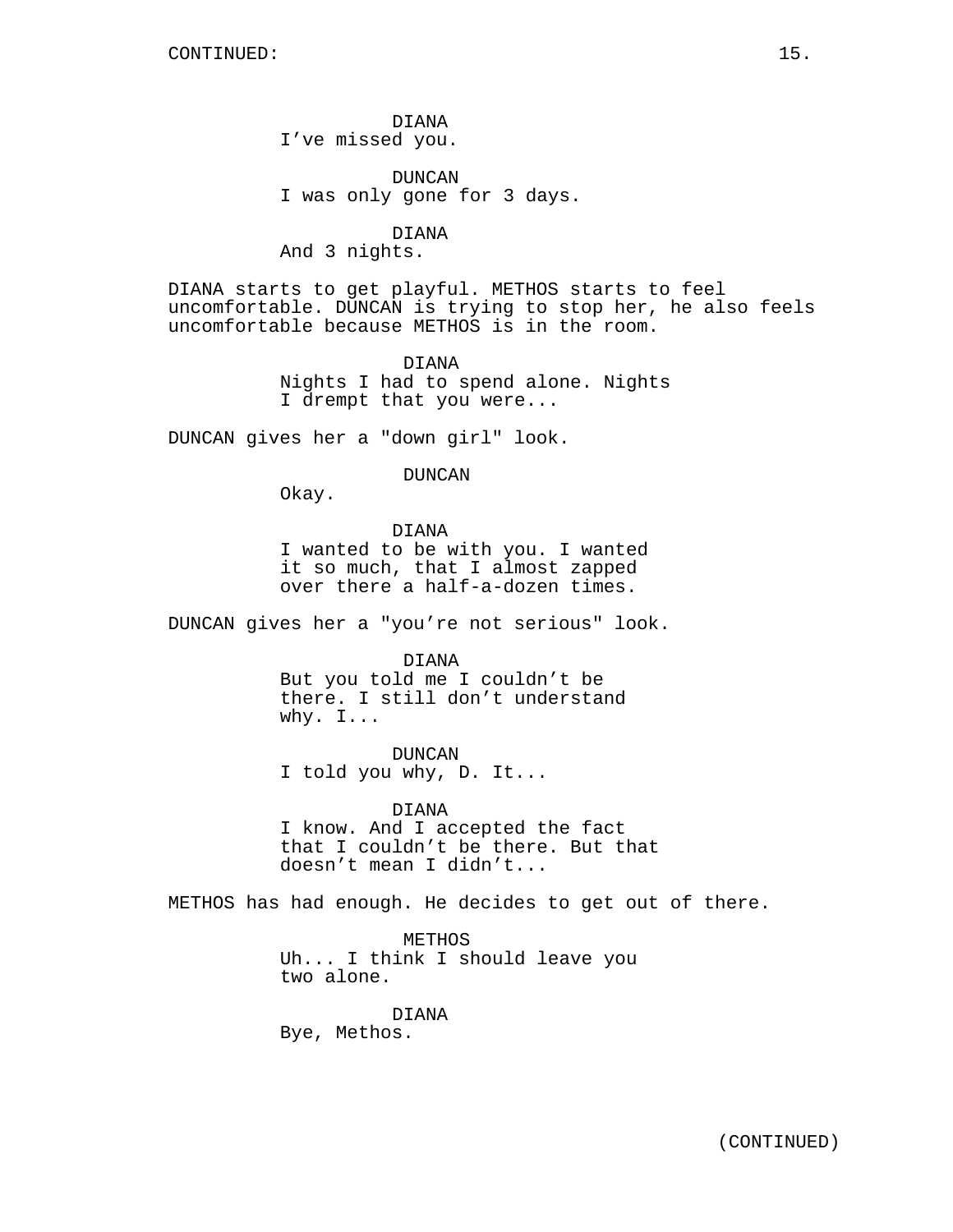METHOS

Bye, Diana.

DUNCAN Call you later?

METHOS

Yeah.

DIANA

Much later.

METHOS leaves. DIANA gets more playful.

DIANA I thought he'd never leave.

DUNCAN

What?

DIANA Kiss me, Mac. Like you mean it.

DUNCAN kisses her. After a few moments she breaks the kiss.

DIANA That was better. I really did miss you.

DUNCAN I missed you too.

DIANA flashes him a seductive smile.

DIANA Let's get out of these clothes, and you can show me how much.

He smiles and kisses her. She pulls him really close. And, with a mere thought, she changes the layout of the room.

FADE IN TO:

4 EXT: ILLUSIONARY CABIN 4

From the view outside of the window, we appear to be in cabin in the wilderness.

CONTINUE TO: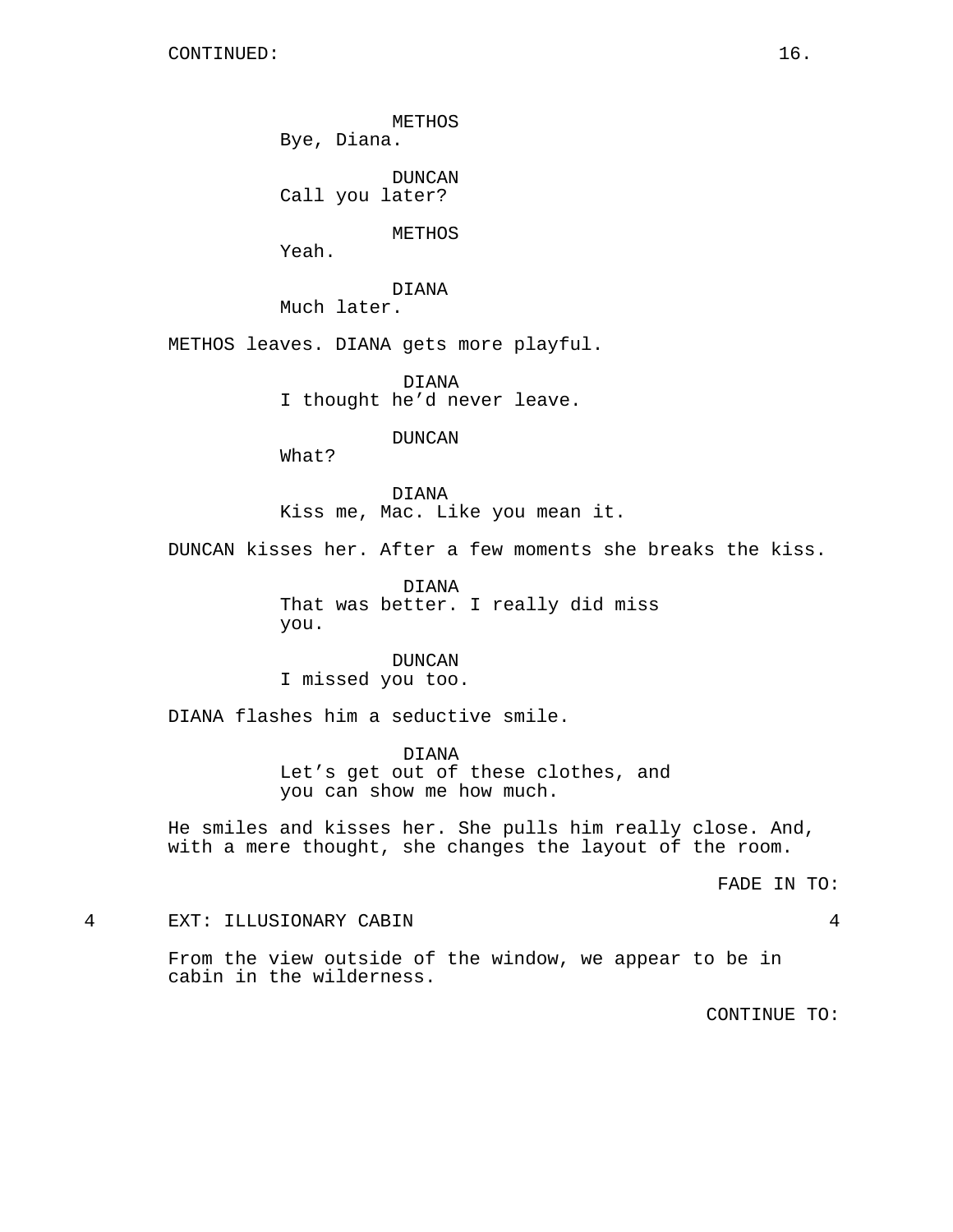There is a fire roaring in the fireplace, which is beside them. Behind her, is a bearskin rug. She pulls him down so that they are kneeling on the floor. He breaks the kiss.

#### DUNCAN

I love you.

## DIANA And I you, Duncan MacLeod.

He lays her back onto the rug. With another thought, she removes their clothing.

CONTINUE TO:

6 TIME FLIES 6

They make love.

CONTINUE TO:

7 TIME RESUMES (A FEW HOURS LATER) 7

She is lying in his arms, her head resting on his chest. His hands are running though her hair. All is quiet and peaceful. Then he senses the Immortal Buzz. He tenses. She senses his tensing.

> DIANA Someone is coming.

He nods "yes" as he rises.

FADE BACK TO:

# 8 THE LOFT 8

With a mere thought she puts their clothes back on and returns the room to normal. She places the Katana in DUNCAN's hands.

DUNCAN

Thanks.

DIANA You're welcome. (beat) You expecting anyone?

DUNCAN nods a "no".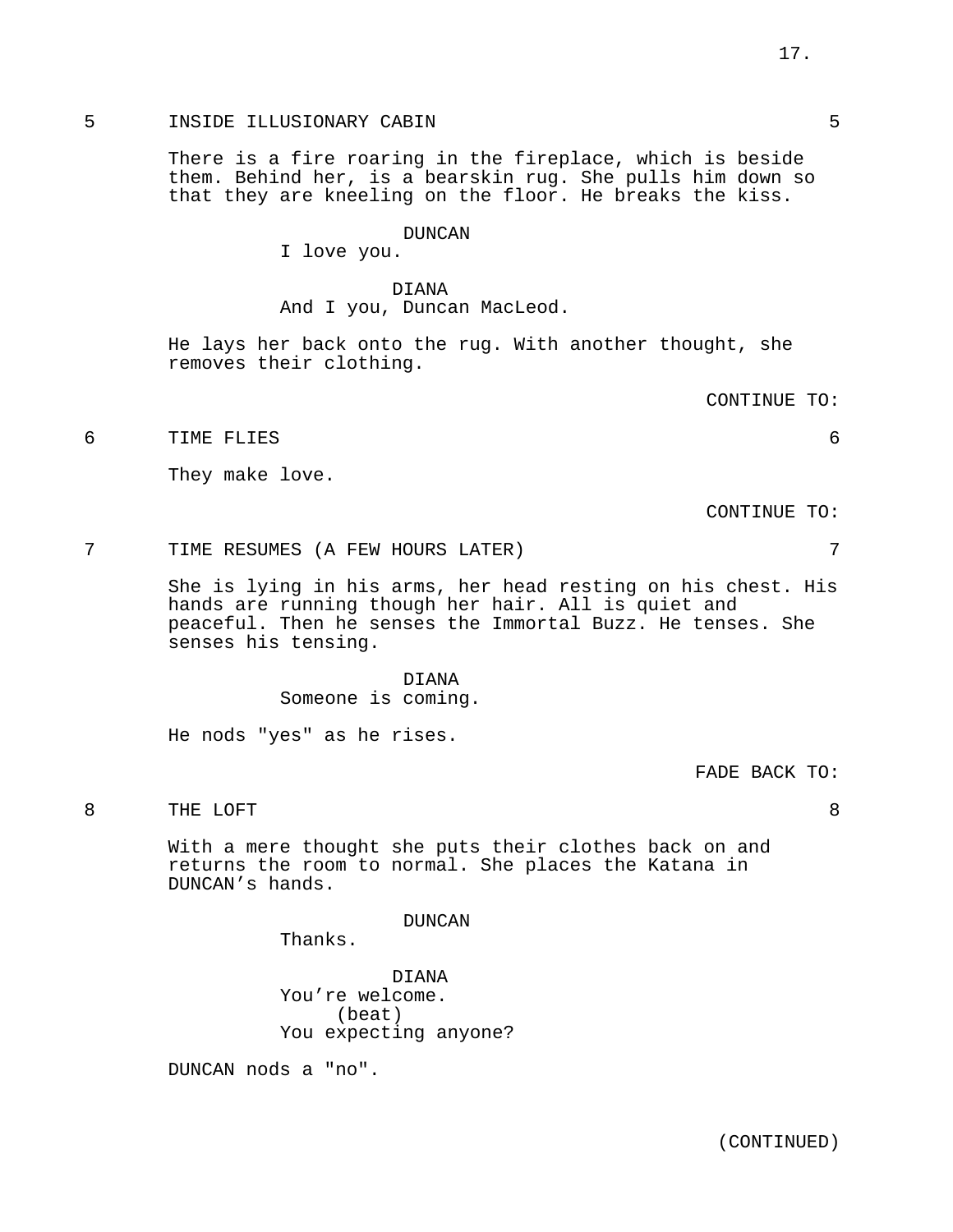## DIANA

# I could...

DUNCAN motions her to be quiet.

## DIANA

Fine.

DIANA vanishes. He shakes his head in an "I give up" gesture, and makes his way to the elevator, which can be heard coming up. He turns off the lights in the room, and leans flat up against the wall - waiting to pounce on whoever steps out of the elevator. The elevator stops. He readies his sword. The door rises. He is about to pounce when the person in the elevator speaks.

#### METHOS

Mac?

DUNCAN breathes a sigh of relief, lowers the sword, steps out of the shadows, and turns on the lights. When the lights go on, METHOS spins.

> DUNCAN That's an easy way to get yourself killed.

DUNCAN heads to the sofa. METHOS follows.

DUNCAN I thought you were going home?

METHOS

I was. I mean, I did. Are we...

Momentary pause. METHOS survey's the room.

METHOS

...alone?

DUNCAN looks at him curiously.

DUNCAN

Why?

METHOS We need to talk.

DUNCAN We just spent the last...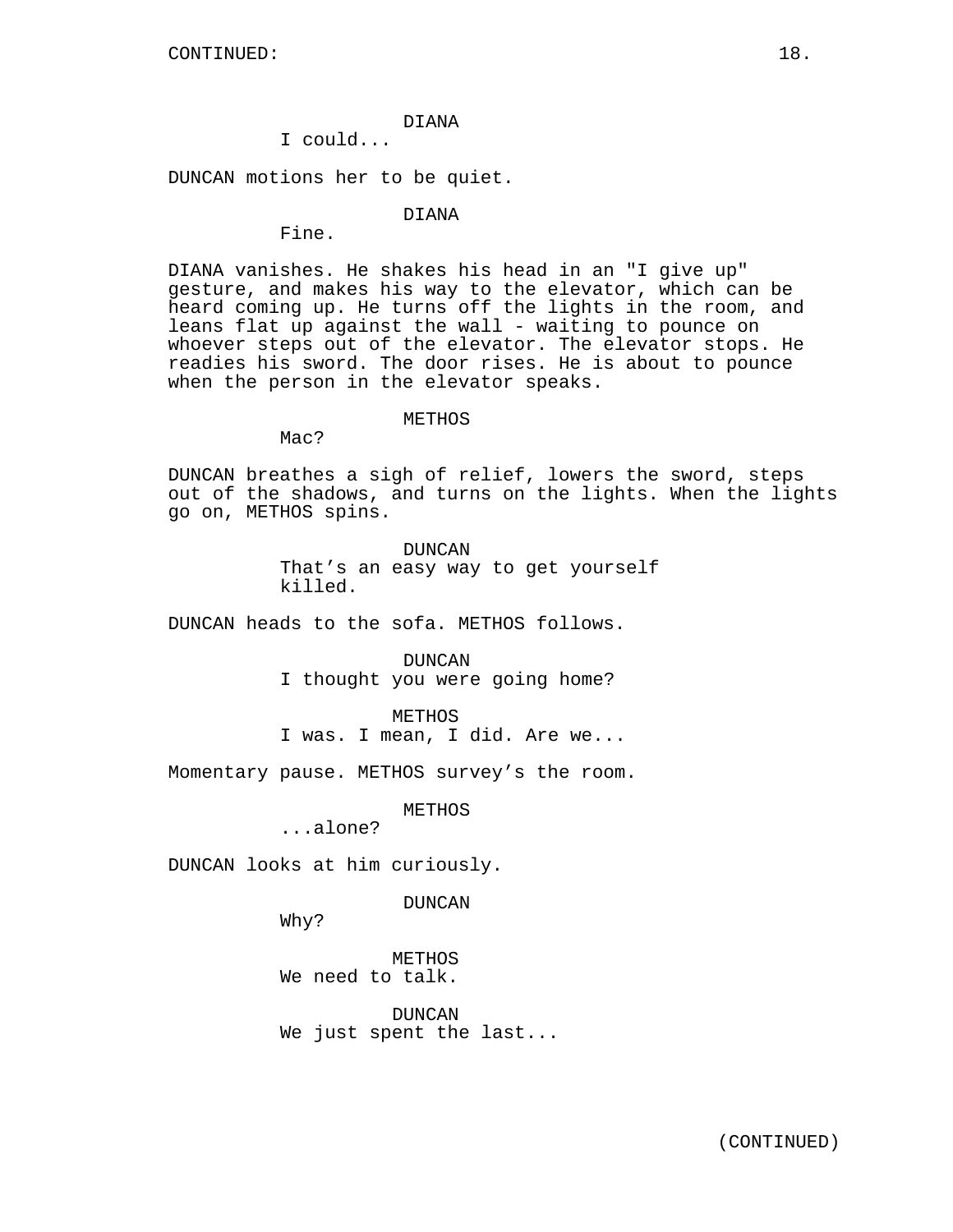METHOS It's about Diana.

DUNCAN rolls his eyes.

DUNCAN What has she done now?

Momentary pause. METHOS is still looking a little uneasy.

DUNCAN She's not here if that's what has you...

METHOS Remember Kevin Baton?

DUNCAN

Vividly.

METHOS Well, when I got home, there was a message from him.

DUNCAN

Oh?

METHOS He's getting married.

DUNCAN And this concerns Diana, how?

METHOS The message, was an invitation.

DUNCAN still looks confused.

**METHOS** He mentioned that he'd just spoken to Diana and invited her, and...

Momentary pause.

DUNCAN And what? (beat x2) Tell me she said no?

METHOS Sorry. Wish I could. But from what I could gather from Kev's message, she accepted.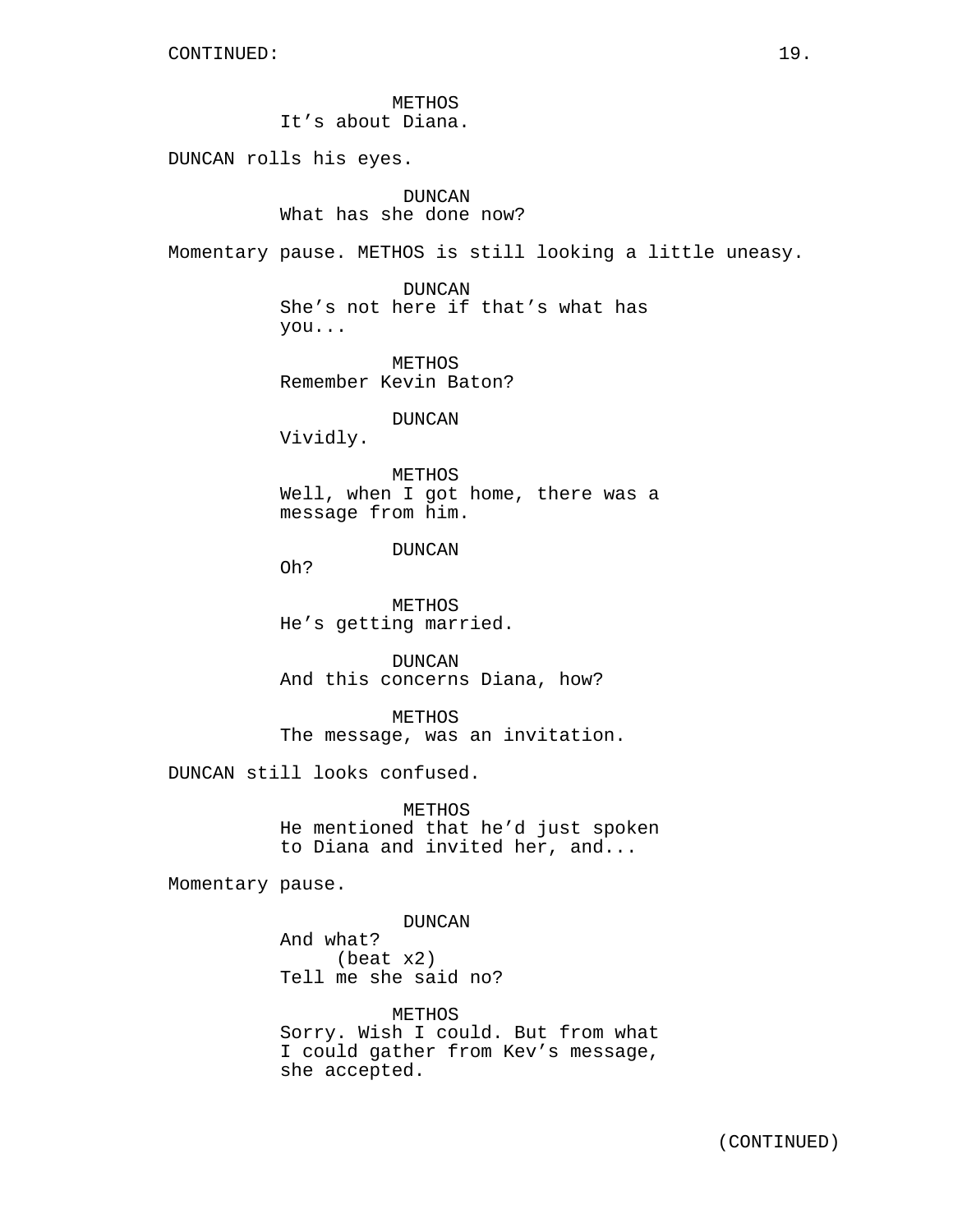DUNCAN Damn it. What was she thinking? She knows Watchers and Immortals have...

METHOS I know. I just don't think she understands the full ramifications.

Momentary pause. METHOS wonders if he should tell DUNCAN that Clark had made Kevin forget meeting him. DUNCAN turns to METHOS and addresses him.

> DUNCAN What do you know about this Kevin Baton, anyway?

METHOS What do you mean?

DUNCAN There must be a reason that Diana is so...

METHOS What do you want to know?

DUNCAN

Everything.

METHOS Everything?

DUNCAN

Everything.

(beat) Who he is? Where he grew up? Who his friends are? Who his parents are? Who his family is? Everything! I need to know what, or if, there is anything that connects Kevin to Diana. There has to be something. Diana never does anything without a reason.

METHOS

Right.

DUNCAN So, can you find out for me?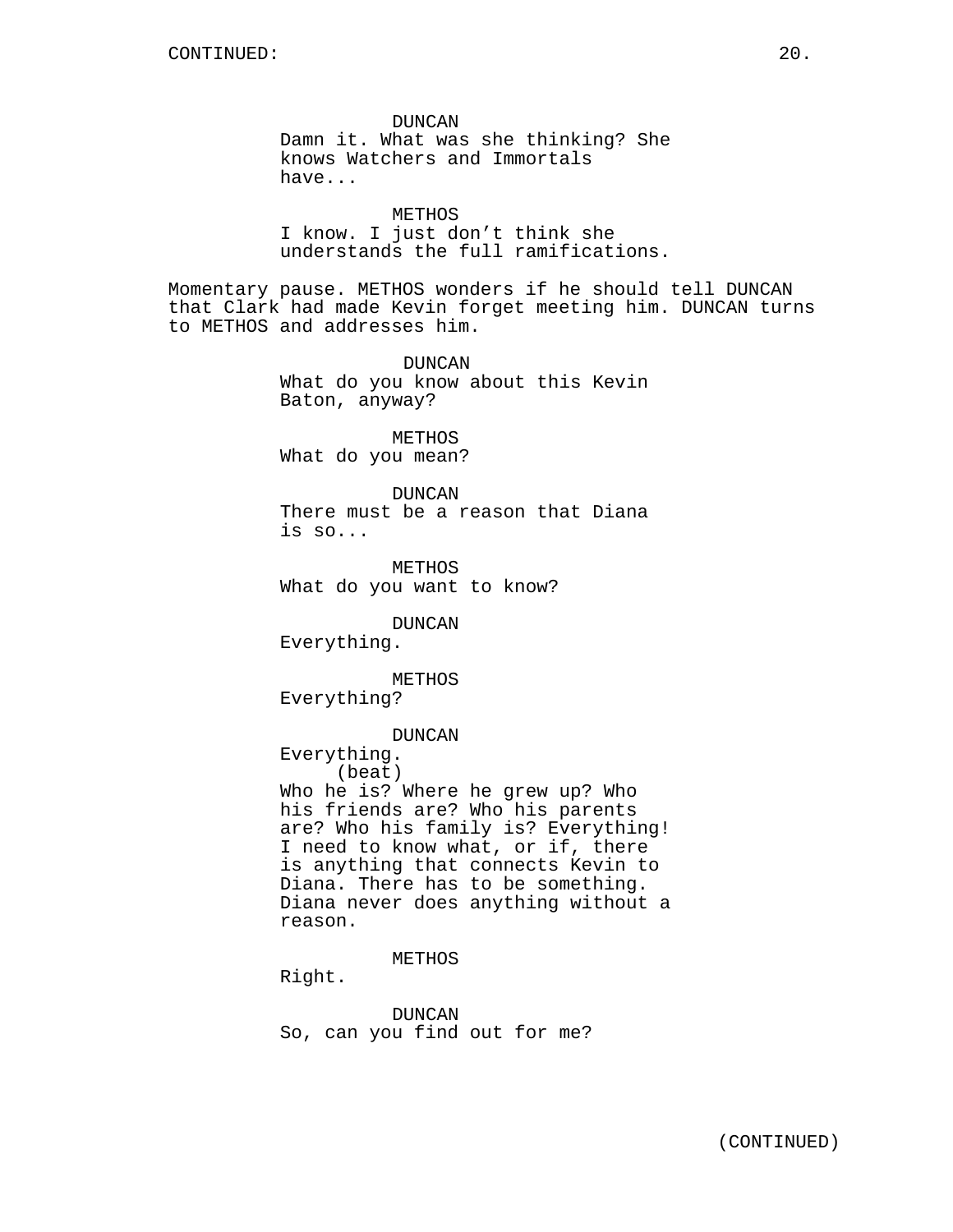METHOS Sure. (beat) Where, where is Diana anyway? I thought you two would have been...

DUNCAN You just missed her.

METHOS notices the tone in DUNCAN's voice.

METHOS Is everything okay with you two?

DUNCAN What do you mean?

METHOS

Lately you seem like... I don't know... I mean, one moment you're both lovey dovey, then the next you're fighting like cats and dogs.

DUNCAN We're fine, Methos. Really.

METHOS

You're sure?

DUNCAN Yes. I'm sure.

METHOS

Okay. (beat) So, how...

DUNCAN

Methos, not now. The sooner you get started on gathering that info, the sooner I'll know what the connection is. How soon can...

METHOS A couple of hours.

DUNCAN Really? That fast?

METHOS We don't only have files on the Immortals, you know. (beat) (MORE)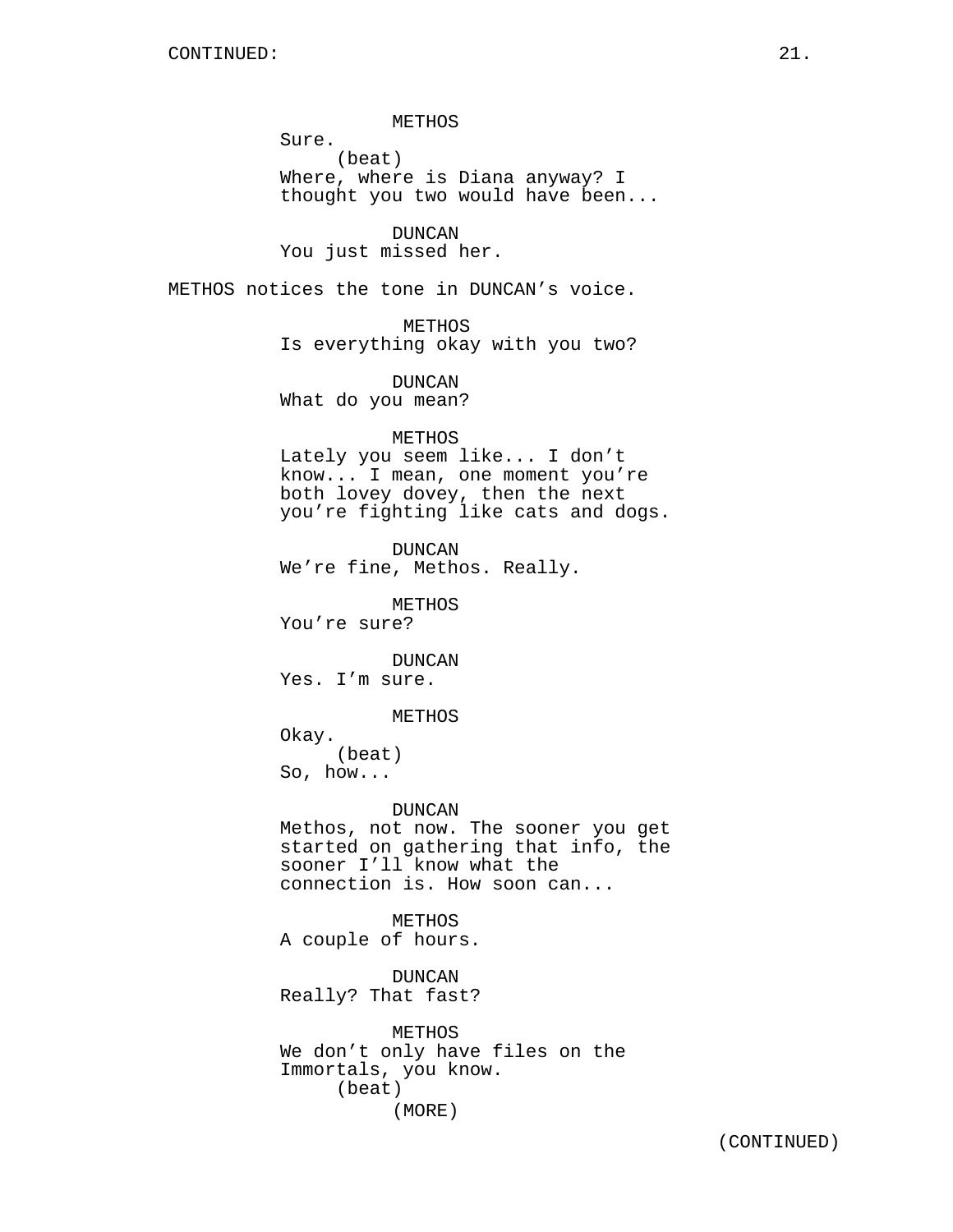METHOS (cont'd) We have files on the Watchers too.

DUNCAN So, there's a file on Adam Pierson, then?

METHOS Yes. Of course, I wrote it. And occasionally re-write it.

DUNCAN Of course. (beat) Well, what are you waiting for?

METHOS Oh, right. See ya when I have something.

DUNCAN No. Call me when you've got it. I'll come over.

# METHOS

Right.

METHOS exits. DUNCAN goes to the liquor cabinet and removes a bottle of whiskey. He pours himself a glass - straight. He drains the glass, then refills it. DUNCAN returns to the sofa, sipping at his drink.

JUMP TO:

9 METHOS' PLACE - FRONT HALL 9

The front door opens. METHOS enters. He heads for the living room.

CONTINUE TO:

10 LIVING ROOM 10

METHOS enters the room to find CLARK sitting on the couch.

METHOS

Clark?

CLARK We have a problem.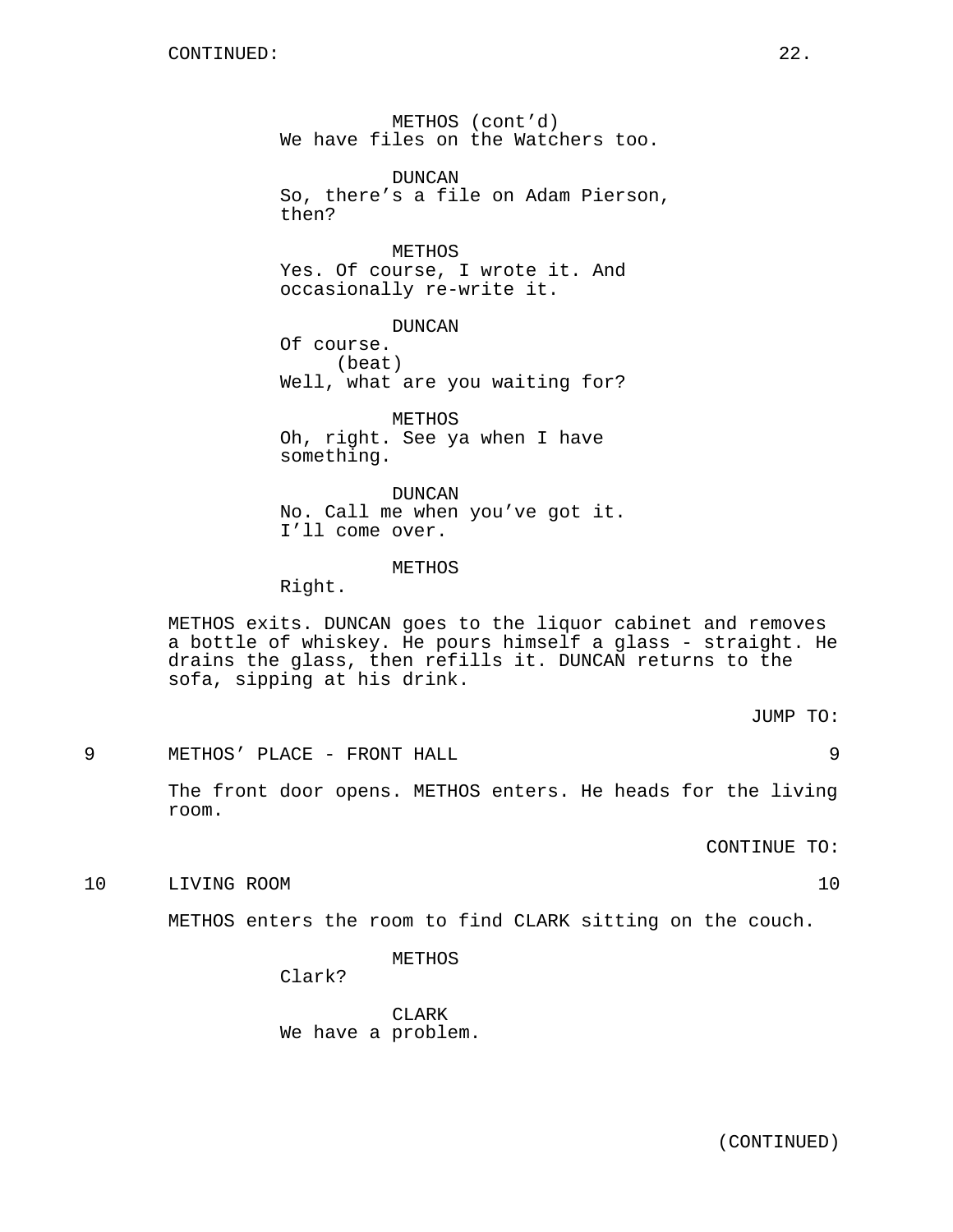METHOS What do you... CLARK Kevin Baton? METHOS Oh yeah. Kevin. CLARK What do you think we should do? Should we tell them? METHOS Do we have too? CLARK If we all show up at the wedding, Diana and Mac will be a little surprised if Kevin all of a sudden can't remember meeting Mac. METHOS Right. CLARK I think we should tell them what we did. Momentary pause. METHOS We really don't have a choice, do we? CLARK No. METHOS Maybe it will make Mac feel better. After all, if he knows that Kevin has forgotten meeting him, then he'll know that Kevin won't still

> CLARK Mom might be a little ticked though.

have any questions for him.

METHOS You think so?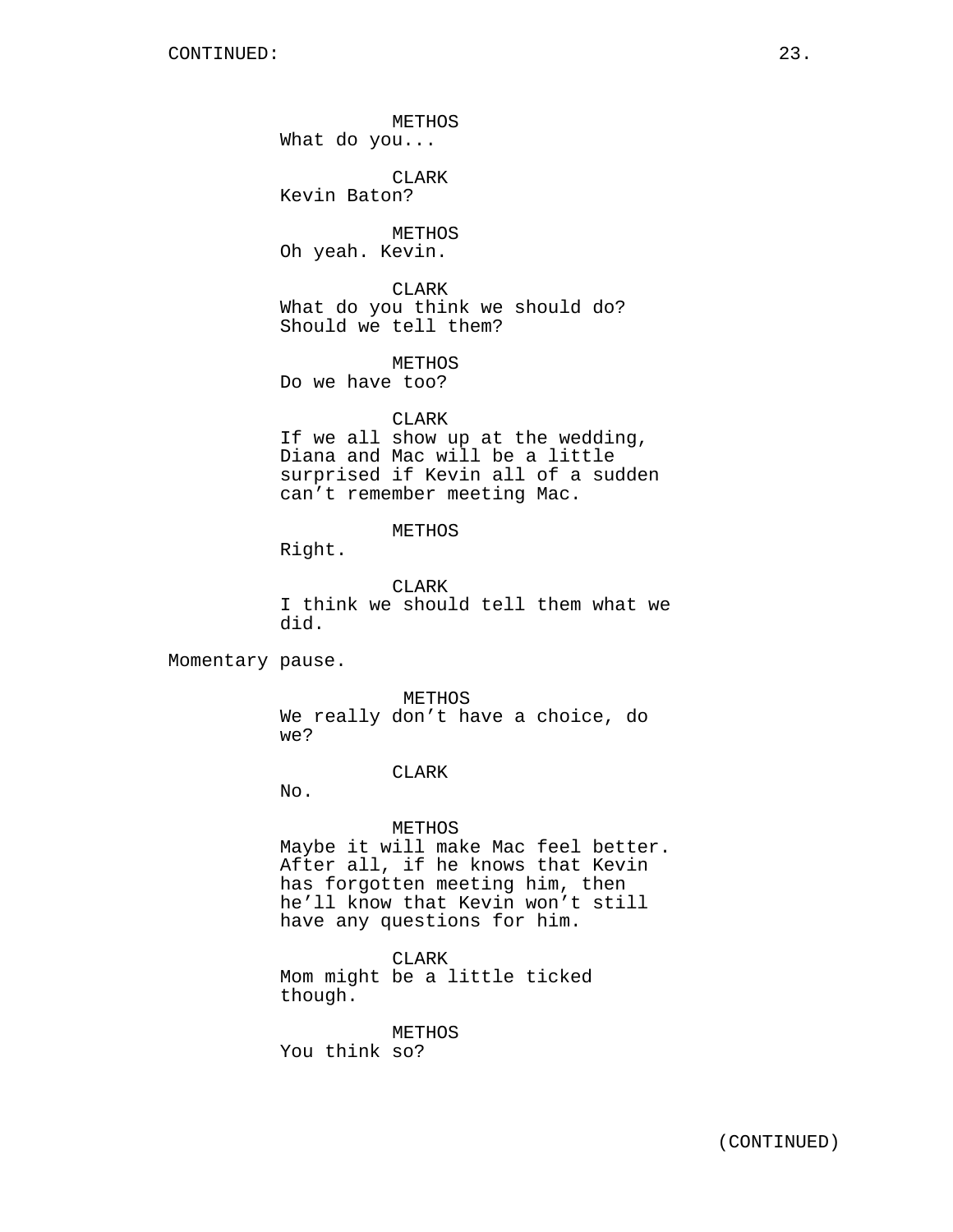CLARK If she was up to something, she might just try it again.

METHOS We can't let that happen.

Momentary pause.

CLARK Okay then. You think of how you are going to tell Mac, and I'll deal with telling mom.

METHOS

Good luck.

CLARK

Thanks.

CLARK vanishes.

JUMP TO:

11 ARES' TOMB - MACEDONIA 11

DIANA is standing over the sarcophagus - staring down at it.

DIANA Oh Ares. I could really use you right now. You'd know all the right things to say. To do. I wish... (beat) DAMN!!!!

She slams her hands down on the sarcophagus, and is thrown across the room. She lands and looks over at the sarcophagus.

> DIANA I wish it wouldn't do that.

She rises and returns to the sarcophagus. She stares down at it again. She is on the verge of tears.

> DIANA I'm sorry. Oh gods, how I'm sorry. (beat) How many times can I say it? It's all my fault. Everything. If only... (beat) If only...

(CONTINUED)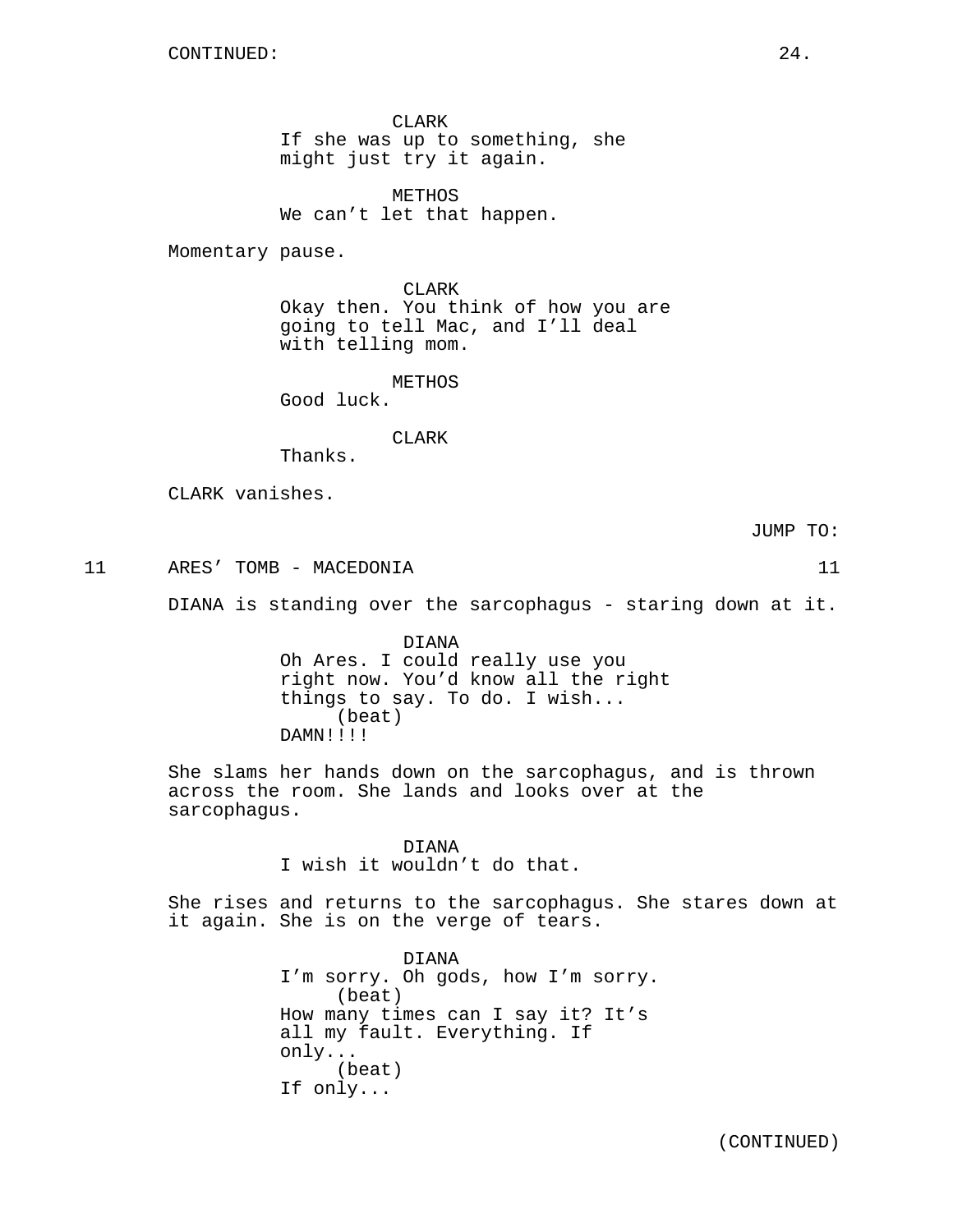She falls to her knees and cries. After a while she pulls herself together. She wipes the tears from her eyes, rises, and looks down at the sarcophagus.

> DIANA Listen to me. I came here to tell you the good news, and I fall apart.

Momentary pause. She takes a deep breath and composes herself.

> DIANA Remember me telling you about Kevin Baton? (beat) Well, he's getting married. On Halloween of all days. (beat) It won't be long before he and Sam, that's the girl he's marrying, start a family. Which means it won't be long until you're free of here. Until I can hold you in my arms again. Until I can feel your touch, your caress... (beat) Until we can be together again. (beat) Clark was right. I do love you. I guess I always did. You're the only one who's ever been able to satisfy me. Really satisfy me.

She is about to stroke the sarcophagus, but, as her hand is almost on it, she stops.

> DIANA I can't even touch this sarcophagus without being hurled across the room. (beat) What good are all my powers if I can't touch you. Hold you. See you. (beat) I know you can hear me. I just want you to know that I will free you. This time your meddling family is not around to interfere. (beat) I've studied what happened in 1942. Janice was kind enough to write it all down. I guess she was more like (MORE)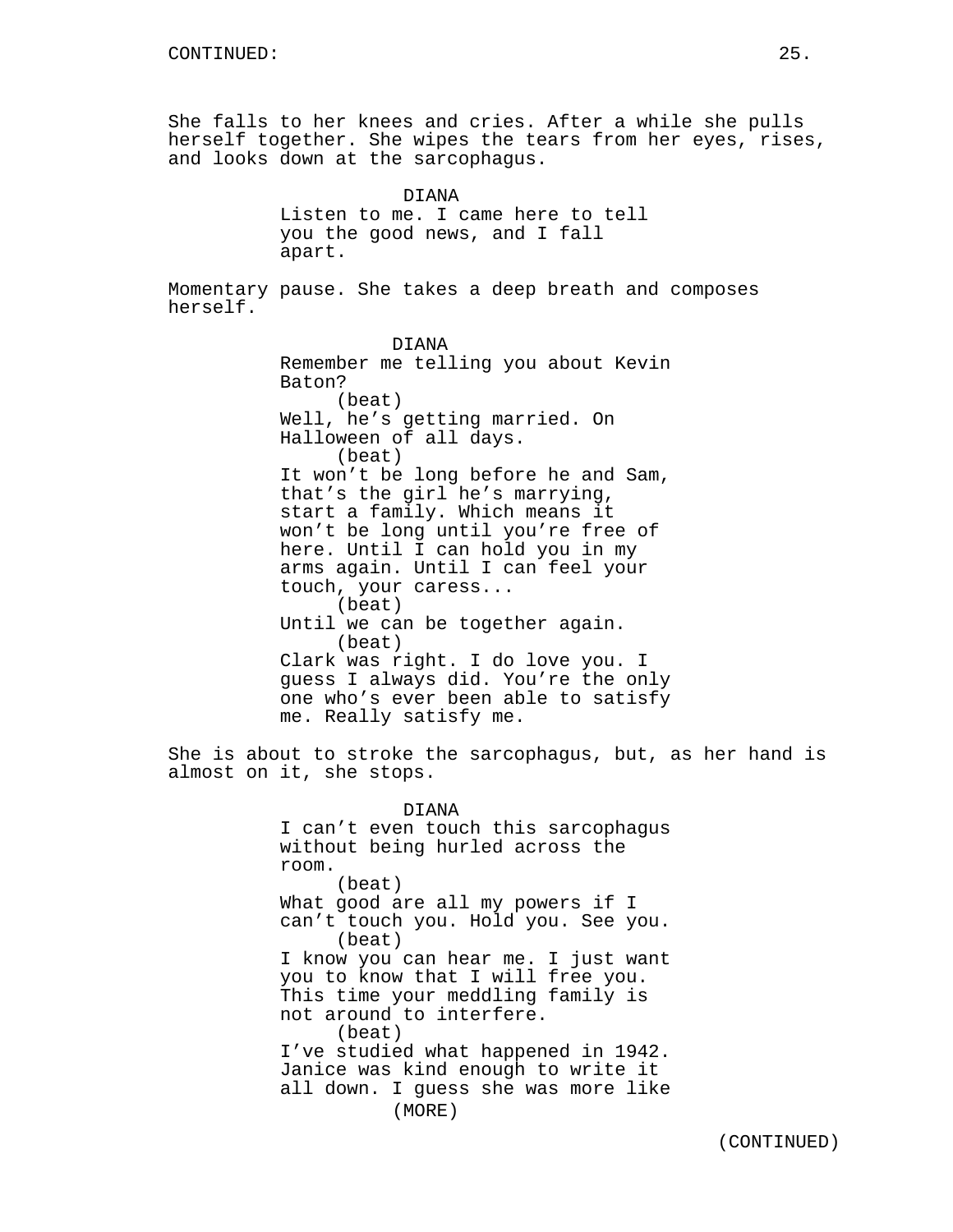DIANA (cont'd) Gabrielle than she thought. And, based on what she wrote, Clark and I think we have found a solution. A way to make sure that our attempt to free you will be successful. (beat) Then, I'll give you such a welcome home party. A party for two that is. Me and You. Alone. We can make love all night. Any way you want. Every way you want. For as long as you want. (beat) Just thinking of... of what it feels like when you take me, when you push yourself into me, and then pump me so fast I fell like I'm on fire. The way you do what you do to me when you do me like only you can do me... it... it makes me so hot, so wet. (beat) Oh Ares. I can't wait tell I get to feel you growing inside me, till I get to feel your hot sauce flowing inside me. It won't be long. I promise you. (beat) It won't be long till I can come for you. And once we come together, you can come to me, for me, with me, in me, on me. Oh Ares, I... I love you.

She stares at the sarcophagus for a few more moments, then she vanishes from the room.

JUMP TO:

# 12 THE LOFT - SEATTLE 12

DUNCAN is preparing dinner. He is in the middle of making a salad, when the vid-phone rings. He answers it on the second ring.

DUNCAN

Hello?

It's METHOS, and he sounds very excited.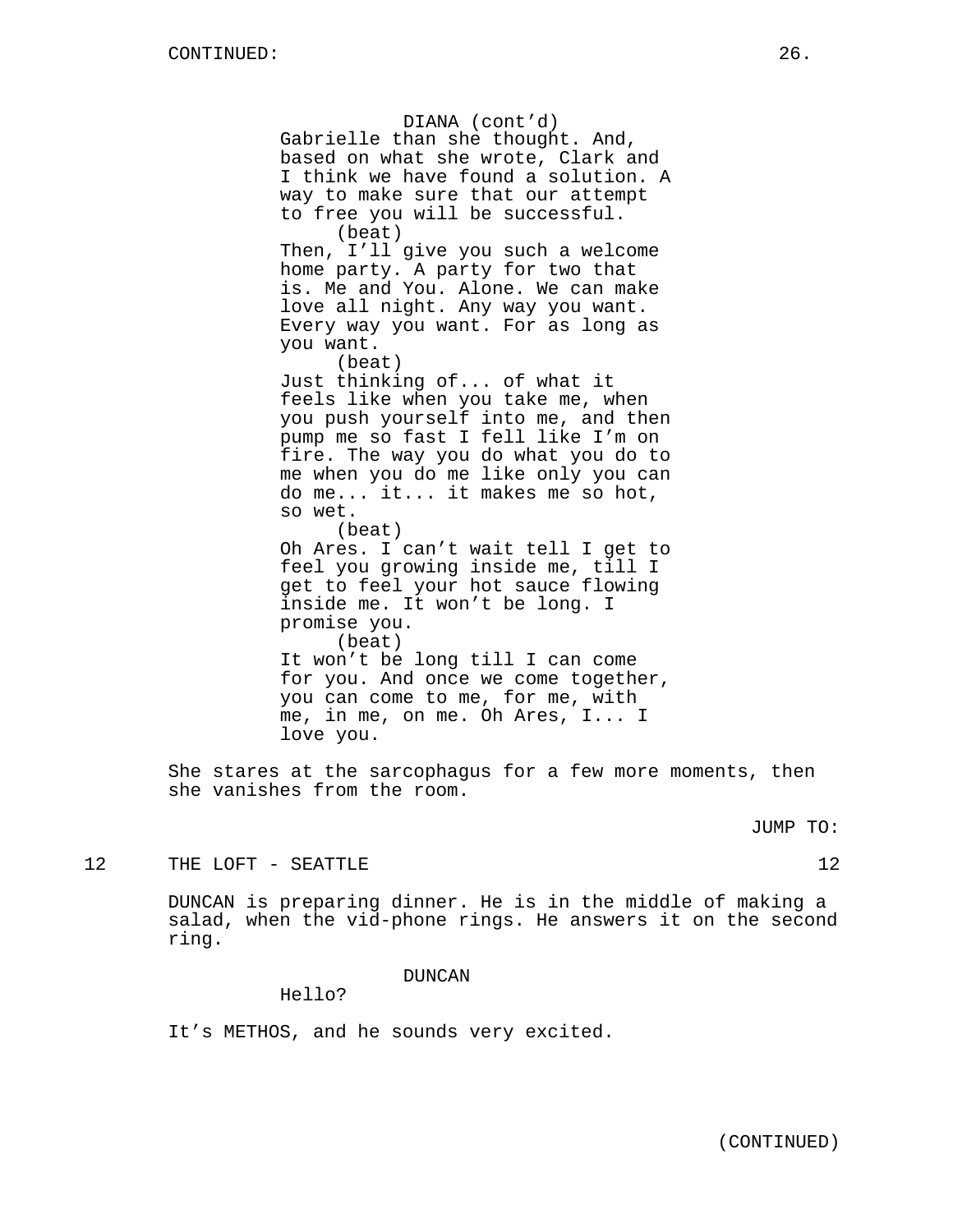METHOS Mac, it's me.

DUNCAN I'm sorry about earlier, I...

METHOS No, I... I think you were right.

DUNCAN gets a look of curiosity in his face.

DUNCAN

What?

METHOS How soon can you get here?

DUNCAN I'm on my way.

DUNCAN hangs up the vid-phone and leaves. He is no sooner gone, then DIANA materializes inside the room.

DIANA

Mac? (beat) Honey?

Momentary pause. She notices that he isn't home.

DIANA Great. Just great. I was hoping he'd be here. Talking to Ares made me so... so... (beat) Oh how I needed to just...

She notices that he was in the middle of preparing dinner.

DIANA Well, by the looks of things, he couldn't have gone too far.

She snaps her fingers, making the room more romantic candles, etc.

> DIANA There. That's better. (beat) I guess I'll just sit and wait for him to come back. (beat)

> > (MORE)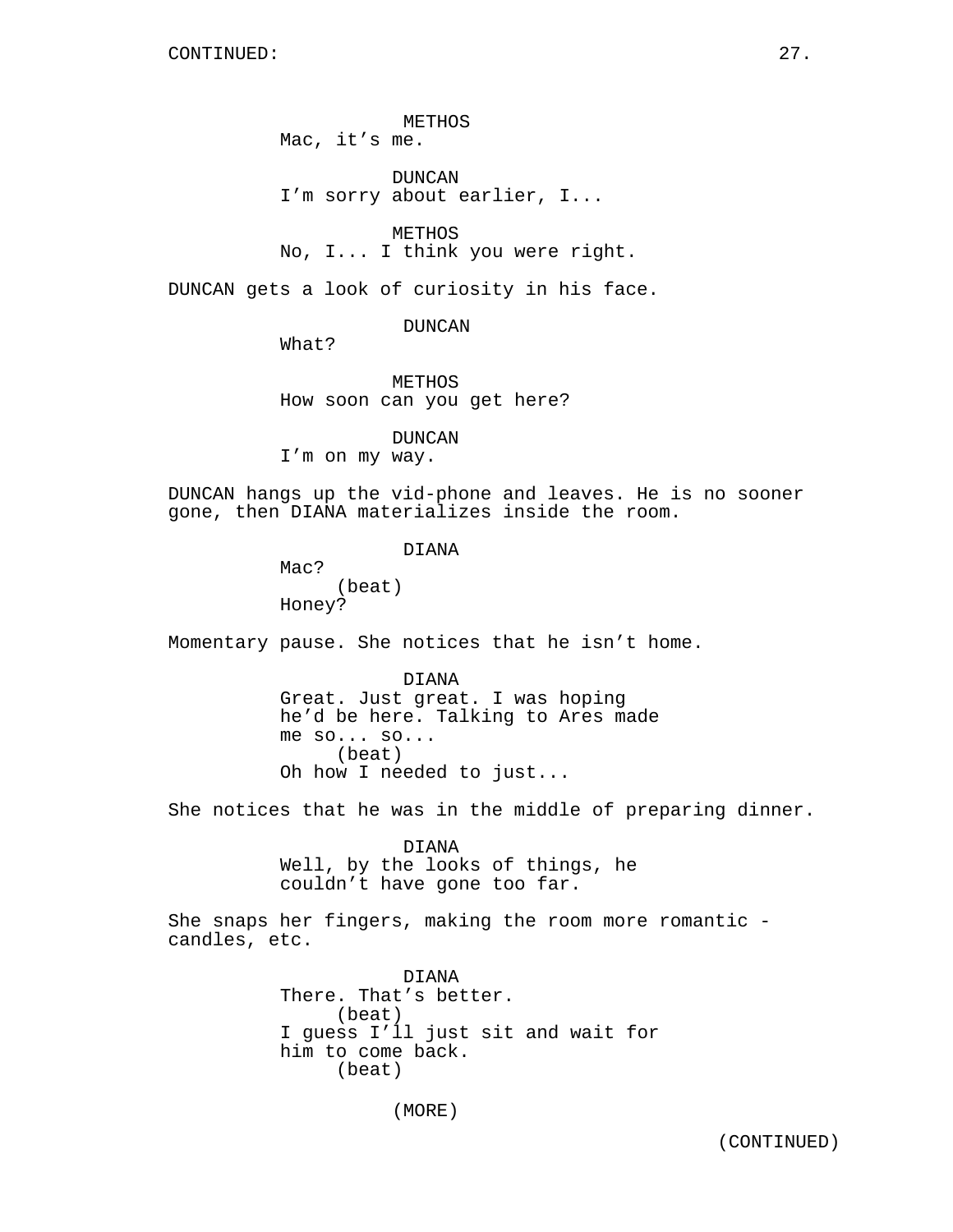DIANA (cont'd) Better not be long, or dinner won't be the only thing that will need to be reheated.

DIANA sits back on the sofa and closes her eyes.

13 METHOS' PLACE 23

DUNCAN enters.

DUNCAN Whatcha got?

METHOS More than I thought I'd find. Come.

METHOS leads DUNCAN over to the computer.

METHOS I started with Kevin. And, besides being a Watcher and an archaeologist, there was nothing else about him that would interest Diana.

DUNCAN I thought you said...

METHOS

I'm not finished. (beat) Since there was nothing in Kev's life, I decided to check his family.

DUNCAN

And?

METHOS

It seems, that he and his cousin, Michael Baton, are the only two remaining members of their family line.

DUNCAN looks confused.

DUNCAN You're losing me.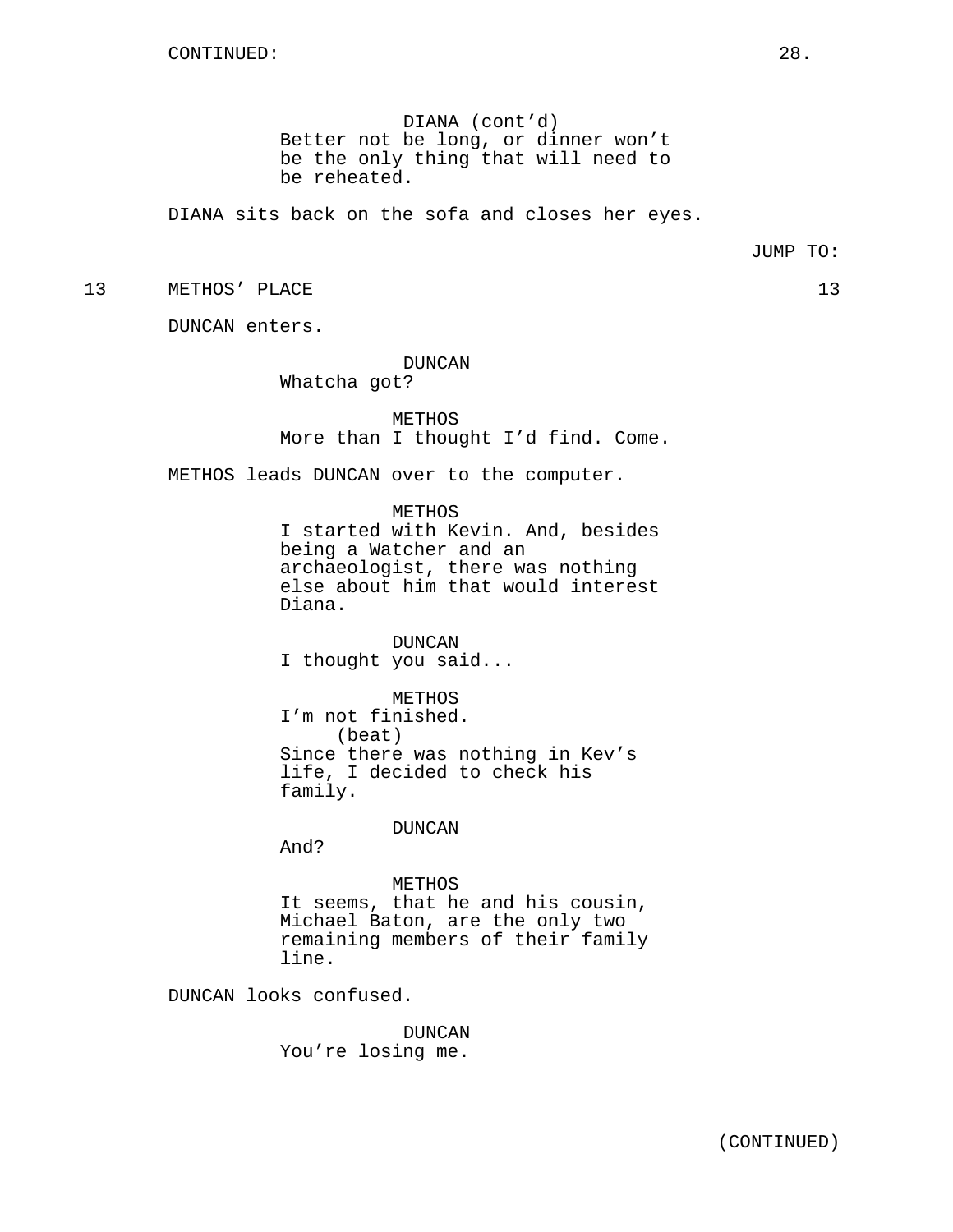METHOS It's not Kevin that interests Diana. It's his grandmother.

DUNCAN His grandmother?

Momentary pause. METHOS nods.

METHOS Melinda Pappas.

DUNCAN I still don't...

METHOS addresses the computer.

METHOS Computer, display file: Melinda Pappas.

The computer does so. On the screen appears the newspaper article about the 1942 dig. The one with the photo of Janice, Melinda, and Jack.

> METHOS The woman in the middle is Melinda Pappas.

Momentary pause. DUNCAN is getting impatient. He doesn't understand what METHOS is showing him.

> DUNCAN Methos, if you don't get to the point real soon, I'm gonna...

METHOS Don't you recognize the place?

DUNCAN looks more closely at the photo.

DUNCAN

Should I?

METHOS Computer, display next image.

The screen changes to blown up image of a section of the photo.

# METHOS

What about now.

Momentary pause. DUNCAN recognizes it.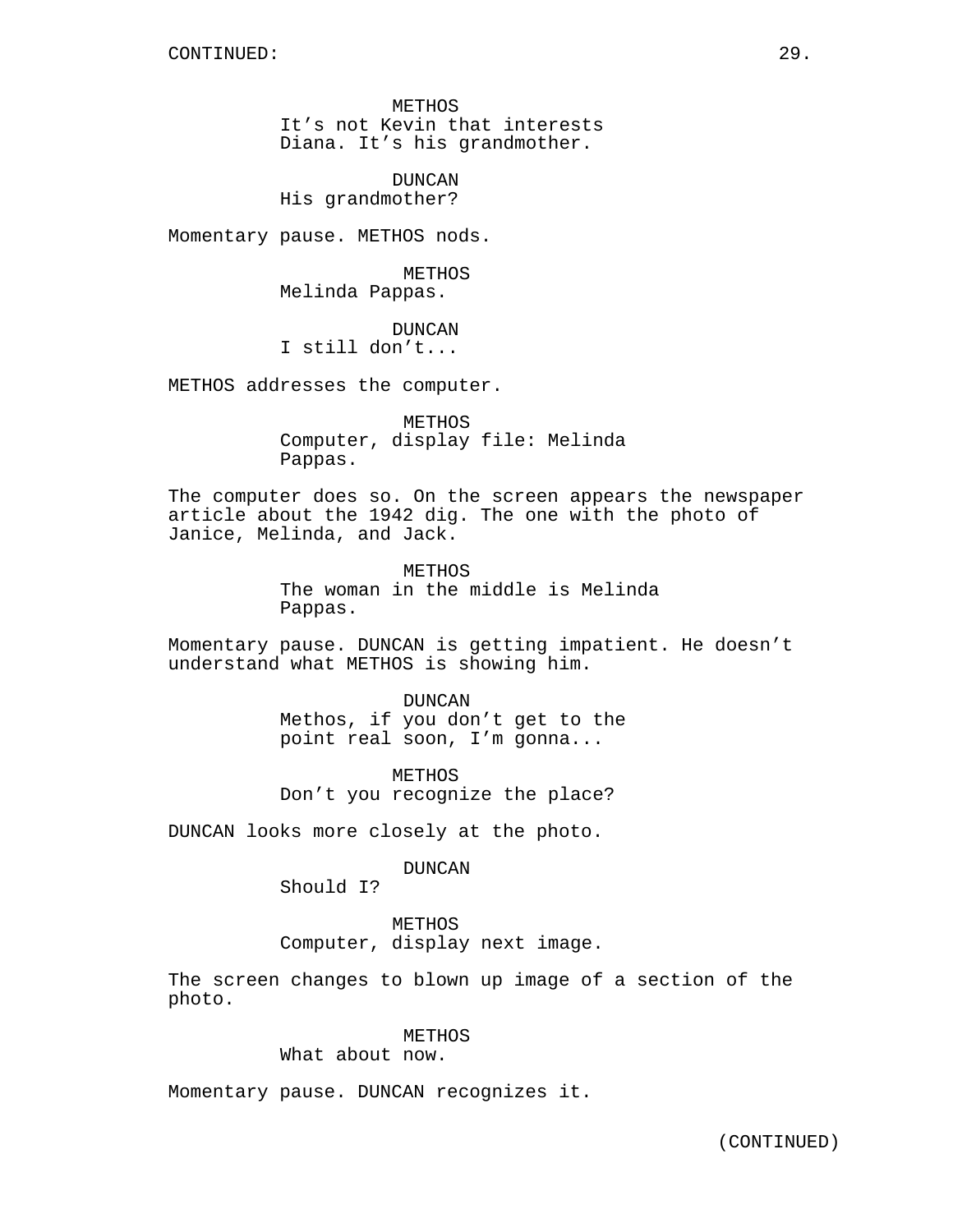DUNCAN It's the cave in Macedonia.

METHOS

Right. (beat) It seems, that in 1942, these three entered the cave and retrieved The Xena Scrolls.

DUNCAN So this is connected to Ares.

METHOS looks at DUNCAN.

METHOS Looks like it.

Momentary pause.

DUNCAN Only question is, how?

METHOS Wish I could help you there, my friend.

DUNCAN

Yeah.

METHOS looks back at the computer, ready to advance to another photo.

JUMP TO:

14 THE LOFT - BEDROOM 14

DIANA is sleeping. ARES appears and stands at the side of the bed. He looks at her. She opens her eyes, and looks at him. She smiles, and draws back the covers, revealing her naked body. She pats the bed, inviting him in.

> DIANA Well, don't just stand there, lover boy, get in.

ARES smiles, and with a mere thought, he is naked and beside her. She kisses him. He rolls onto her. She pulls him close, pressing her body against his. He hungrily kisses her. His hands explore her body. He releases her lips, and kisses her neck, as his hands continue their journey down her body. She gasps at his touch. He brings his lips to her breast, and kisses it. She moans. His hands reach their destination. He

(CONTINUED)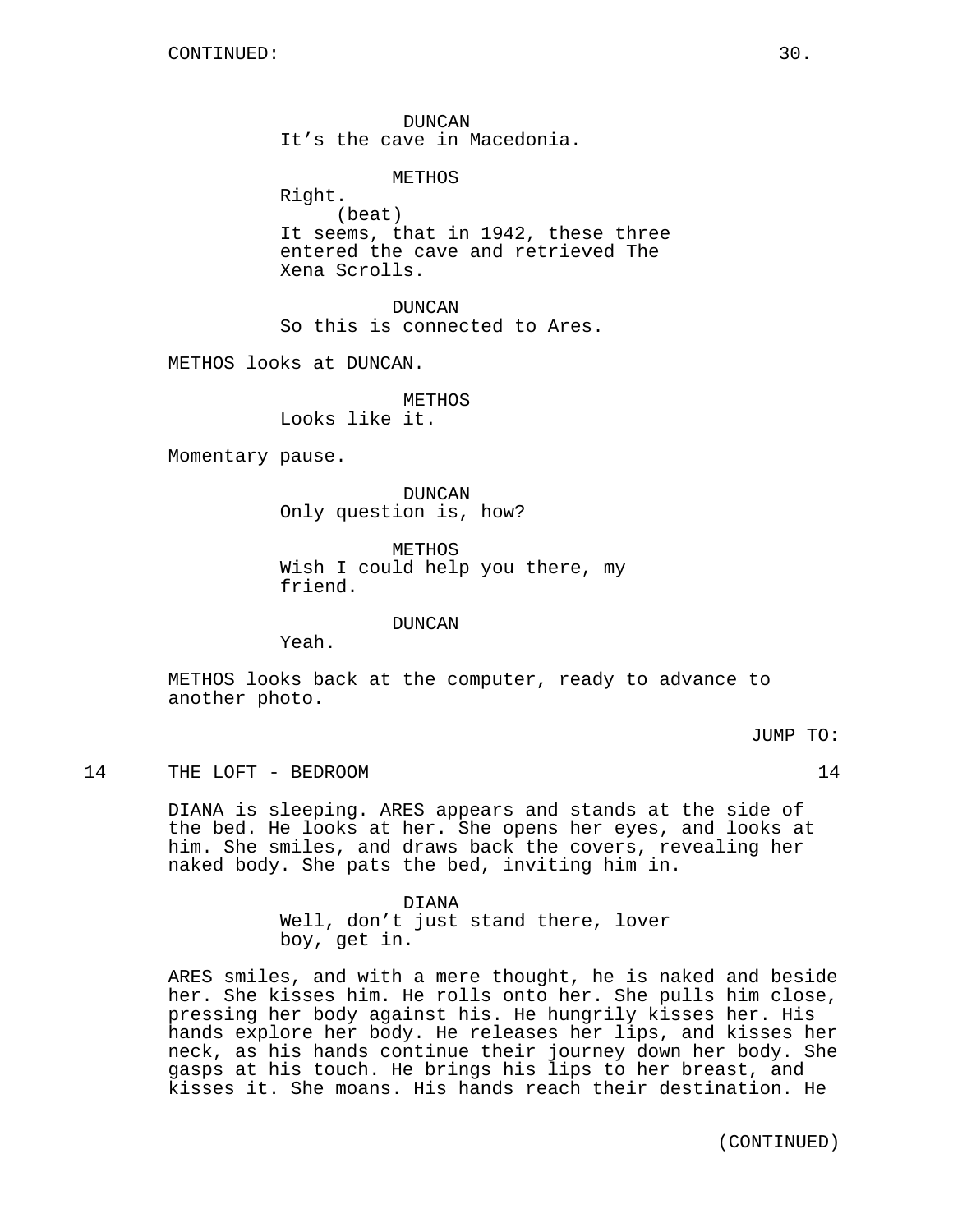touches her mound, and is surprise to find that she is already wet. He inserts a finger into her, probing her, making her wetter. She gasps as his fingers find their way inside of her. He suckles on a breast as his fingers explore her, working her up.

### DIANA Oh. Oh. Ares. I... I... Oh.

She cums for him. He lets his fingers work on her, making her cum again and again. She begs him to take her. She wants to feel him inside her. And, he wants to be inside of her. His body is begging for internal contact.

DIANA

Oh, Ares. Take me. Take me now. Oh, oh. I want you. I want to feel you inside me. I want to know what you can... can do to me. Oh, oh. Show me. Show me. Oh, oh. Now, do it. Do it. Take me. Take me.

He readies himself to take her, and on the next "take", he thrusts himself in, hard.

> DIANA Take... Oh. Oh. Oh...

He is in. She cums again, almost instantly upon his entry. He pushes into her. Once in, he starts to pump her up. His hands caress her body as he pumps himself in and out, in and out.

> DIANA Yes. Yes. Oh. Faster, faster Ares. Faster!

He pumps faster, and she cums again.

DIANA Oh gods, yes, yes. Push it. Push it.

He pushes himself in, going deeper into her. She arches her back.

> DIANA Oh... harder, harder. Push harder.

He pushes harder.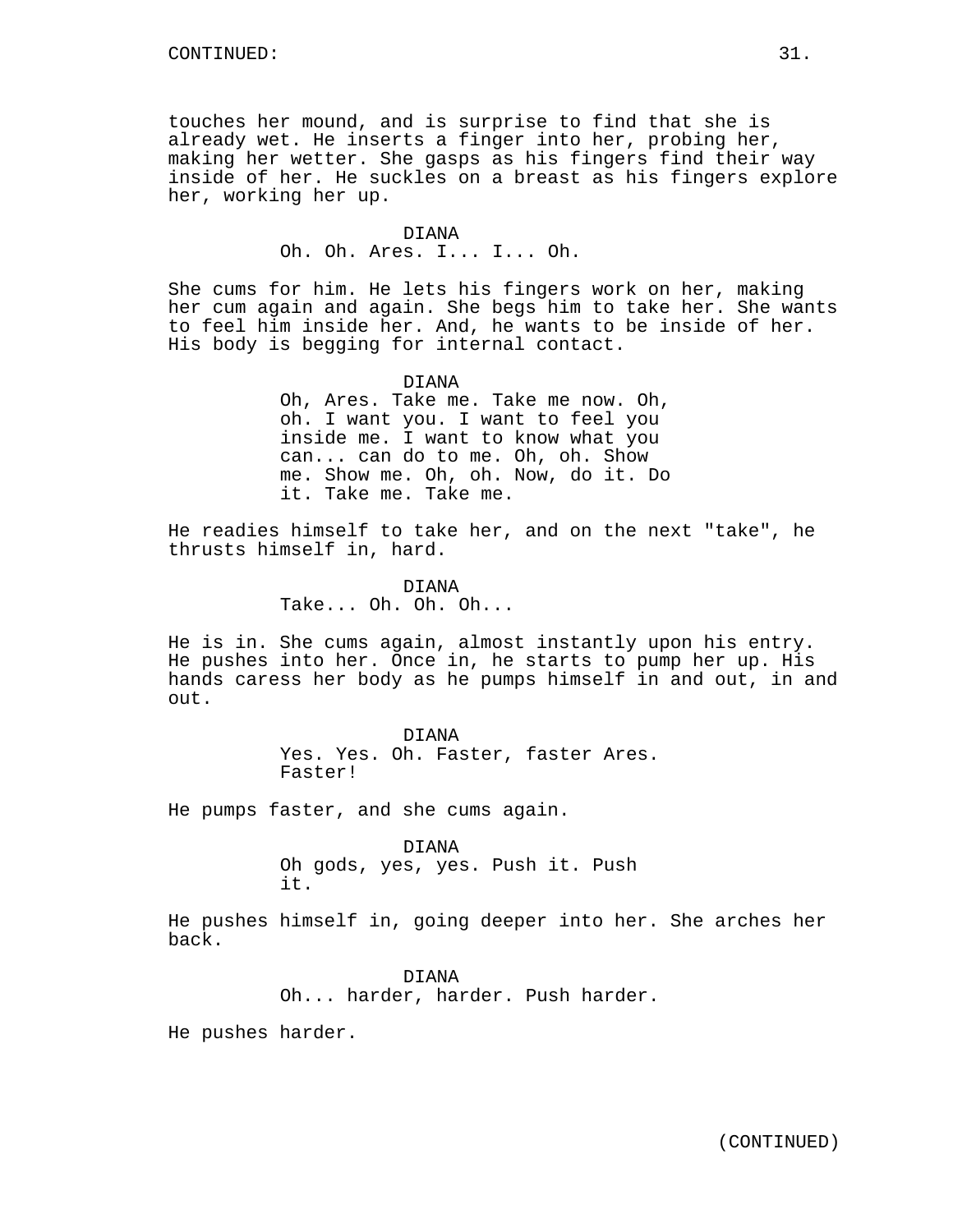He returns to pumping her up.

#### DIANA

Oh, oh, yes. Yes. Yes.

She cums again. He kisses her neck as he continues to pump her.

### DIANA

Faster. Faster.

He pumps her faster. He cups a breast in each hand and squeezes them -- hard.

> DIANA Oh, oh, oh. Yes, yes, yes...

He suckles a breast. She moans.

DIANA

Push it. Push it. I... I want to...

He knows that the next thrust in will take him over the edge. The next thrust will be the one that causes him to erupt.

> DIANA Ares. I want to feel you flowing. I want your... oh gods, push, push...

He pushes in hard and fast.

DIANA

Ar... oh...

He erupts inside of her. He thrusts himself in hard again and erupts again.

DIANA

Oh...

He is so full, and wants her so bad, that he rams himself in and out, and in and out, over and over. With every ram in he pushes hard, holds the push, erupts, and then repeats. Every ram in causes her to cry out. They are both on an emotional high. He is in pure ecstasy. On the fifth ram-thrust, she cums so strong, that she hits an orgasmic high. She screams out his name. He body is pulsing. He holds the push as long as he can, letting her ride out her orgasm. He enjoys the feel of her juices as they cover him. She is so wet inside

(CONTINUED)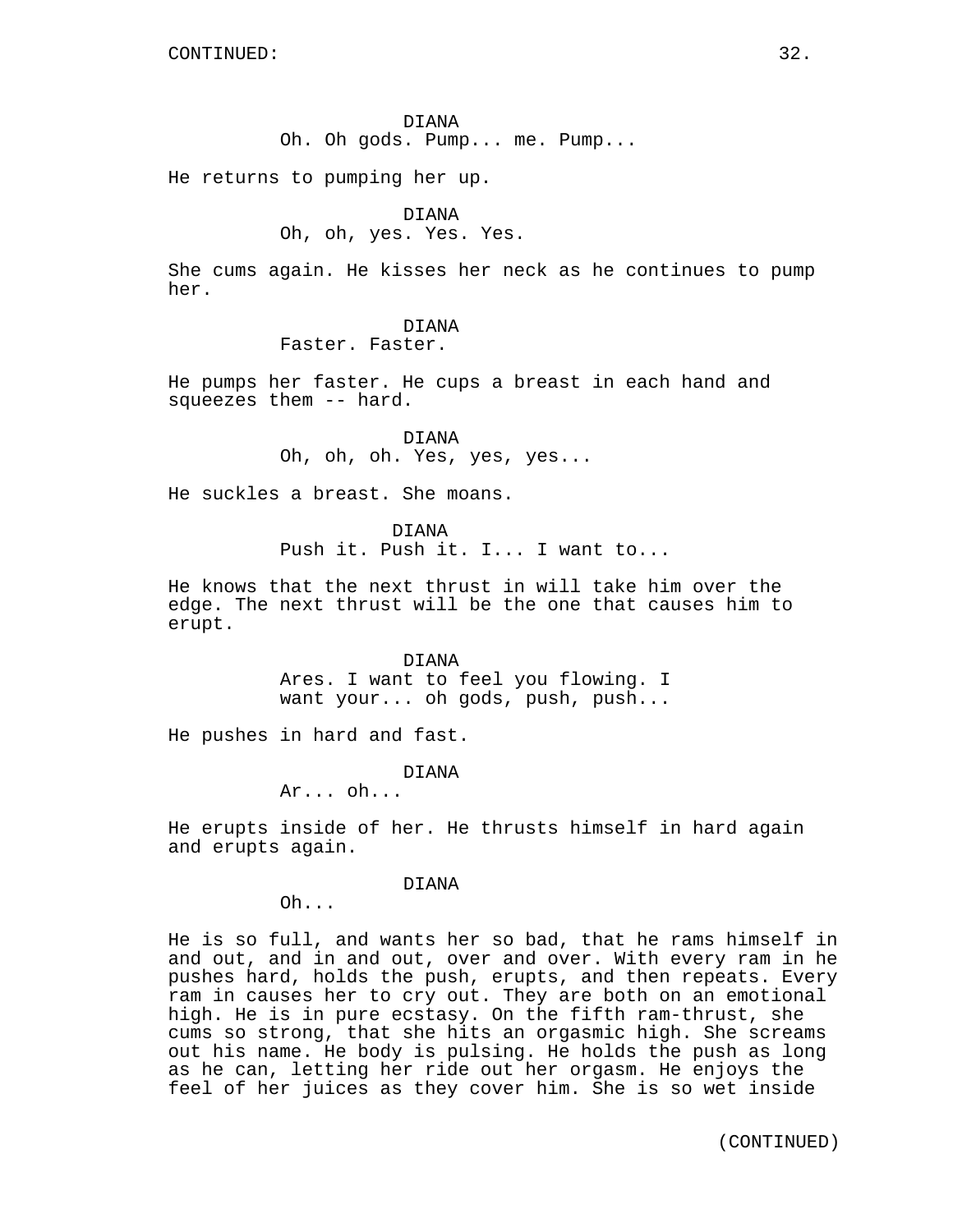I...

and he is covered with her juices. He readies himself for one final thrust into her. Once her body starts to stop pulsing, he rams himself in one more time. - hard and fast. He erupts. He empties himself inside of her. When he is empty, he looks at her. She smiles at him. He kisses her neck he slowly withdraws from her. Then, once he has withdrawn from her, he brings his lips to hers and kisses her as he rolls off of her. They break the kiss.

## DIANA

He turns on his side, and looks at her. With a mere thought, he positions her so that her back is flat up against his chest. HE wraps his arms around her. She leans back against his chest. His head rest on her shoulders. He moves the hair away from her neck with his tongue. She gasps and closes her eyes. He brings his hands to her breasts. He cups one in each hand, holding them. She sighs at his touch. He kisses her neck and squeezes her breasts. She moans and presses herself further back against his chest. She lets him fondle her breasts. She is in heaven. She never wants to leave his arms. He wants her. He wants to take her again. His body is crying out for her. He wants to ram himself up her a-hole. He knows she will enjoy it. He inserts himself, slowly, while nuzzling her neck. She sighs. He fondles her breasts, rubbing them, squeezing them, as he expands inside her. She gasps. His hands start to caress her body. She is gasping and moaning. He brings his hands down the front of her body. She brings her hands ho his and guides them down, to the area between her legs. She places his hands on her frontal area, making him touch her. He does. He smiles at himself when he touches her. She is wet. Oh, so wet. He messages the area. He fondles her frontal hole while he starts pumping her hard and fast from behind.

> DIANA Oh, Ares... Don't stop.

He brings his arms up to her waist. He nibbles on her ear.

ARES Are you ready to experience ecstasy?

DIANA Yes. Oh, yes.

ARES Then hang on, tight.

He pulls her back to him as he pushes himself, hard and fast, into her a-hole.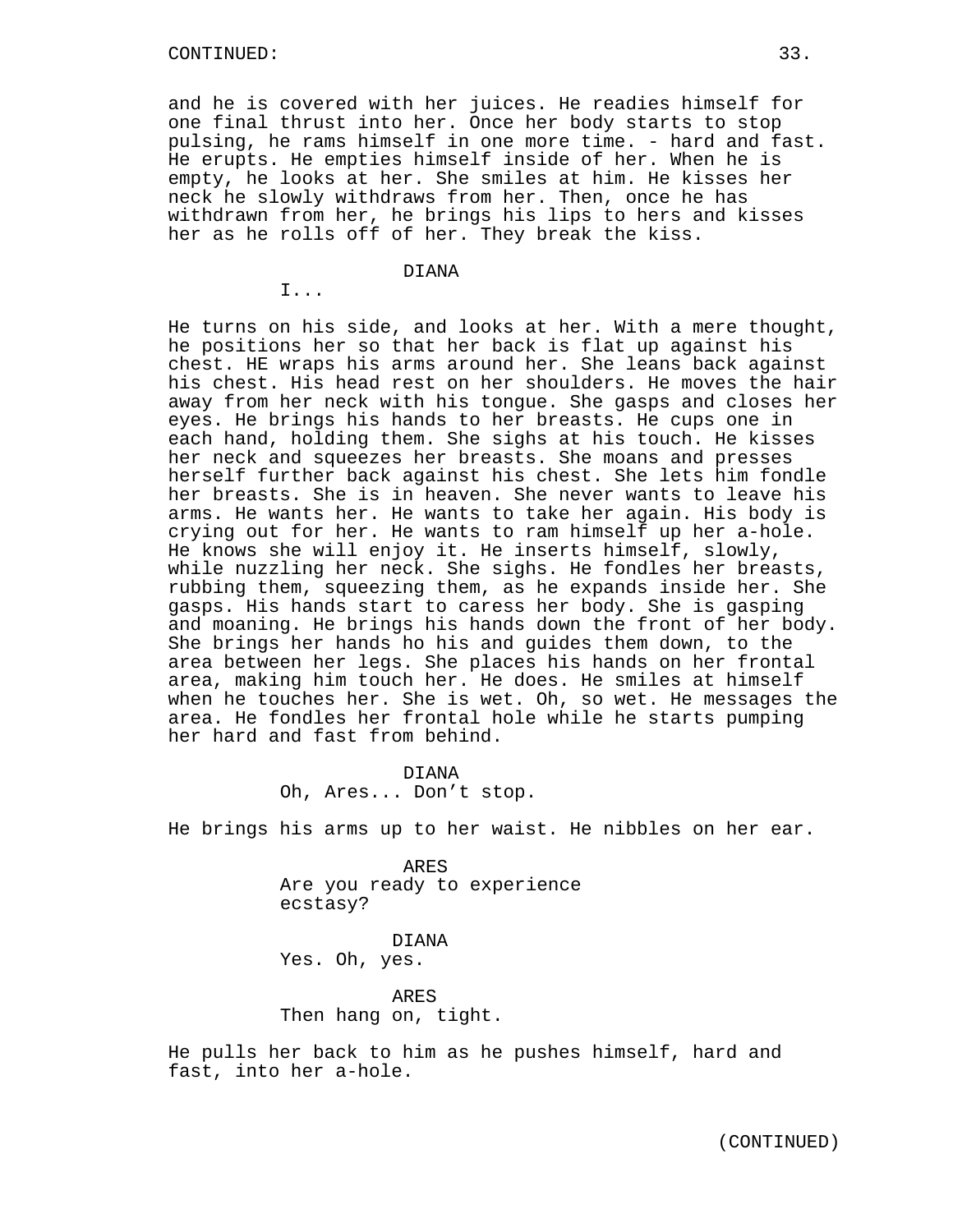Ah.

He pumps her, ramming himself in, and pulling out. In and out, and in and out.

## DIANA

Ah.

She cums. Her juices flow from her. He pulls her back, tighter, for one more forceful thrust. He rams himself in, and pushes hard, real hard. He erupts, sending his godly seed up her a-hole.

#### DIANA

Oh.

He kisses her neck as he withdraws from her. She leans her head back on him. She has her eyes closed.

#### DIANA

Ares?

## ARES

Hmmm.

#### DIANA

Kiss me.

He brings one hand to her chin, and brings her lips to his. He breaks the kiss, and looks at her. The look on her face is begging for more. Begging him to take her again. And his body is still hot for her. Very hot for her. He wants to do something different to her now. Something he hasn't done to her in a long, long, time. He knows her body can take it, after all, her a-hole just accepted him a t full size. He smiles a wicked smile at her. And, with a mere thought, he cuffs her to the bed.

DIANA

What are you...

ARES I need your hands behind you. They have to be out of the way.

DIANA Out of the way? What...

ARES I need you to relax, completely.

Momentary pause. She looks at him. He smiles.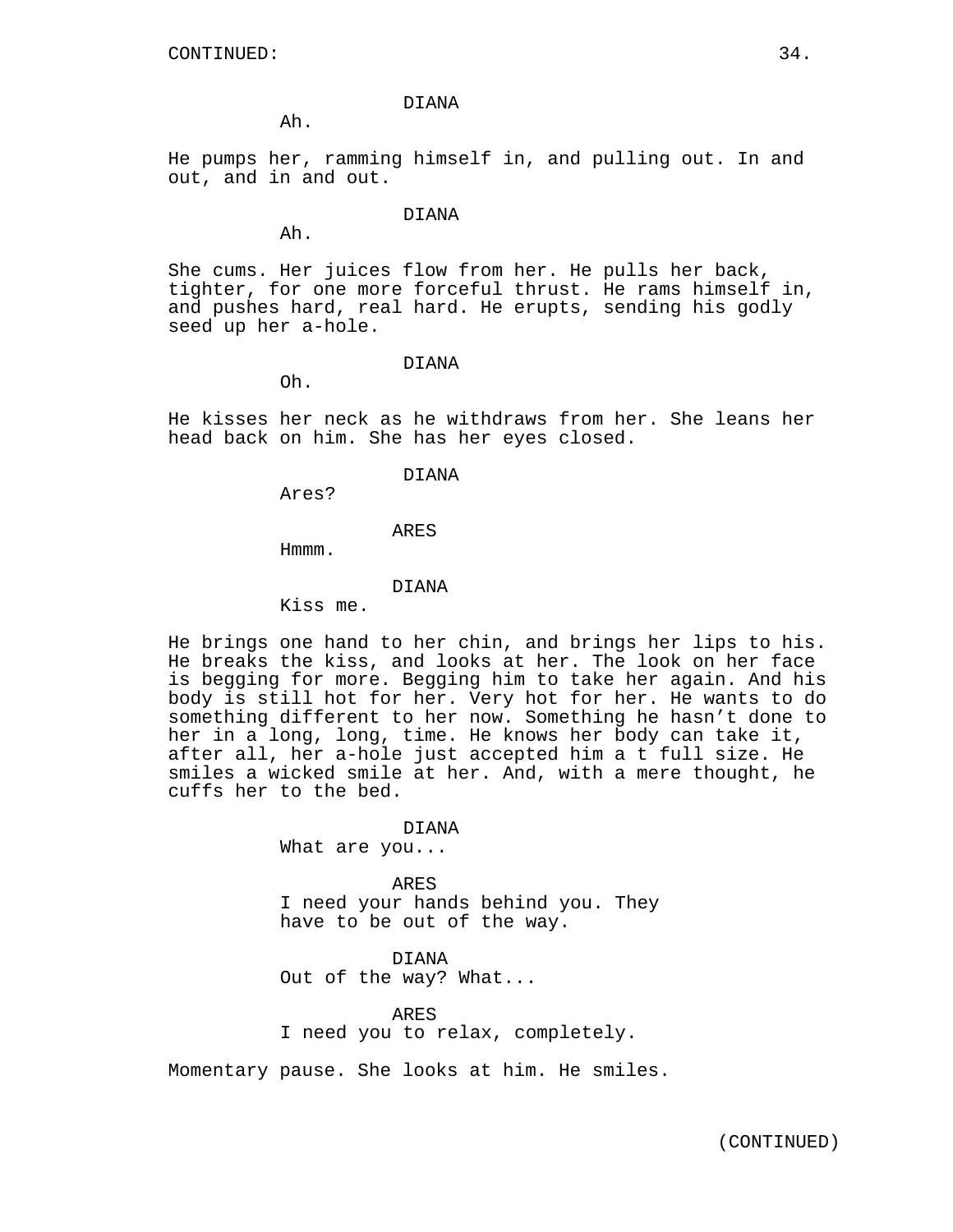ARES

Let my hand work you up. You should be ready to accept it.

He brings his hand down between her legs. He touches her. He looks at her opening and smiles.

ARES

Oh yeah. You won't need much work.

Then he looks back at her while cupping her in his hand.

ARES

You trust me?

DIANA

Of course.

#### ARES

All you have to do, is push down on my hand as it works inside of you. Push as hard as you can.

She flashes him a playful smile. He can see she is getting excited.

> DIANA We haven't done this in a while.

> > ARES

I know.

DIANA As I recall, it was very pleasurable.

He returns the playful smile.

ARES

Yes. It was. For both of us.

Momentary pause. He prepares to start to work her.

ARES

Ready?

DIANA

Wait.

He looks at her.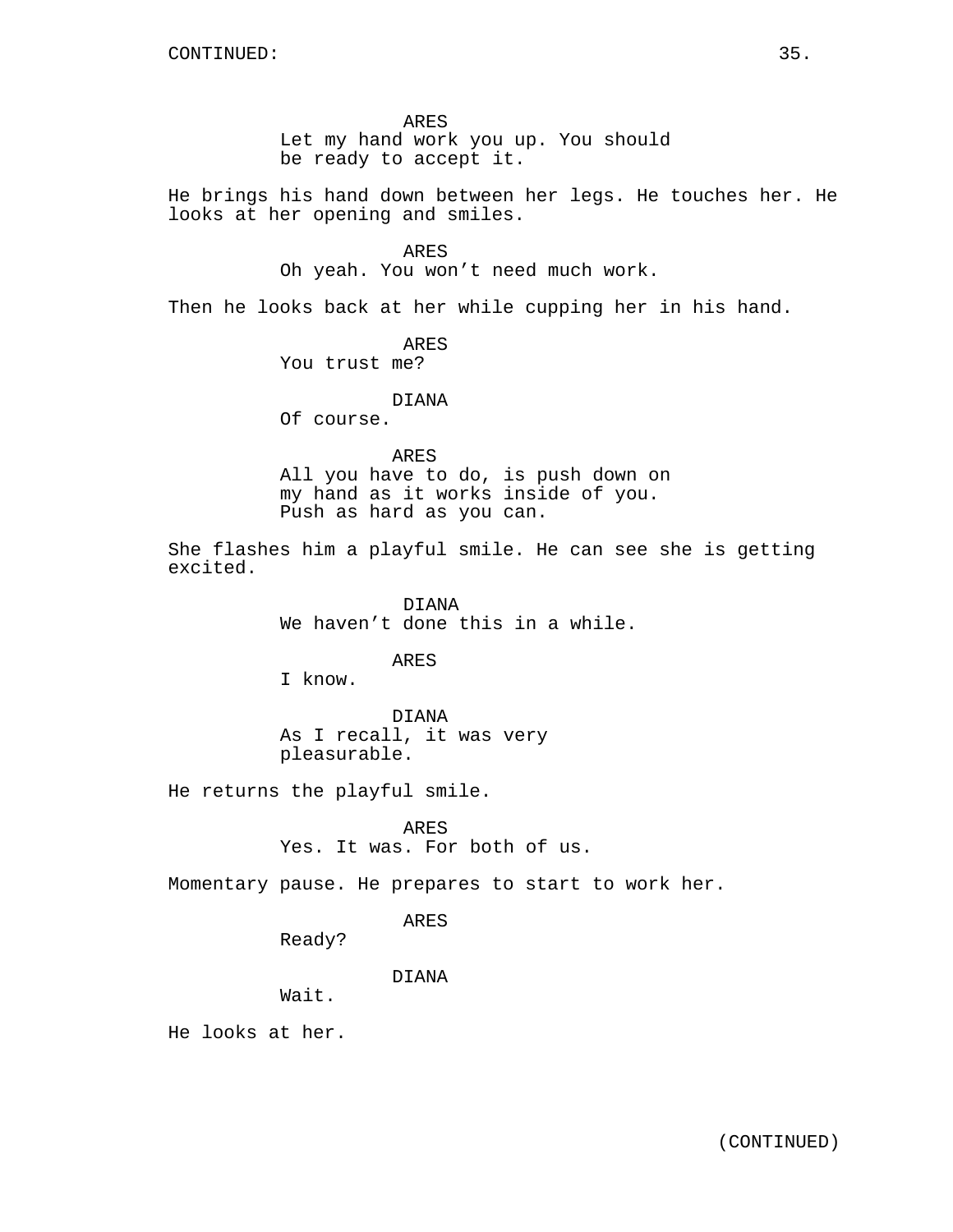ARES

What?

DIANA Let's do it a little different this time.

He looks at her questioningly. Before he can say anything she speaks.

#### DIANA

No cheating.

# ARES

Cheating?

DIANA

I want us both to get as much as we can out of this. No god stuff, okay?

He's never done this before without using his powers. At least, not in reality. He has fantasized about it a few times, but never actually done it. He thinks.

> DIANA If you cheat, I'll never let you touch me again.

He starts probing her with the fingers of his left hand. She accepts his fingers, one by one, moaning as they insert themselves inside of her. It feels so good to be inside of her like this. He is enjoying it. He looks up at her.

ARES

Okay. No cheating.

#### DIANA

Promise?

He pushes his fingers into her and flashes her a smile.

ARES

Promise. You make me too hot. I'm not gonna blow it. I don't think I could live without ever having you again.

She smiles.

DIANA Well then... I'm all yours. Take me. Work me up.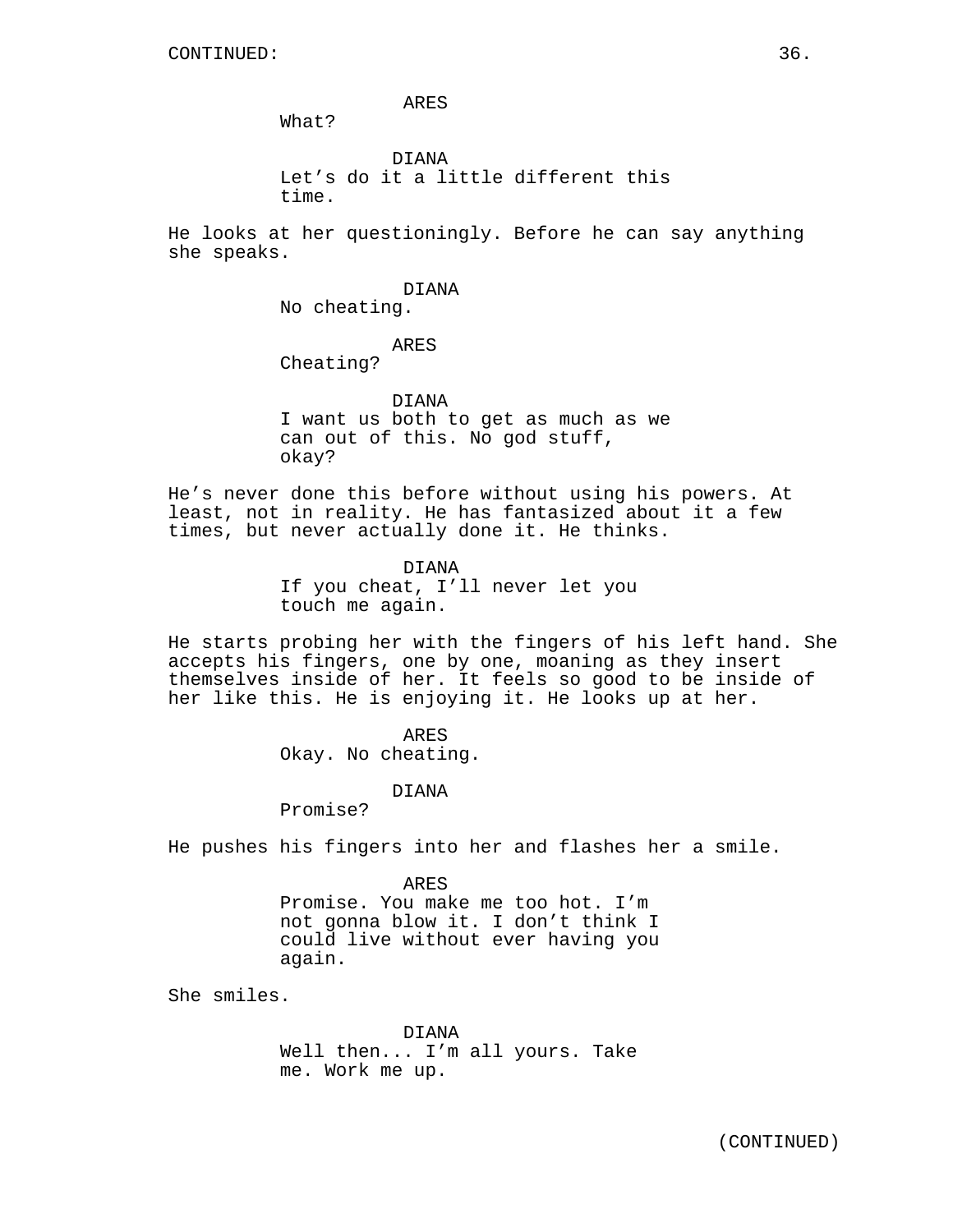He smiles. He starts playing with her as he works his fingers inside. First one, then two, and then three. His eyes shift from watching her facial expressions and watching his fingers working her. He fingers her with three fingers, moving fast enough to bring her to a climax. As she climaxes, she opens enough for him to get another finger inside her. He works her with four fingers and brings her to another climax. When she starts to cum, he freezes, letting the spasm flow through her body. He holds his fingers still for a few more minutes, then starts all over again. She is so hot for him. And he can feel her flowing over his fingers. He won't stop till he is completely inside her. She doesn't want him to stop. He tries to work his hand in, but he can't get in past the knuckles. This is going to be harder than he thought. If he had his powers, he would just shrink his hand till he was in, and then gradually bring it back to normal size inside. But, he promise he wouldn't cheat, and he's not about to give up. He keeps trying. He is surprised at how turned on he is getting.

> ARES Oh yeah. You were right. This feels so much better.

Momentary pause. He is thoroughly enjoying himself.

ARES Work with me, babe. Rock, baby. Rock. Back and forth.

She does so.

ARES That's good. Keep doing that.

She rocks back and forth for him. He keeps pushing his fingers into her. Trying to get his whole hand into her. It's working. Pretty soon he will be in.

ARES

Oh yeah. Oh yeah.

Momentary pause. She rocks her pelvis back and forth, all his fingers are working her into frenzy. She is getting wetter and wetter. She cums twice for him. Her juices flowing over his fingers, making her entry slippery and wet. He can't wait til his whole fist is inside of her. He wants to fist her hard and fast. He needs to get in soon. He starts to work her good.

> ARES Press down. Hard. C'mon, you can do it.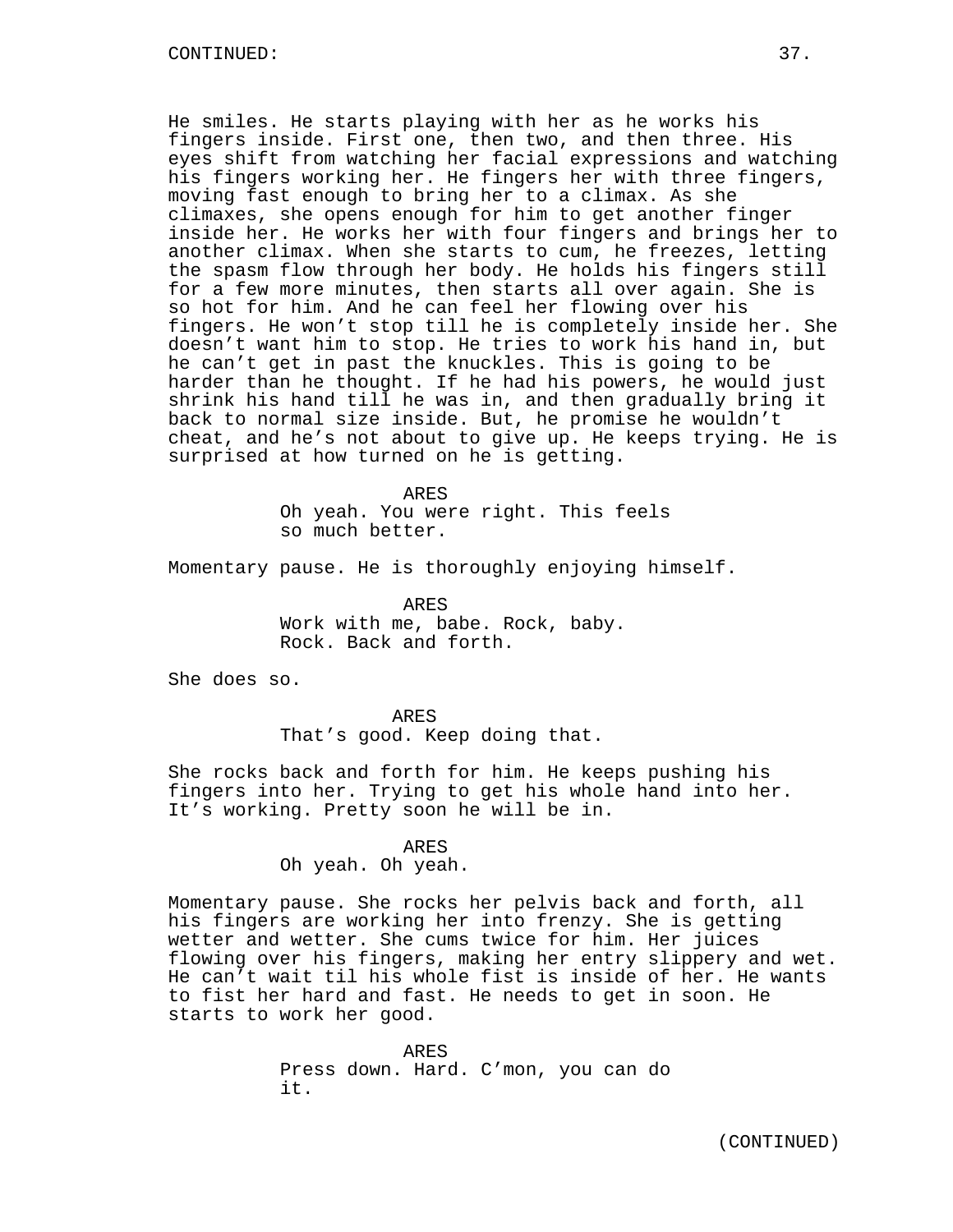He focuses on getting in. He really wants in. He pushes in hard. As hard as he can.

ARES

Press down, D. Harder. I want my whole fist inside of you. I want to hear you cry out as I pump my fist inside of you. You'll be in so much pleasure. You remember what it felt like? ... The pleasure? ... I want to take you there again. I want you to feel that passion. You have to press down. Hard. Keep pressing.

She can feel her juices flowing inside of her as his fingers probe inside her. She pushes herself down on his fist, harder and harder. His probing hand bunches his fingers together, working her into yet another frenzy. He pumps in and out, in and out, and in and out. Every time he goes in, he pushes harder, trying to go deeper, and she presses down on his hand as hard as she can. He thrusts in hard and fast, at the same moment as she rocks her pelvis and pushes down hard, and.... His entire fist slides into her, right up to the wrist, and a little beyond. His push was so hard that his entire fist and part of his arm, are now inside of her. He looks at his arm to see how far in he is.

ARES

Yes.

### DIANA

Ah. Oh, oh.

He is amazed how far in he is. Her body starts pulsing. He can feel her walls throbbing against his arm. Her juices are freely flowing all over his arm. She screams in ecstasy, gasping. She rocks on his hand as he starts to slowly turn his arm inside of her. He rotates his fist inside of her for a while. He lets his fingers explores inside of her. Then, he starts to fist her. He rams his fist in and out of her, over and over. She cums for him, over and over. She is so wet and slippery that his arm is sliding so easily. He is enjoying himself. He has never felt so good.

#### DIANA

Oh, oh, oh.

ARES rams his fist and arm in, over and over. In and out, and in and out, and in and out. Harder and harder. Faster and faster.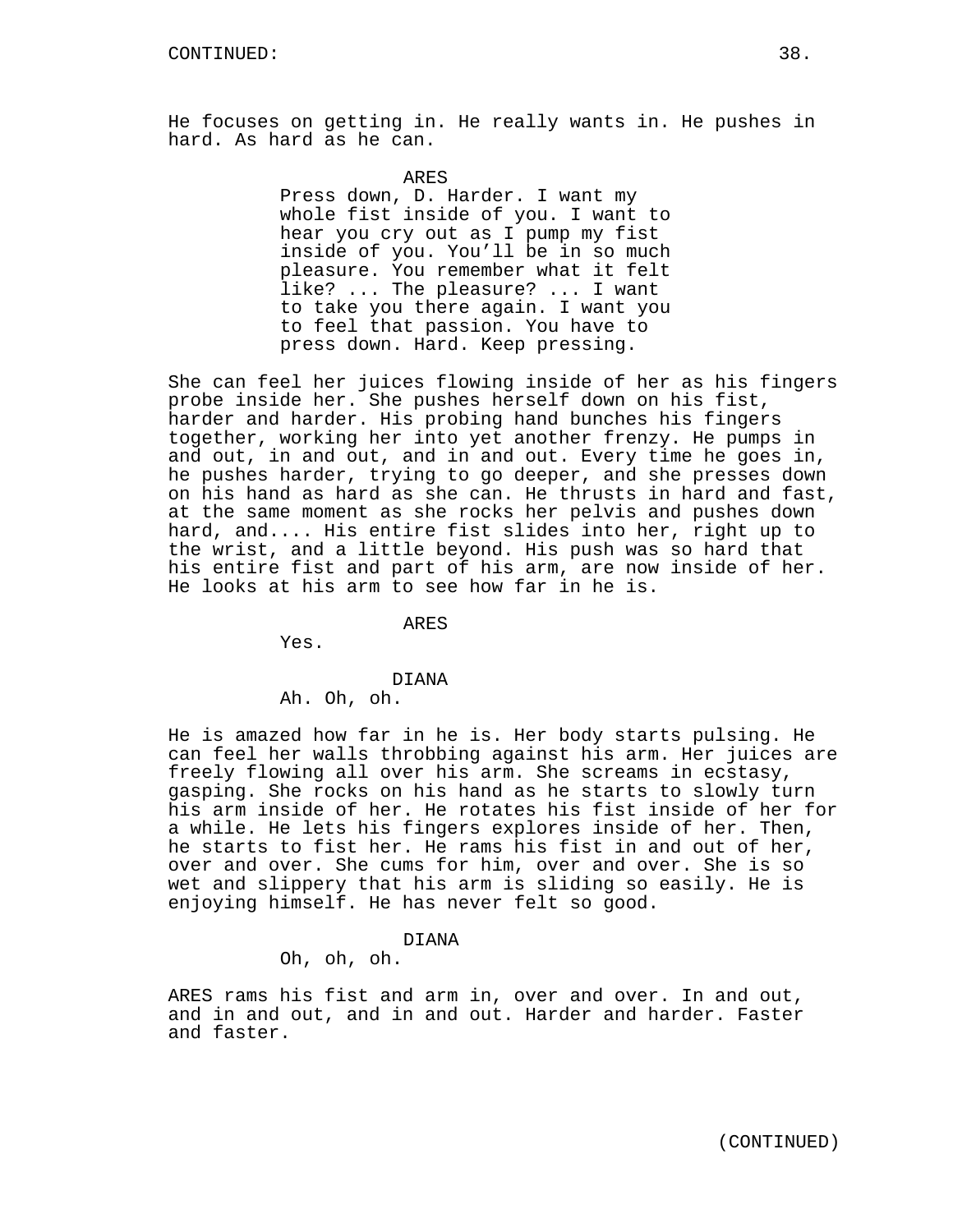DIANA Yes. Yes. Oh yes. (beat) Do it to me. Do it harder. Harder. (beat) Faster. Faster. (beat) Oh. Oh. Yes. Yes. Oh gods I... ARES Oh, this is good. You were so fight. This is far better than... She explodes, cuming like a crazy woman. With every thrust in, she cums. She cums over and over. She can't stop. DIANA Oh yes. Yes. Yes. Don't stop, don't ever stop. He has no plans of stopping. ARES Don't worry. I won't. This feels terrific. DIANA It feels so good. Push it. Push it. Harder. Harder. (beat) Ah, ah, oh, yes. Faster, faster. Oh, pump me up. Pump me... faster... Oh. Oh... Work it. Work it. Oh, yes, yes.

He looks at her. She is laying in pure ecstasy. He keeps pumping her. Hard and fast. He pumps her til his left arm can't do it any more. He is getting hot for her. He can feel himself hardening, wanting release. And she, she is so hot, and wet, inside. He wants to take her. He wants to get himself wet with her juices. He wants to be in her, to ride her like a wild horse. He withdraws him arm from her. She gives him a look.

#### DIANA

Why are you...

He rolls onto her and brings his lips to hers. He forces his tongue into her mouth as he thrust himself inside of her. She arches her back, allowing him to push himself deep into her. He pushes into her hard, and holds the push for as long as he can. Her juices flow over him, covering him, making him all wet. He goes as deep as he can into her. Then he

(CONTINUED)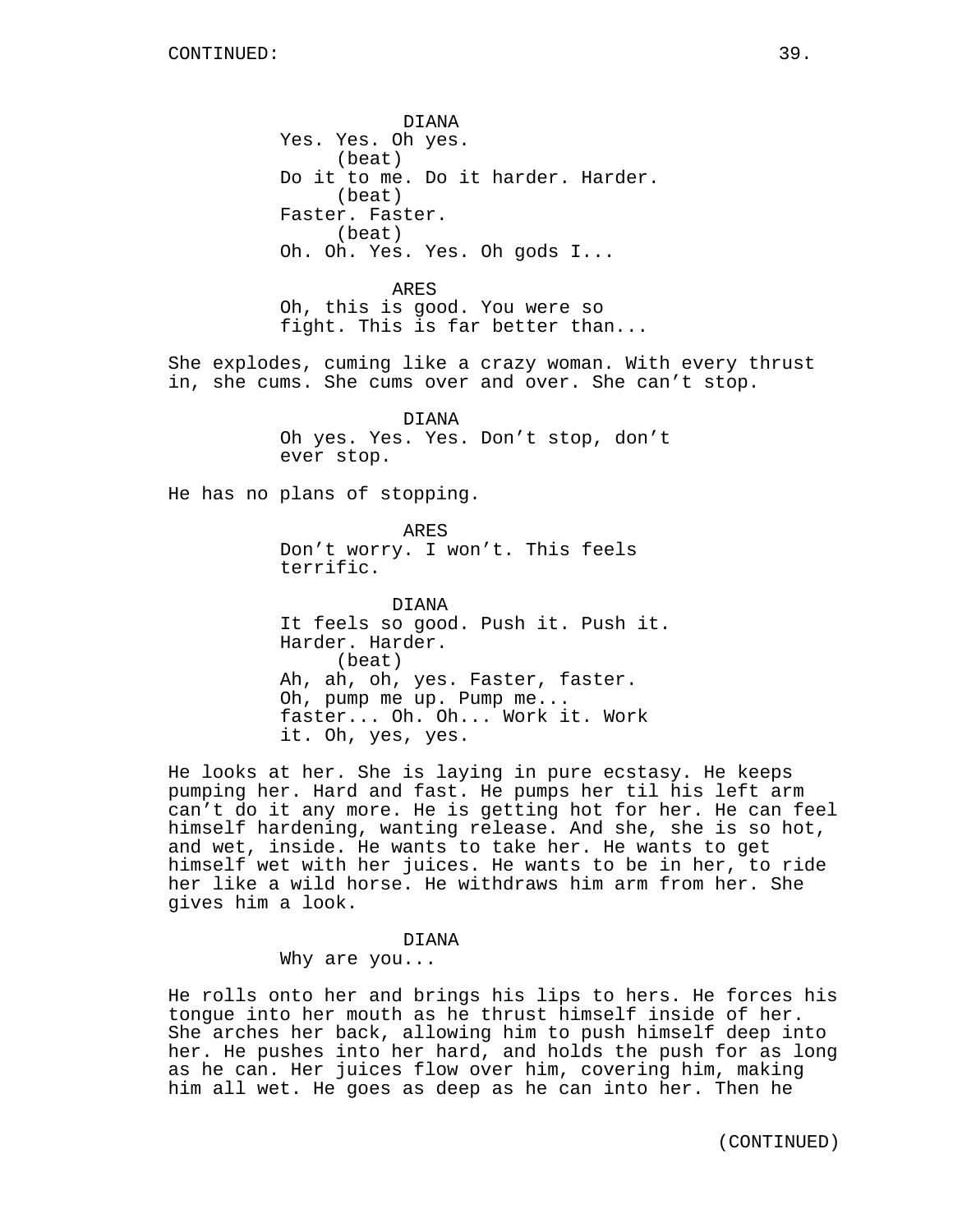pumps her hard and fast. She is so wet, and making him so wet, that he is sliding in and out so easily. She is crying out in shear ecstasy. She feels like she is on fire. He pumps her for what feels like hours, he enlarges himself within her. When he is ready, he makes a final ram thrust, pushes as hard as he can, and explodes with in her. He pumps her a little more, making sure he has completely emptied himself in her. As his hot liquid flows inside of her, and seeps out between her legs, he kisses her. Once he is empty, he rests inside of her. He doesn't withdraw. He breaks the kiss and starts to kiss her neck. She gasps as he makes his way around her neck. He is enjoying every minute of this. He hasn't felt this good in a long time. He is ready for more. He takes her again, and again. He takes her till he can't take her again. As he exits her, he lets his hands, and his tongue, explore her body. He suckles a breast as his right arm slides down her body and stops between her legs. His fingers gently start to probe inside of her. As his fingers work inside of her, he slides off of her and positions himself in a way so that he can get a better view of her entry. She is still open wide and he can tell he can slip in easily this time. He probes her slowly and then slides his arm in. He fists her like he did before. She cums for him. Over and over and over. His right arm is now covered in her juices, and she is accepting his arm so easily. He wonders if she is ready for the ultimate test. The test no woman, mortal or immortal, had ever passed. He has to try. He is getting so turned on just thinking about it. So, with his right forearm still inside of her, he gently presses it against her right wall, pulling her entry open. He tries to slide his left forearm in beside it. It takes a little work, but eventually he is in. He pumps her hard and fast. With every in and out motion his hands are fisted together. With every push in, he opens them letting his fingers explore. She is gasping in pure ecstasy. She cums for him almost immediately. Every push of his hands causes her cum. Every push covers his arms in her juices, making her more wet, and making his arms more slippery and easier to thrust in. He looks at her as he fists her like he's never fisted anyone before. She smiles and tries to speak to him.

DIANA

Oh, yes. Yes. I've never felt so much pleasure in all my life.

ARES Neither have I. I never thought it could feel so good. We've done this numerous times but...

DIANA They say that the more you work for it, the better it is.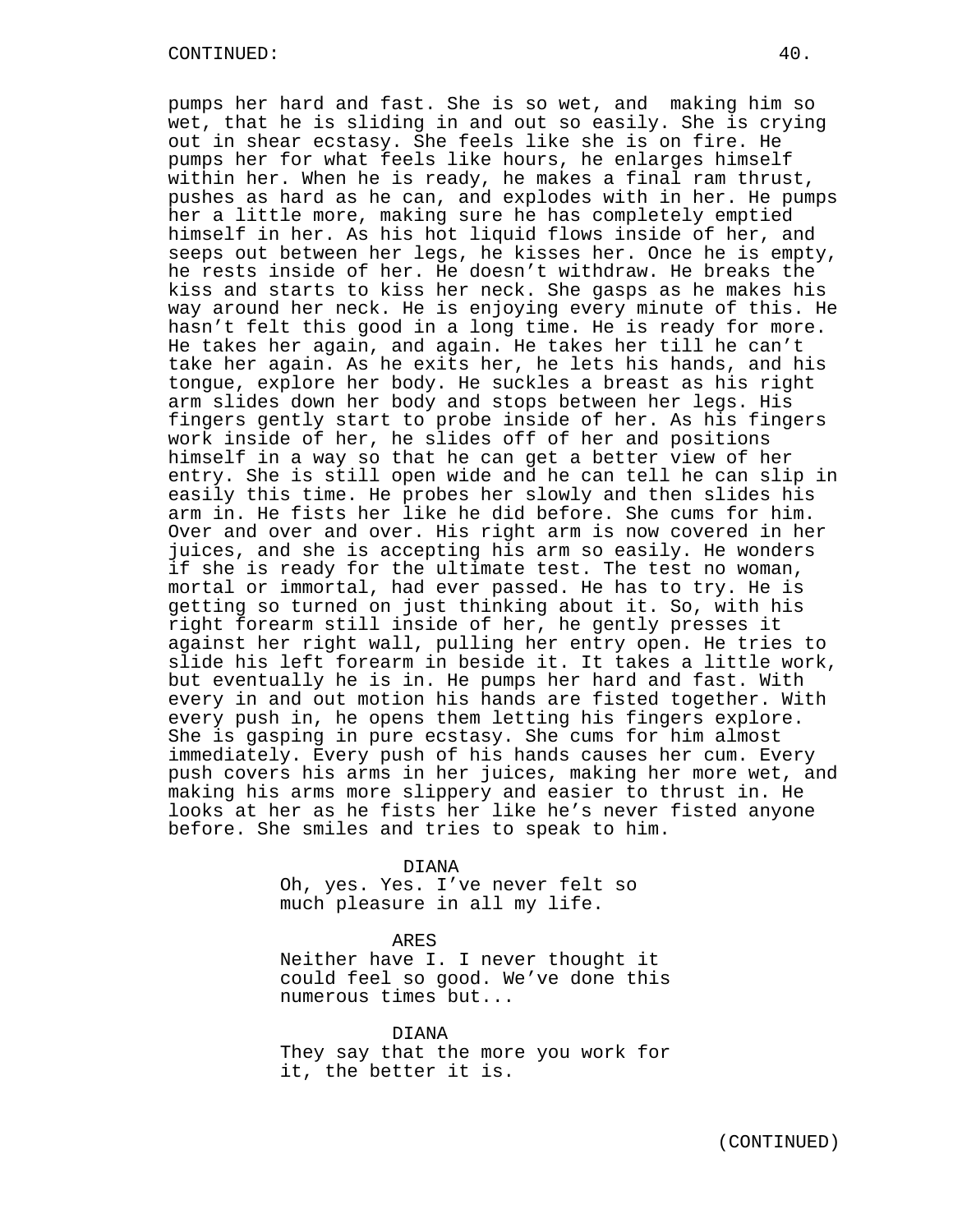ARES They were right.

He pushes deep into her.

ARES I've never had both arms in before. This feels so good.

DIANA Let's take this one step further.

ARES

Further?

DIANA Yes. If anyone can make it work, it's you.

Momentary pause. ARES is intrigued.

DIANA I want you to open me wider, so that all three can be inside me at once. Do it now, Ares. Do it now.

He does as she asks. He presses his arms up against her walls and pulls her open.

> DIANA Yes! Yes! Hold them open. Hold...

He holds them open. She cums. He looks at her opening. He presses against her walls again, opening her a little more.

> DIANA Oh, oh. Now, Ares. Take me now.

He thrusts himself into her.

#### DIANA

Oh gods, yes!

She moans in pleasure as he pushes into her. Her walls are throbbing against his arms.

> DIANA Now... I want you to slowly, turn your arms within me, and hold yourself inside me.

He does so. He turns his arms and brings the to himself. He holds himself between them.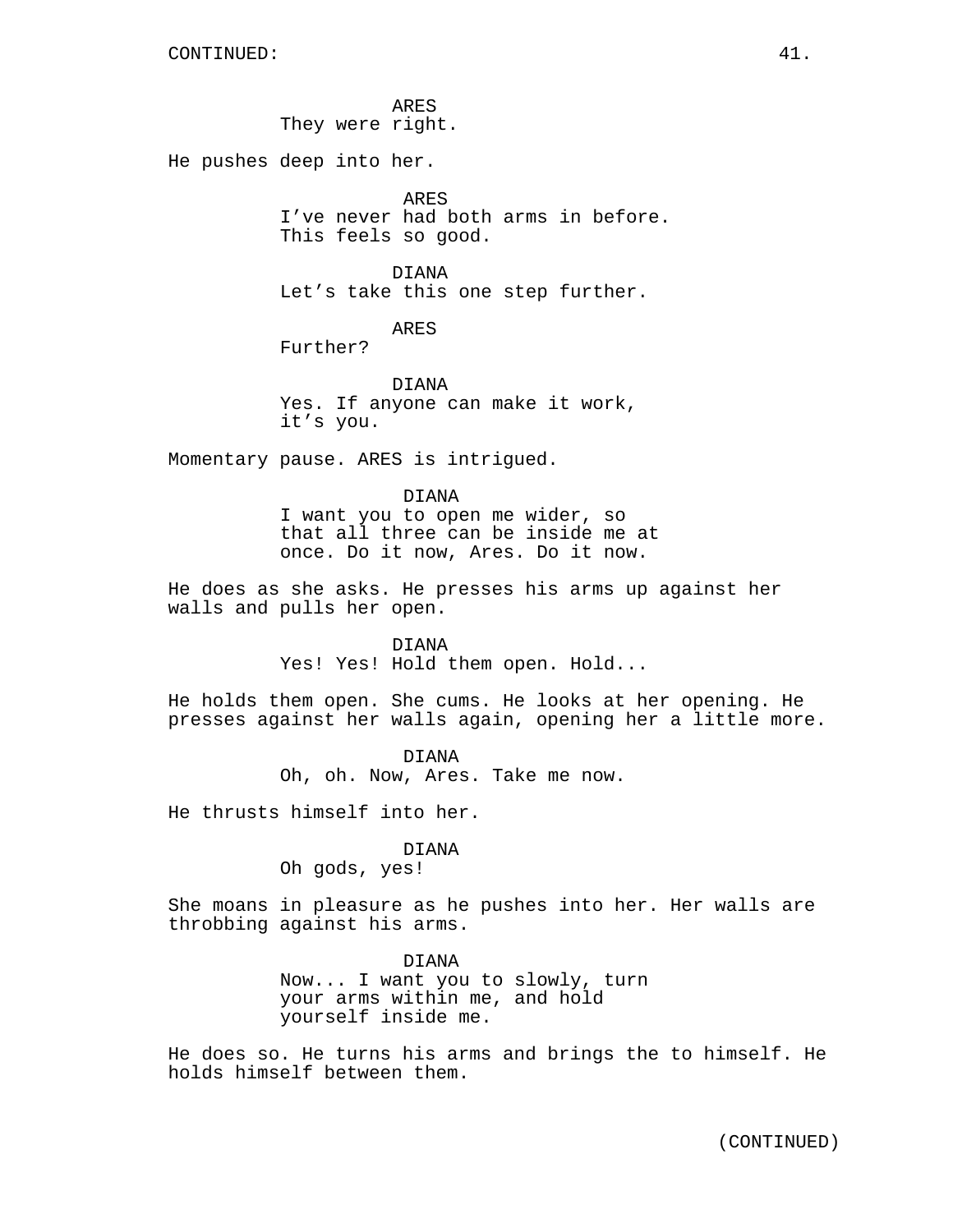DIANA Pump me. Pump me hard. Pump me fast. I want to feel you flowing in me!

He starts to pump her, following her every instruction. This feels so good. For both of them. He is in a state of euphoria. One he hasn't been in, in a long time. He is amazed at how good this feels.

DIANA

Harder, faster... Faster... Oh, oh, oh... Push, baby, push... Yes, Yes. Squeeze it, squeeze it!

He squeezes himself, releasing some of liquid into her. He moans as he feels himself flowing inside of her. Short bursts at first.

DIANA

Yes! Yes! Yes!... Keep it going...... Keep it going!

He keeps going, faster and faster. With every thrust he squeezes, with every squeeze he squirts into her. With every release she screams "Yes! More!", and arches her back. He keeps going. All three parts of himself ramming into her, over and over. He feels himself expanding within her, hardening fast. Just when he feels like he can't take it anymore, he erupts like he has never erupted before. It feels himself flowing into her, and out of her. He feels it all through his body. He feels a spasm running through his body. He rides it out, and then collapses on her. He can hear her voice begging him not to stop, but he can't obey. He is spent. He removes his arms from her, but leaves himself inside of her. Her walls clamp down on him as his arms exit.

> DIANA No man has ever filled me like this. You've never filled me like this.

Momentary pause. They lay there for a few moments. Then she speaks to him.

> DIANA I want you to take my breast, suckle them like a young child.

He brings his mouth to her breasts. He licks one, and then dives on it like a vampire on a victim.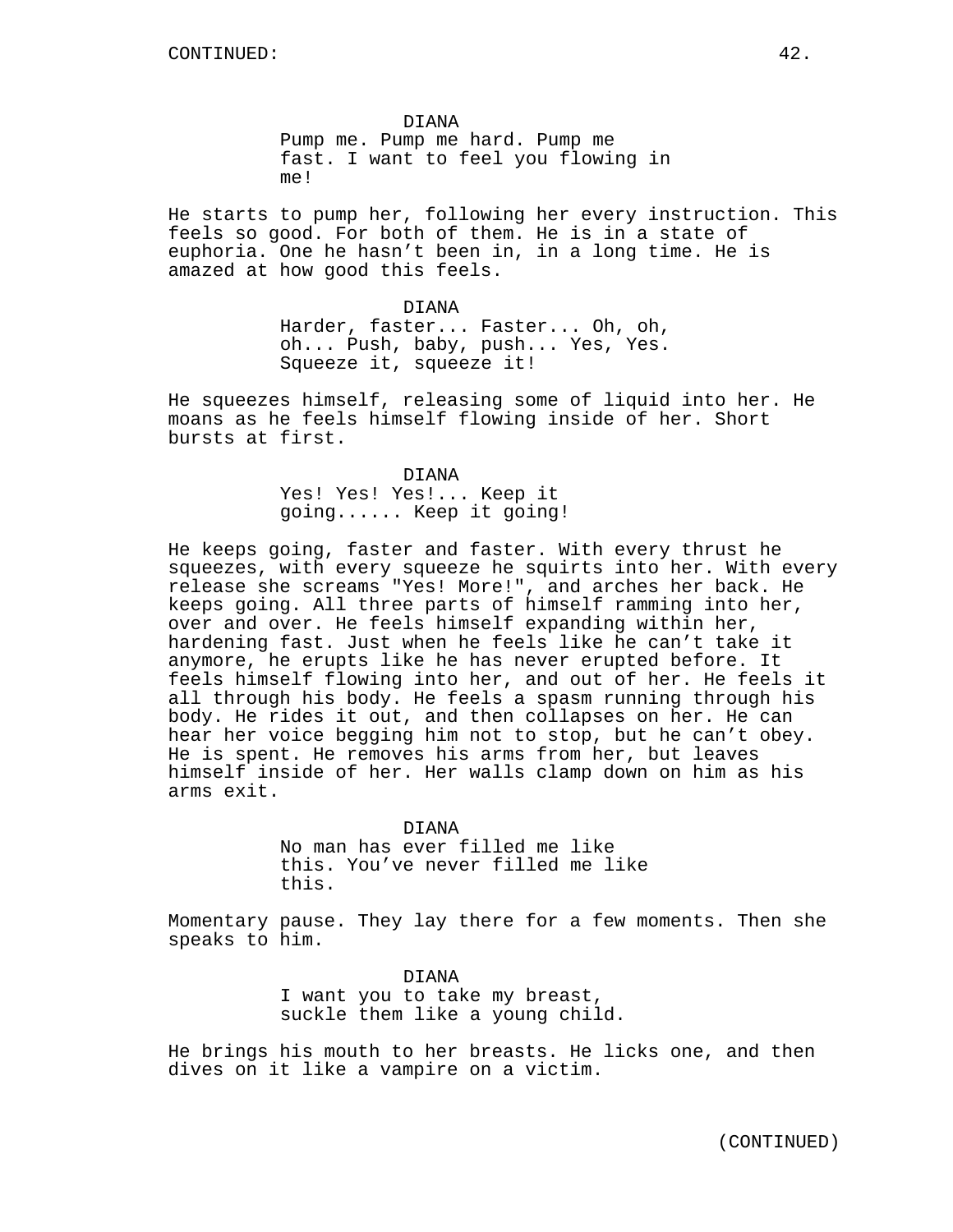Oh, that feels good.

She moans in ecstasy. He suckles on it for a long time, then moves to the other one. As he is suckling on the other one, he feels himself stirring. He can't believe his body has re-energized itself so soon. And it wants her. She feels him stirring near her opening. She knows he is getting aroused and wants in. And she wants him in. She wants him inside of her.

DIANA

One more time, baby. I want to feel you inside of me. I want to feel your liquid flowing inside of me. I know you can do it. I can feel you down there now. Oh, take me. Take me. Take me, now, Take me hard. Take me fast. Hurry. I need you in me. I...

He trusts into her. She screams out pleasure. He looks at her, staring into her eyes. She is still so wet and slippery. She cums immediately upon his entry. He feels completely energized and wants to ride her hard and fast forever. He hears her crying for more, more. He hears her begging him to go faster, faster. To push into her harder, and harder. He follows every command. He bangs her good. He feels so good. He never wants to stop. He feels himself growing, expanding, and hardening, inside of her. He is completely covered in her juices. He is sliding in and out so easily. He pumps her and pushes into her, for as long and as hard as he can. When he knows the moment of eruption is coming, he trusts in real hard. He explodes, sending his godly seed deep into her. She cries out. He closes his eyes as he releases his seed into her. He collapses on her as he empties himself inside of her. Once empty, he exits her. With a thought, the removes the cuffs holding her to the bed. He lies on her. She runs her hands through his hair. After a few moments, he opens his eyes. He smiles, and turns his head up to look at her.

> ARES You, are amazing

> > DIANA

Only with you. You bring out the animal in me. You make me so hot for you that All I can think about is having you. Letting you take me, over, and over, and over. You work me up, you take me to heights I've never hit. And when you cum in me, (MORE)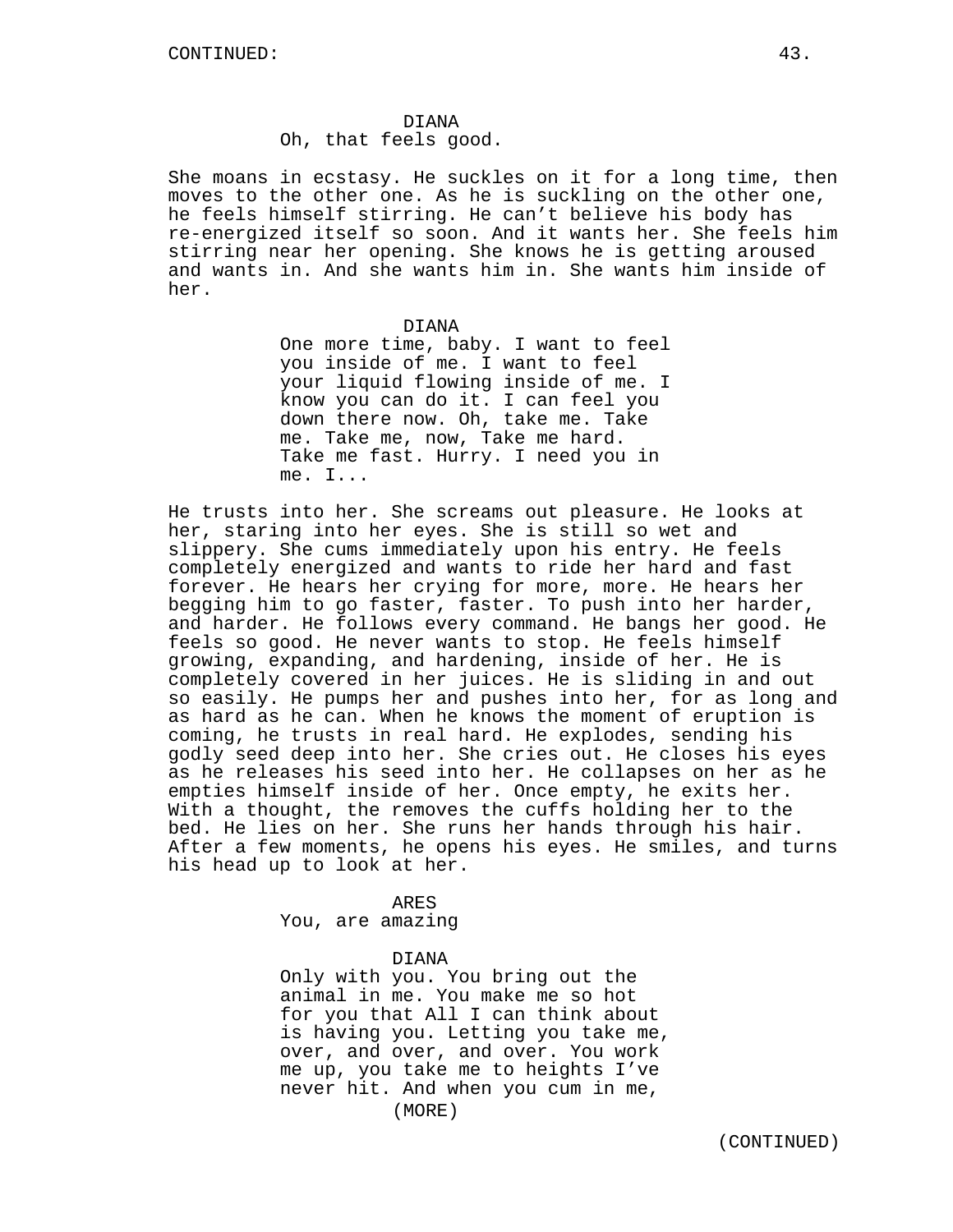DIANA (cont'd) and I think it's over, you're ready again. And you know what, so am I. My body can't get enough of you. I'm ready another round. If you're up for it.

He smiles at her. She's right. He is ready more. A few moments ago, he was spent, he couldn't go another moment. Now, he has fully charged. He can't explain it. She has this effect on him. He can't seem to get enough of her She takes him to the edge, wears him out, and then his body recharges faster then it ever has with anyone else.

> ARES I'm always up for up as well. All I have to do is look at you and I want you.

She smiles at him.

DIANA Then stop talking and...

She presses her hot, wet, mound, up against him.

DIANA

...take me.

He smiles at her. She smiles back. Her eyes are telling him she wants him, and that her body is really ready and willing to let him take her again. He kisses her. It is a deep, passionate kiss. He forces his tongue into her mouth. She gasps, accepting his tongue. She pulls him close to her. His hands roam her body. He lets his hands explore her body. He doesn't ignore a single part. He works her up real good. She speaks to him in breathless gasps.

> DIAN Ares. Oh Ares... I'm ready. I'm really ready... Do it... Please... Take me... I want you... Oh gods how I want you... I need you in me... Now.

He suckles on a breast as she begs him to take her. His hands slowly stroke the sides of her body.

> DIANA Oh, oh. I... I... want you. Take me. Take me.

His hands have reached their target. He slowly inserts two fingers from each hand and pulls her walls open.

(CONTINUED)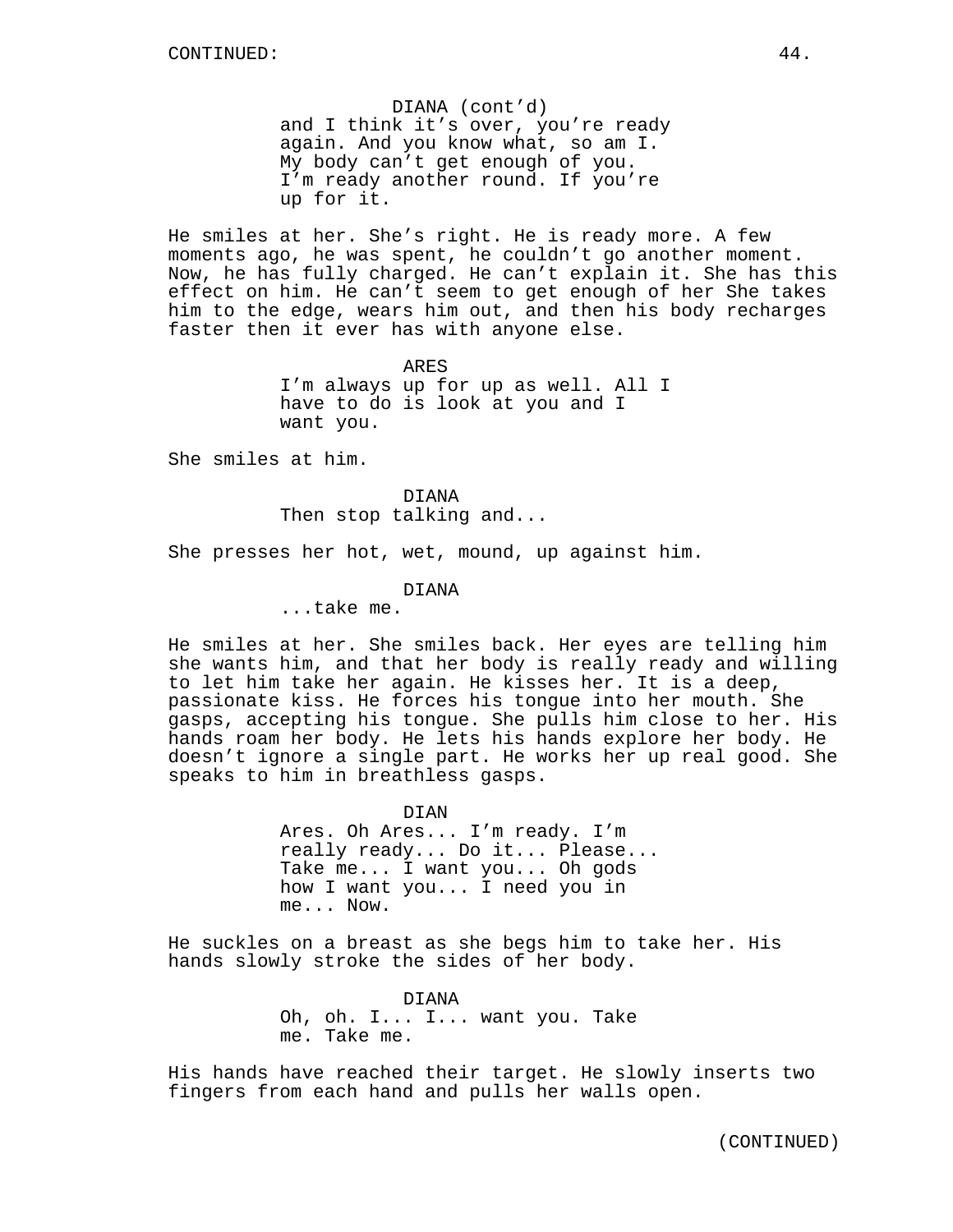DIANA Ah. Oh. Yes... yes.

She starts cuming the moment he pulls her open. He holds her open as he readies himself to enter her.

> DIANA Oh. Oh Ares. Now... Please... Now... Enter me. Stop teasing... Do it... I want to...

He thrusts himself into her.

DIANA Oh yes... Push, Ares. Push.

He pushes into her, hard.

DIANA Ah. Ah. Pump me, up...

He starts to pump her up.

DIANA Faster. Faster.

He pumps faster.

DIANA Push it, babe. Push it... Harder, harder.

He follows every command.

DIANA Ah, ah. Oh gods. I... Pump me... faster, faster... oh, oh.... Push it. Harder, Ares, harder. Don't stop. I... Ah. Yes, yes... That's it. I... oh, oh gods... Faster, faster. Oh, Ares... I... I...

He is almost at his peak, one more thrust in should make him explode. He thrusts himself in, hard, and deep, and as he is pushing into her, he explodes. At the exact moment his body ejects his seed into her, she screams his name.

> DIANA Ares!!!!!! Oh...

When he exits her, he rests his head in her bosom.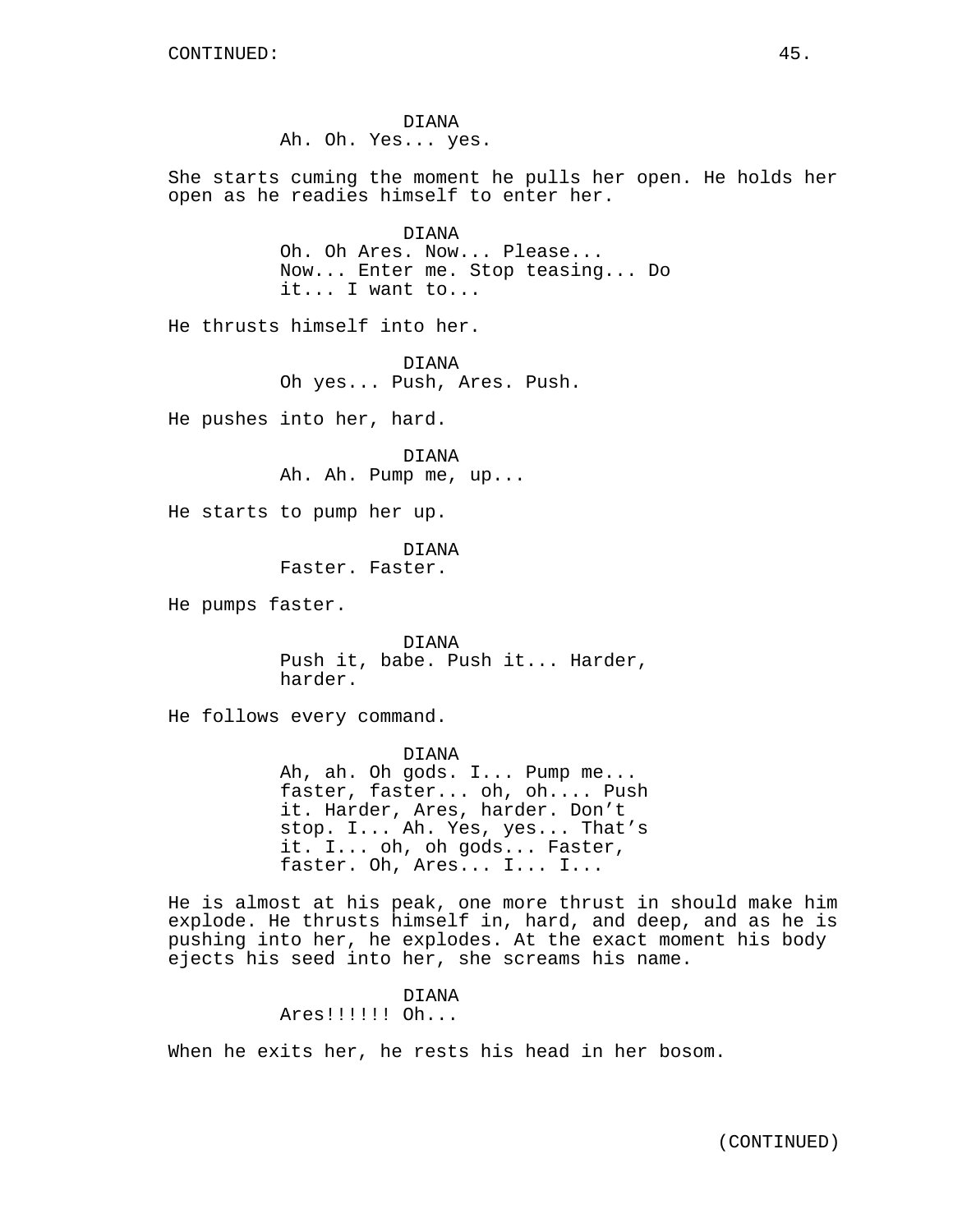ARES

Oh, you are so good for me. I've never fit so perfectly in any woman before. You were made for me, Diana. We are a perfect fit.

She runs her fingers through his hair. They are both breathing heavily and fully exhausted.

DIANA

I know. When I feel you inside of me, I never want to let go. You belong in me. I was made for you. No man has ever filled me like you do. And I mean that in every sense of the word. I've never felt as much pleasure as I do when I you pump me up, when you grow longer, and thicker, inside of me. I just wish I could feel you flowing in me all night.

He cups a breast in his hand, and brings it to his mouth. He suckles it gently. She moans, and clenches his hair in her hands. When he releases the breast, she releases his hair and return to stroking it.

DIANA

Ares, I...

ARES

Sh.

#### DIANA

I love you.

He turns to look at her.

ARES

I know, D. I love you too.

He kisses her. She kisses him back.

FADE IN TO:

# 15 LIVING ROOM 15

DIANA wakes up and realizes where she is. Was that all just a dream?

> DIANA Okay, someone needs to go have a cold shower. Either that, or poor (MORE)

(CONTINUED)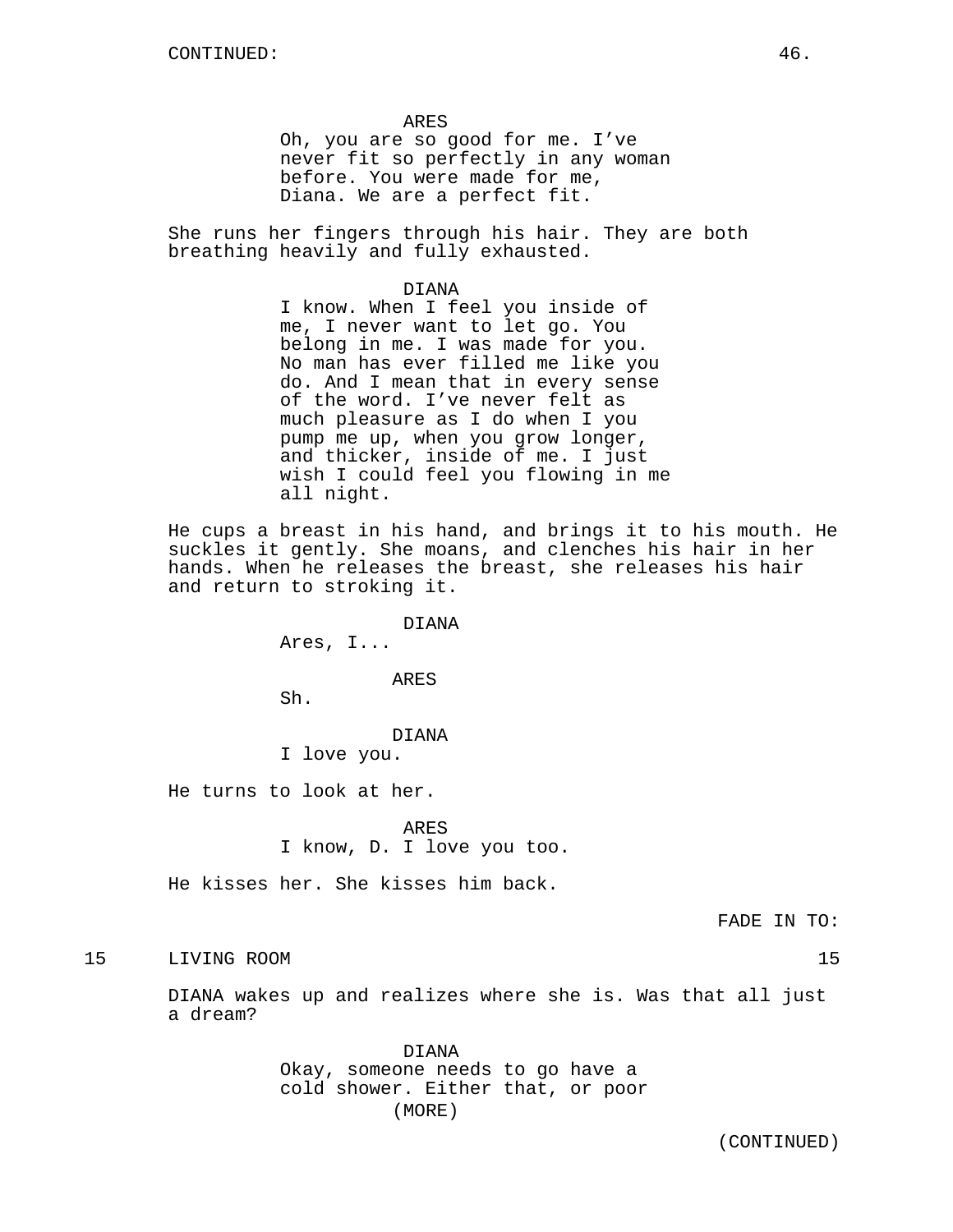DIANA (cont'd) Mac won't know what hit him when he gets home. I've never needed someone this strongly. Mac wouldn't be able to take it.

She rises off the sofa and heads for the bathroom. As she is walking she hears the following voices in her head.

DIANA (VO)

I love you.

ARES (VO) I know, D. I love you too.

She shakes her head as if she is trying to make the voices go away and continues to the bathroom.

JUMP TO:

16 LIVING ROOM (30 MINUTES LATER) 16

DIANA has THE BOOK out again. She is updating it. She finishes her sentence, and glances up at the clock.

> DIANA I wonder where he went? I'd've thought he'd've been back by now. I guess I'll just...

She hears the elevator. She zaps THE BOOK away. She rises off the couch, and zaps the table. Dinner appears. She zaps herself.

> DIANA Now everything is perfect.

The elevator stops, and DUNCAN exits. DIANA zaps over to him and kisses him. He breaks the kiss and looks at her.

#### DIANA

I, um, finished what you started.

She indicates the table. DUNCAN looks at the table, then back at her.

DUNCAN

I notice.

DIANA

You like?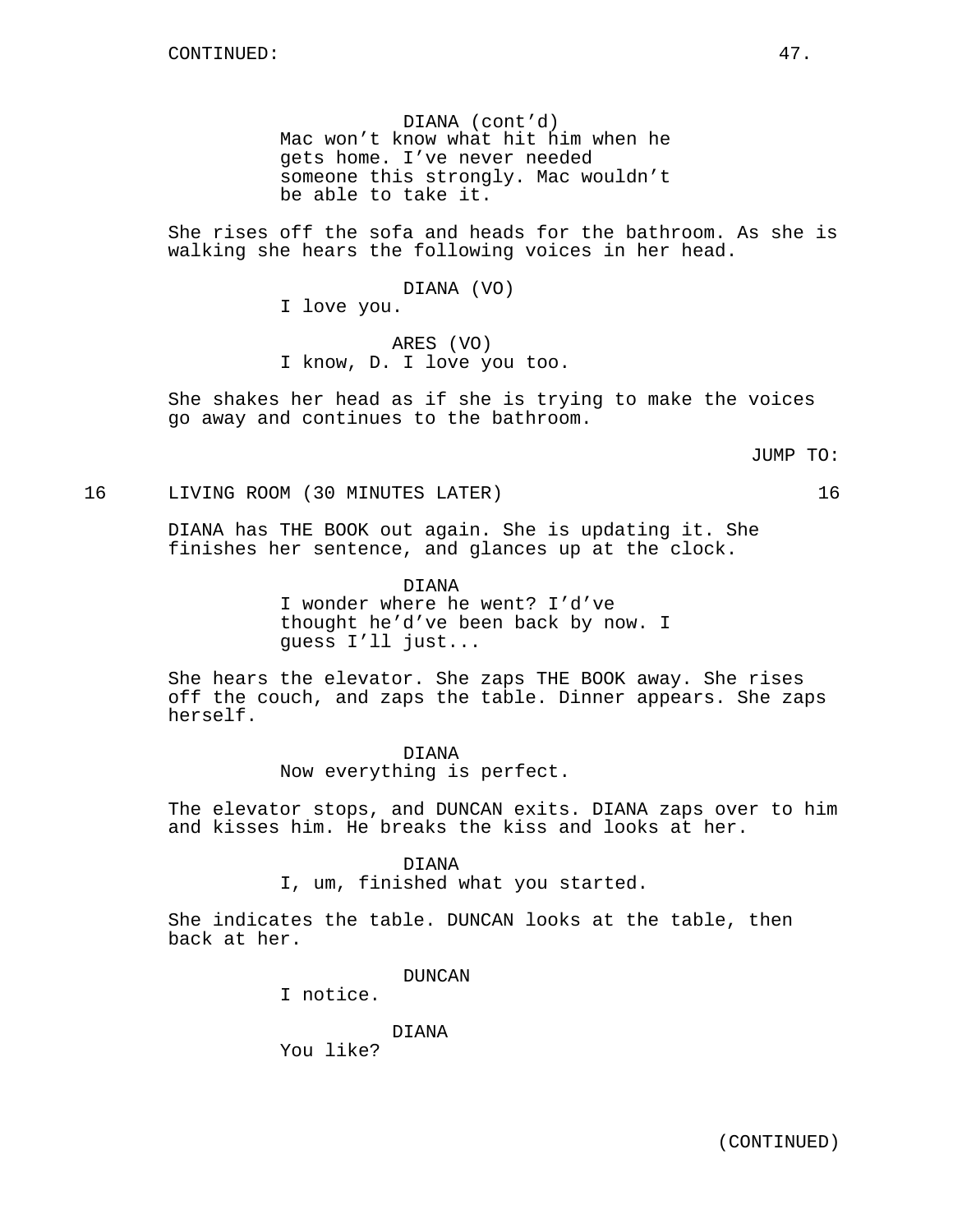She is referring to the way she looks. He really likes what he sees, but, at the moment, he is concerned over what he's learned. She mistakes his silence for a no, and zaps herself - changing her look. She is now in a sexy, strapless dress, and her hair is in an up sweep.

#### DIANA

How about now?

He is still silent. She decides to try another change.

#### DIANA

Okay. How about...

He grabs her arm as she is about to zap herself again.

### DUNCAN

Don't.

She can tell from his tone, that something is wrong. Maybe really wrong.

## DIANA

What's wrong, Mac?

He looks at her for a few moments. She starts to get concerned, and tries to read him. He lets go of her arm.

#### DUNCAN

I hate it when you do that.

She is confused. Do what? Did he know she was trying to read him? Or was it something else.

DIANA

Do what?

He waves his finger in a "zapping" motion.

DUNCAN

That.

# DIANA

Mac, I...

DUNCAN

Just...

He turns his back on her and heads to the sofa.

DUNCAN Just stop it, okay.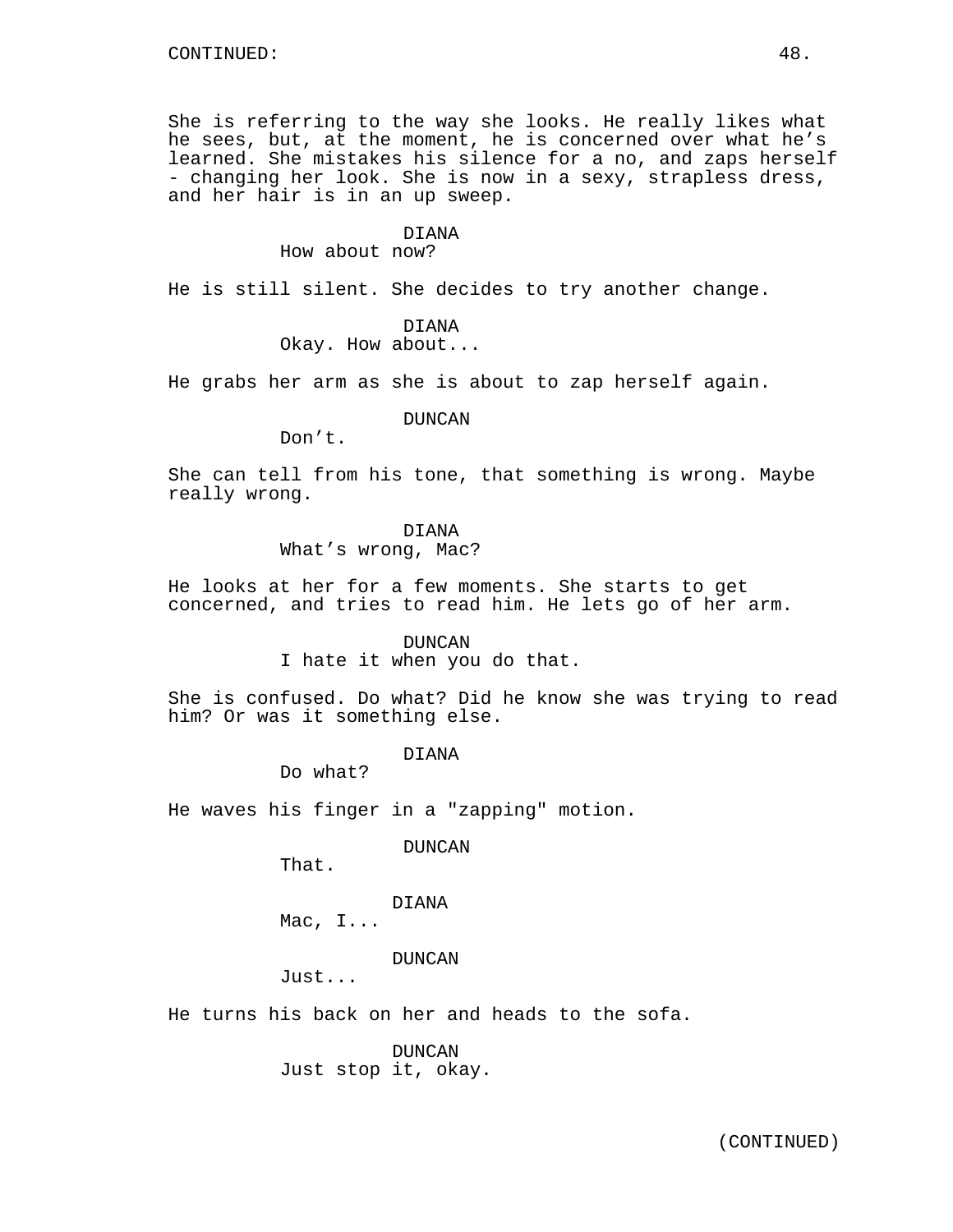She watches him walk away. She wants to zap herself over to him, and almost does, but stops.

> DIANA I never knew it bothered you.

He stops walking.

# DUNCAN

Well it does.

DIANA

Why?

He turns to look at her. He can't believe she doesn't know.

DUNCAN

Why? Why?

He just looks at her. Momentary pause. She is getting concerned again. This is so not like him.

> DUNCAN Because, every time you do that, I'm reminded of why you can do that.

DIANA What are you...

DUNCAN Oh, come on D. You really don't know why it bothers me?

## DIANA

No.

He gives a little laugh, looks at the floor, and mutters the next line more to himself than to her.

> DUNCAN Guess you don't know everything after all.

#### DIANA

What?

He looks at her.

DUNCAN I can sum it up in one word. (beat x2) Ares.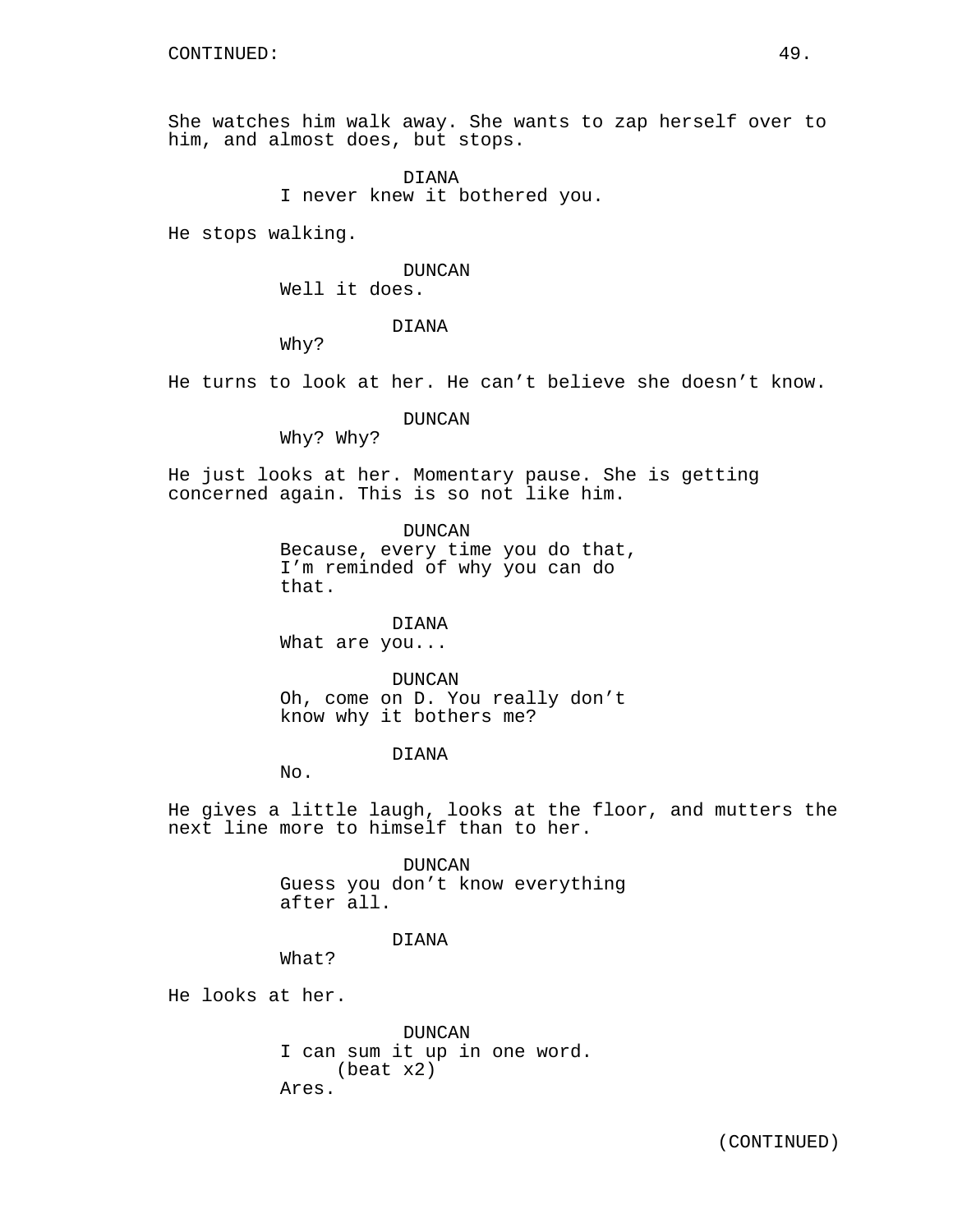She gives him a "where did that come from" look.

DIANA

Ares?

## DUNCAN

Ares.

### DIANA

Why?

DUNCAN He gave you that power, D. He made you what you are.

DIANA Mac, I... I don't know what to say.

DUNCAN Every time you use it, I... I think of Ares, and... and the hold he has on you.

She knows he's right. That dream she had earlier proved it. She pretends he isn't right.

> DIANA Has? (beat) Mac, honey, Ares is in the past. He...

DUNCAN Is he? (beat) Is he really?

DIANA What are you saying?

He goes to her, and places his hands on her shoulders. He looks into her eyes. She can tell he is torn.

DUNCAN

I... I don't want to lose you.

She brings her palm to the side of his face, and strokes it. She needs him. She needs the physical contact. She plans on making him want her. She says all the things she thinks he wants to hear. All the things that will make him want her.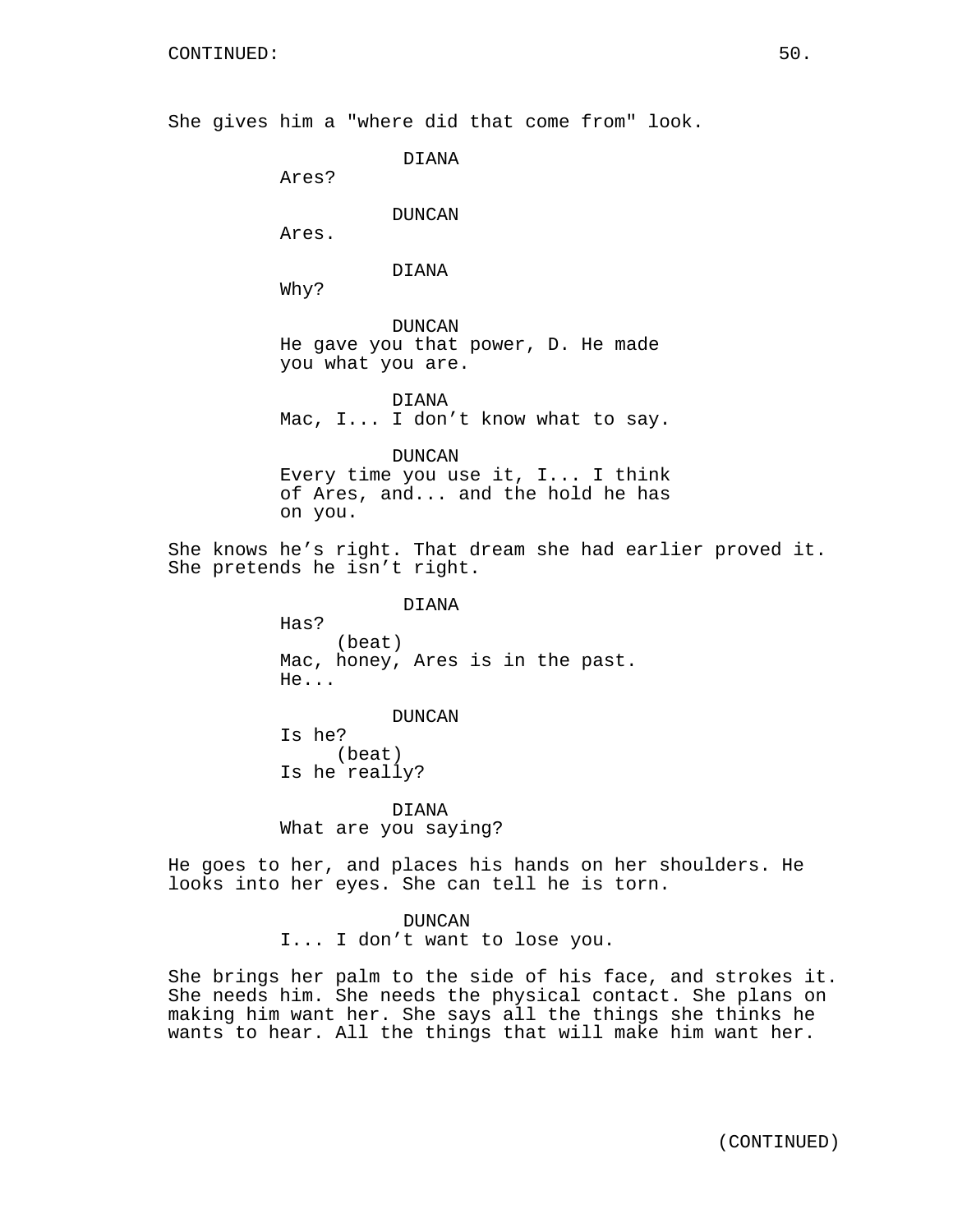DIANA I don't know where all this is coming from, but... You won't lose me, I love you.

DUNCAN If Ares were to walk in that door, right now, and say he wanted you back, what would he say?

DIANA That could never happen. Ares...

She is about to say "wouldn't walk into a room, he would just appear in a blaze of glory", but decides not to say that. Instead she says...

> DIANA ...is gone. He...

DUNCAN takes her hands in his and pushes her back.

DUNCAN Stop playing games with me, D. I'm not stupid.

DIANA Mac, what is eating at you? Ever since you...

DUNCAN

Macedonia.

She raises an eyebrow in confusion.

DIANA

Macedonia?

## DUNCAN

The cave!

She wonders where he is going with this. She hopes that he has no idea what the cave really is.

DIANA

I don't see...

DUNCAN I've been in that cave, or should I say tomb.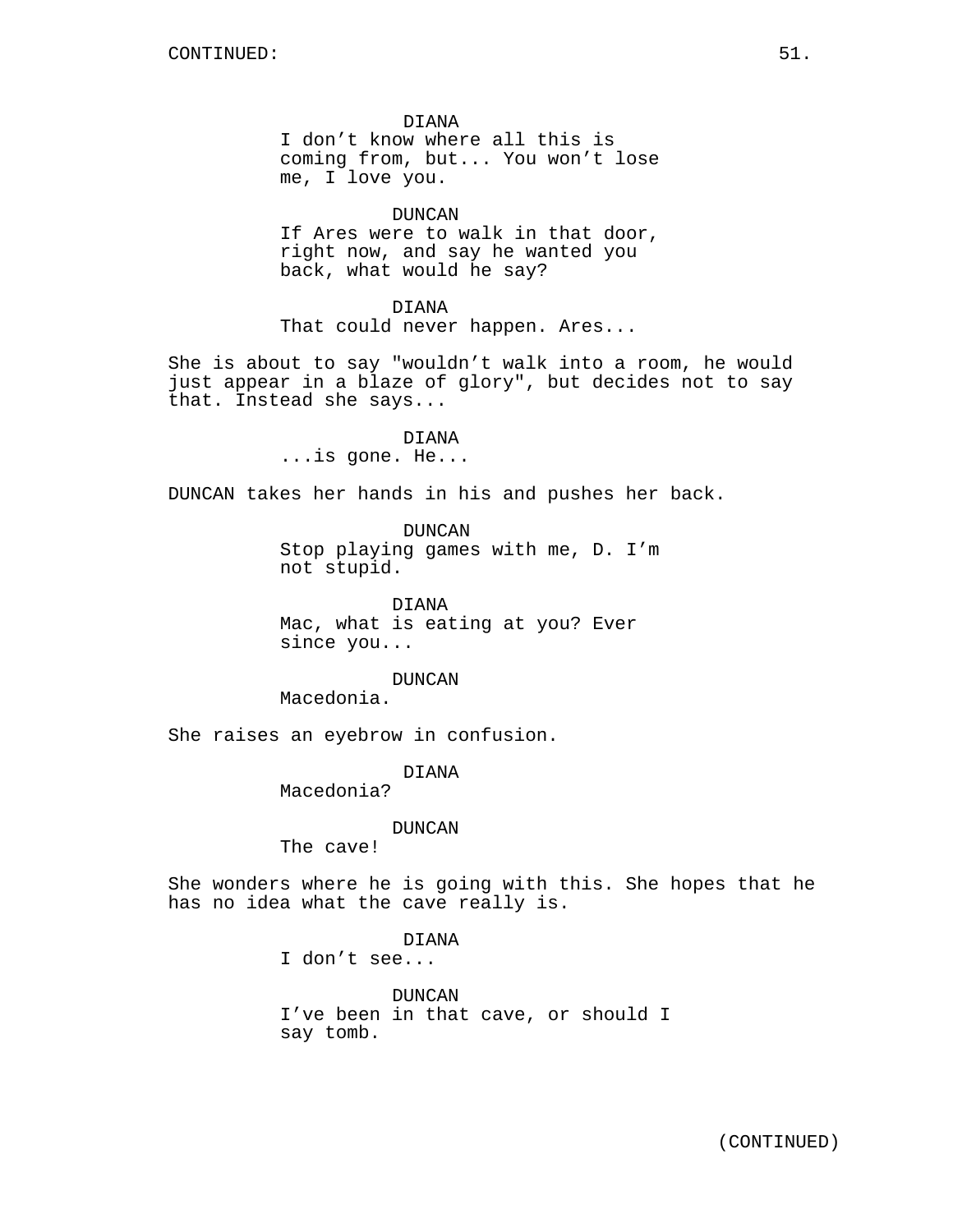DIANA

Wha...

DUNCAN

I know Ares is trapped in a sarcophagus. And I know that Kevin Baton is somehow connected to everything.

DIANA I don't know what you're t...

DUNCAN Don't deny it, D. I showed the place to Methos, and he...

DIANA Oh, so that was the real reason Methos appeared.

#### DUNCAN

Yes.

DIANA And you think you have it all figured out?

DUNCAN Not all of it. But we're getting there.

DIANA Okay, Einstein, just what is it that you think you know?

Momentary pause.

DUNCAN Methos believes that Ares was imprisoned in the cave.

Momentary pause. She can't believe that METHOS would have actually guessed that. Did METHOS know more then she thought? After all, he was around then. Maybe he heard stories. She decides to pretend she hasn't got a clue what DUNCAN is talking about.

> DIANA Imprisoned? Who would imprison a god? Why?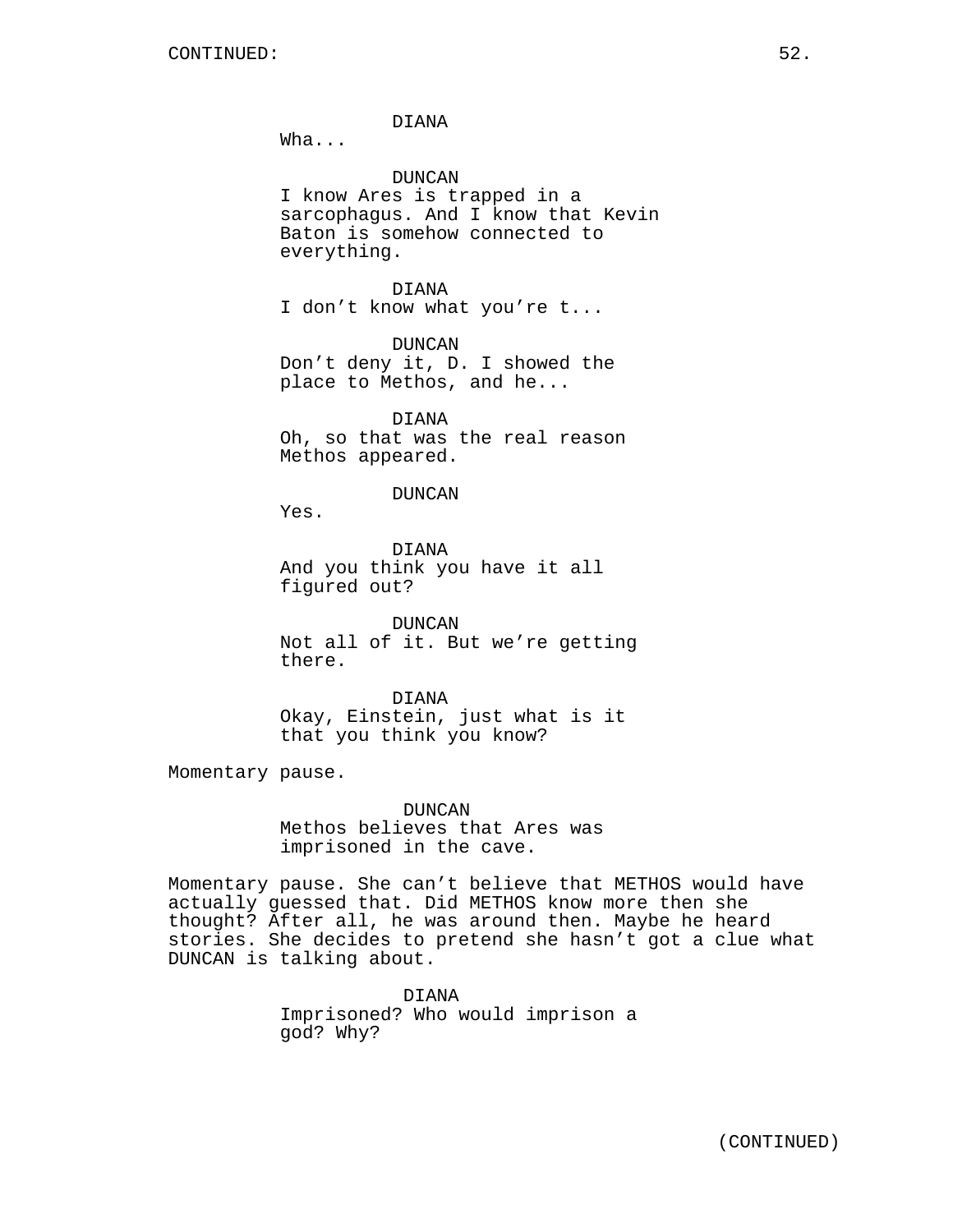DUNCAN Zeus once told Methos that is was a crime for any god to willingly kill another.

DIANA It is. It's called The Golden Rule. So, wh...

DUNCAN When you, Clark, and Ares, went back, there were two Ares'. You said so.

DIANA

Okay.

DUNCAN Methos believes that Ares' ego couldn't stand to share the same space with a double of himself, and killed his trouble. Thereby breaking the golden rule.

DIANA And being imprisoned inside the cave was his sentence?

DUNCAN thinks DIANA's line was more of a statement, when in fact is was a question.

> DUNCAN Methos is right?

DIANA I didn't say that. Go on.

Momentary pause.

DUNCAN

Now, we all know that you can't just imprison a god. No mortal holding cell would do.

# DIANA

True. So...

DUNCAN Methos saw two interesting items in one of the photos I...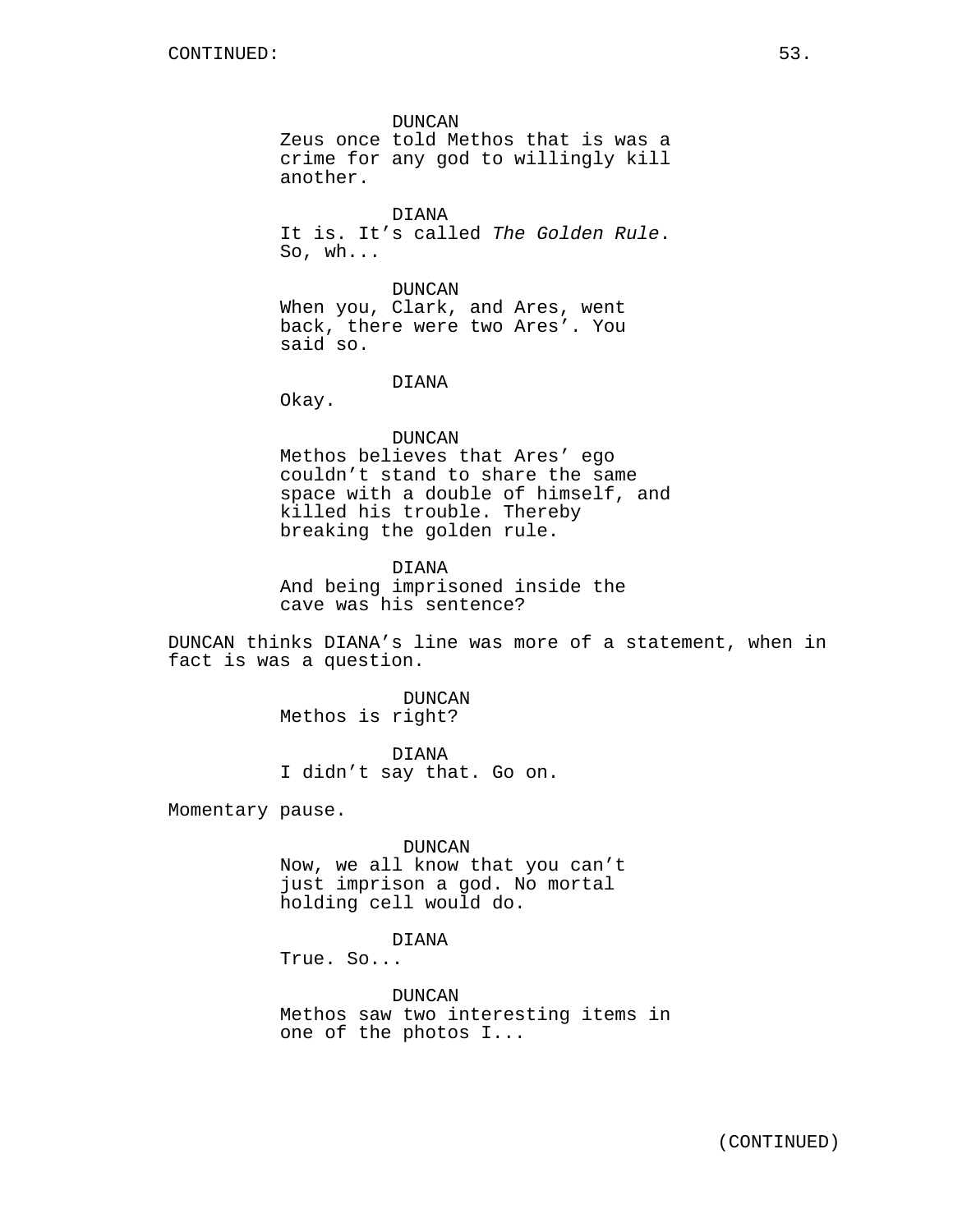DIANA raises an eyebrow in confusion. Photos? Of what? Surely not of the cave? Mac wouldn't have been able to get into the cave? So where would he get pictures of the inside of the cave?

# DIANA

Photo's?

DUNCAN ignores the statement. For now anyway.

#### DUNCAN

He saw The Eye of Hephaestus, and Xena's broken chakram. Methos believes that The Eye is what is holding Ares there, and, that the chakram is the key to freeing to him. Since the chakram belonged to Xena, Methos believes that only Xena, or a descendant of Xena, can free Ares from his imprisonment.

DIANA can't believe how Methos could have guessed all that. She thinks that Methos must have heard some stories/rumors back then. There is no way he is just guessing at this. It's all so... right. Again, she decides to deny it.

# DIANA That's some story. Methos has a great imagination.

## DUNCAN

Are you saying he's wrong?

Momentary pause. He grabs her, and holds her tight, almost shaking her. She could very easily get out of his grasp, but something tells her that, that would be the worst thing she could do right now.

## DUNCAN Diana, IS HE WRONG?!?!?!

She can't keep up the charade any longer. She almost whispers her next line.

# DIANA

(quietly)

No.

## DUNCAN

What?

She repeats her line, only louder this time.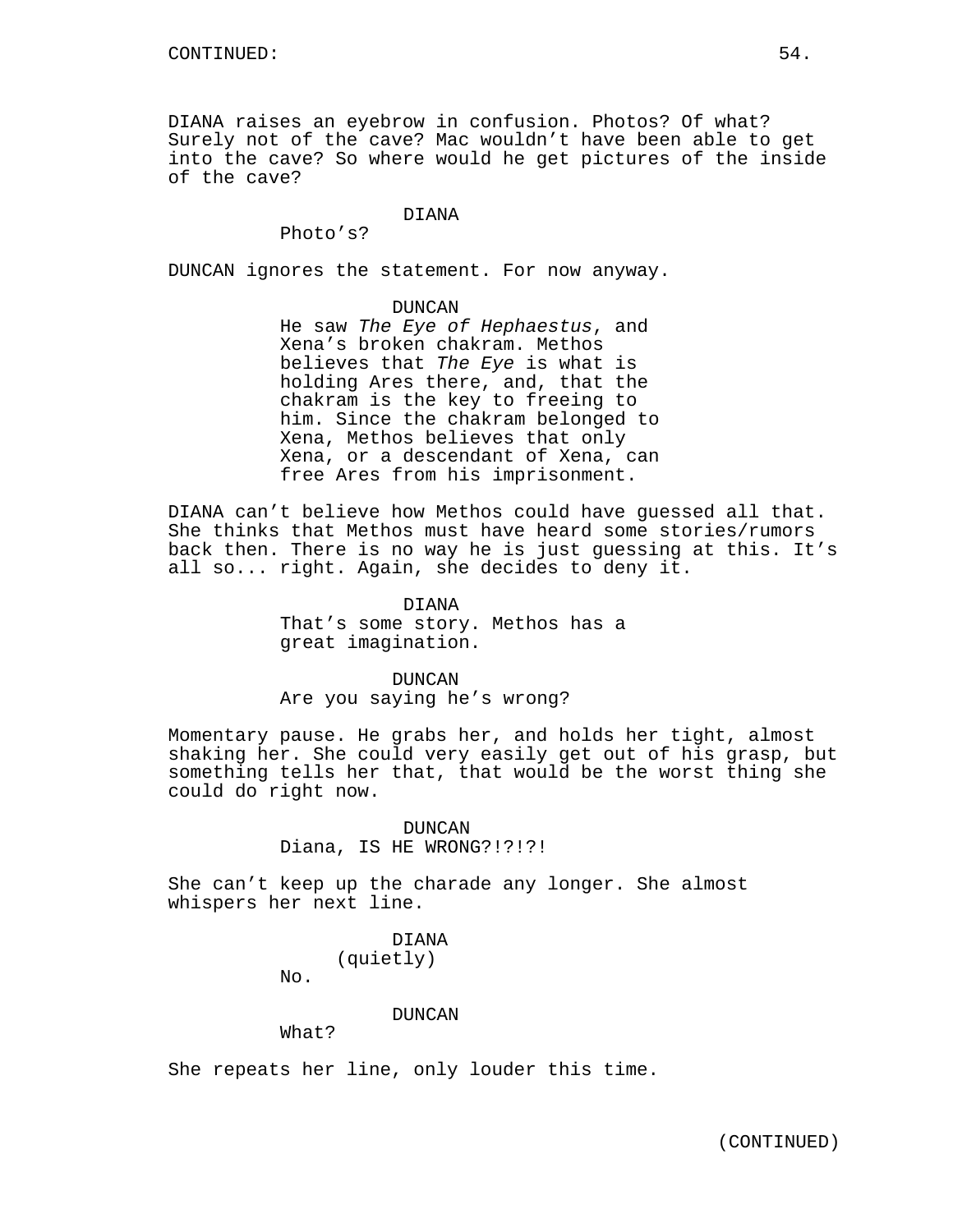DIANA I said, no. He is not wrong.

DUNCAN So what is Kevin Baton's connection? How does...

DIANA

Mac, I...

He lets her go. She knows she is gonna have to do some fast-talking here. After all, he is getting too close. But, before she can continue, she sees the light bulb go off. He's figured it out.

> DUNCAN Of course. A descendant of Xena. Kevin is a descendant of Xena. You need Kevin to free Ares.

DIANA Yes. I mean, no. I mean... (beat) It's not what you think.

He looks at her with raised eyebrows.

DUNCAN Oh, and what do I think?

DIANA

You're thinking that I want to free Ares from his prison because I'm still in love with him. You think that once Ares is free he'll...

She pauses. She wonders just how much she wants to tell him. How much can she tell him, without really telling him anything? He, however, takes her silence to mean he's right.

> DUNCAN You can't even say it, can you? (beat) Well I can. (beat) Once Ares is free, he'll want you back. How do I compete with him, Diana, hey!? Tell me. How do I compete with a god? Oh, and, um, not just any god, no, The God of War! I'm nothing compared to him. Nothing.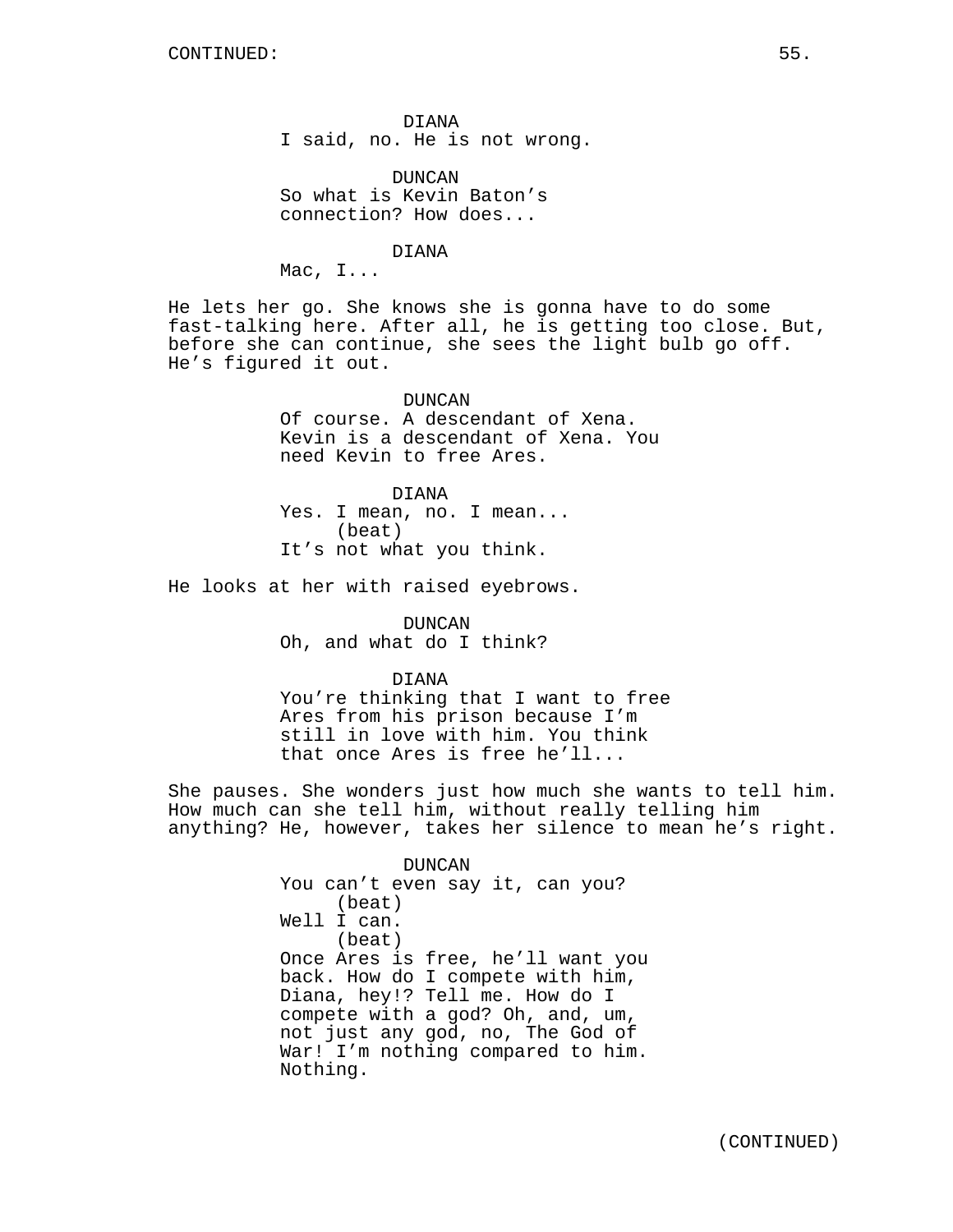DIANA You're not nothing, Mac. And...

DUNCAN Damn it, Diana. When will you see? Ares is the sort of guy who always gets what he wants. If it won't come to him willingly, he'll just take it.

DIANA No. You're wrong! (beat) Ares isn't like that! I know him, you don't. He's...

DUNCAN Oh, defending him now, are you? Well, I guess I got my answer.

He turns and heads to the elevator.

DIANA

Mac, wait.

He stops, but doesn't turn to her.

DIANA

I... I won't lie to you. Part of me still cares for Ares, but... I love you. I need you. Mac, I...

He turns to her.

DUNCAN What about Ares? You still planning on freeing him?

DIANA Maybe. One day.

DUNCAN

One day?

Momentary pause.

DUNCAN But Kevin isn't getting any younger. He...

DIANA Kevin can't help. He's not the key.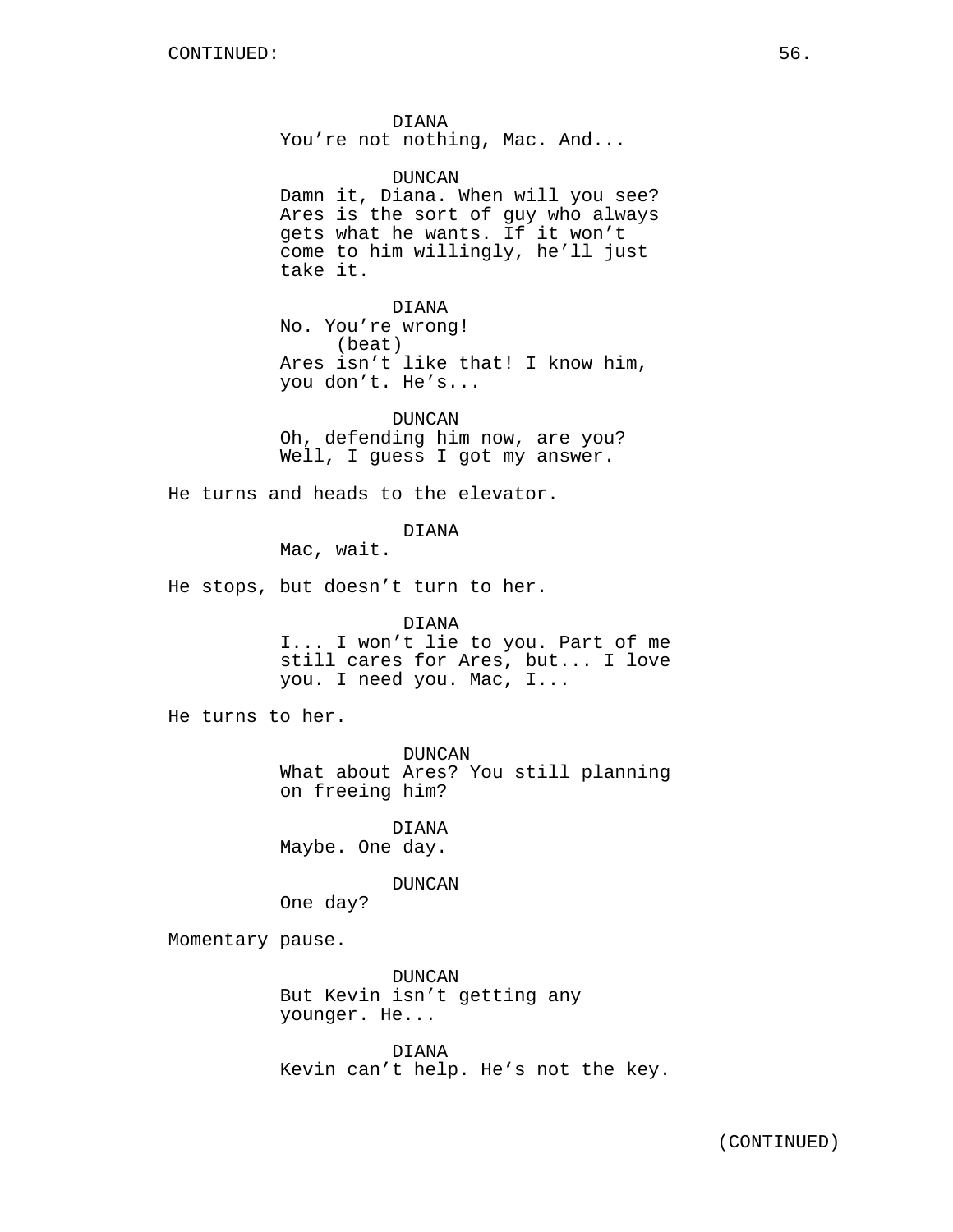#### DUNCAN

I thought...

DIANA says her line while walking slowly over to DUNCAN.

## DIANA

The one who will free Ares, must be a female of Xena's line. Kevin's grandmother tried in 1942, but she failed.

#### DUNCAN

As I understand it, Kevin and his cousin Michael, are the last of Xena's line. And, since they are both male...

DIANA Wait, how'd you know about Michael?

#### DUNCAN

I had Methos run a background check on Kevin when I learned that he'd invited us all to his wed...

When DUNCAN goes to say the word "wedding" he says "wed", then thinks he's figured out what is going on, and finishes the word. There is only the slightest pause between "wed" and "ding"

#### DUNCAN

...ding.

## DIANA

Oh.

DUNCAN Wedding. Now I get it.

#### DIANA

Get what?

He starts to put all the pieces together.

#### DUNCAN

Your friendship with Kevin. It has nothing to do with Immortals, or Watchers.

## DIANA

I never said it did. You and Methos jumped to that conclusion on your own.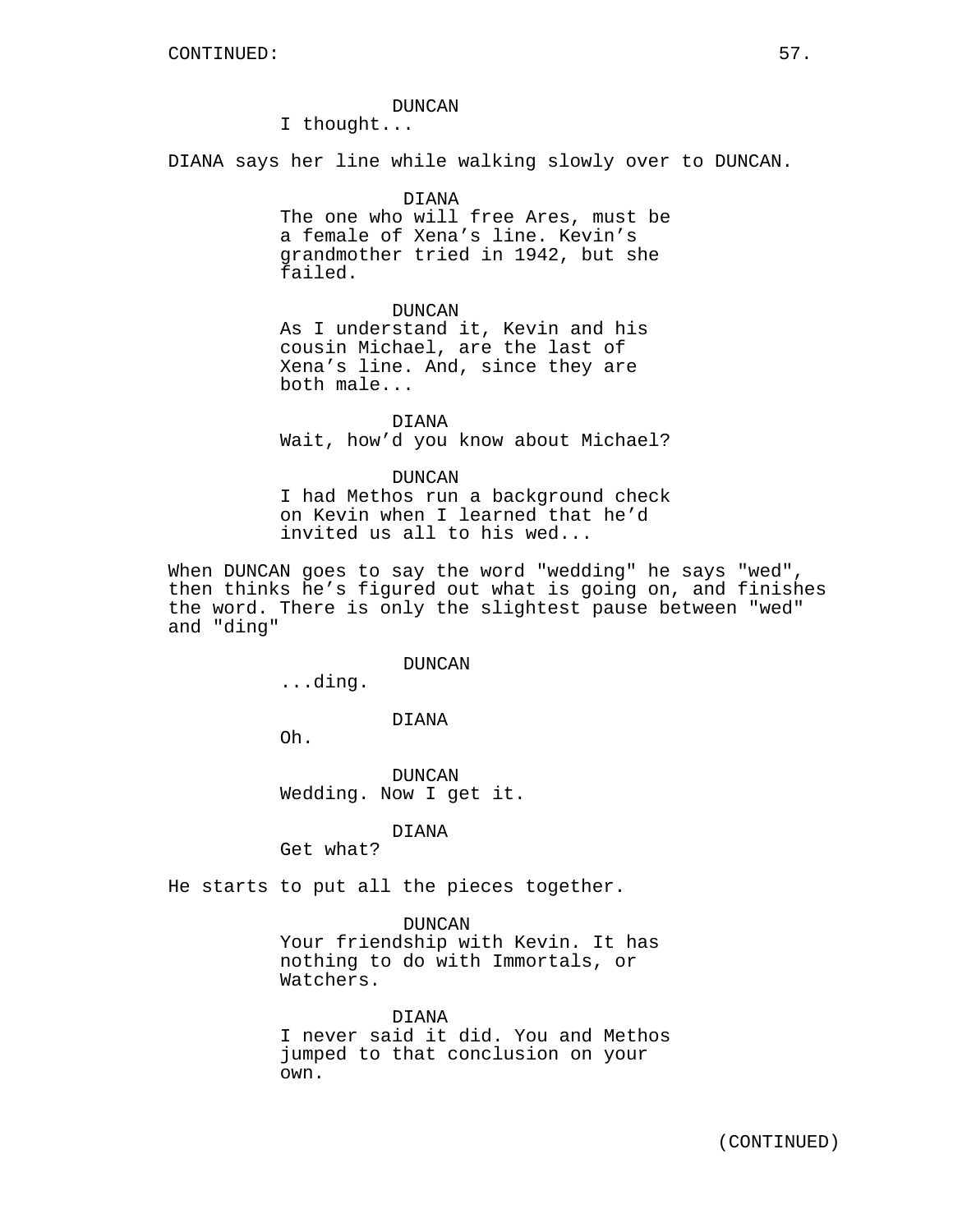#### DUNCAN

You want to know him, so that if, or when, he has a daughter, you can use her to free Ares. And now that he is getting married, you...

Something hits him, and he falls to the ground unconscious. DIANA's not sure what just happened.

## DIANA

Mac!!!

She goes to him, kneeling beside him.

#### DIANA

Mac?!

She puts a hand to his head, as someone steps out of the shadows. It's CLARK. The "thing" that hit DUNCAN, was CLARK. CLARK zapped him. DIANA looks up at CLARK.

> DIANA Clark. What have you done to him?

CLARK Don't worry, he'll be fine. When he wakes up he'll have spitting headache, and he won't remember any of this conversation.

DIANA looks at DUNCAN.

DIANA What am I gonna do?

CLARK

About?

DIANA

You know.

CLARK Mother, I just here. (beat) I'm not sure what exactly was going on. I just know that Mac seemed to...

She looks at CLARK.

#### DIANA

We have to see Methos. He knows too much. We have to make Methos forget as well.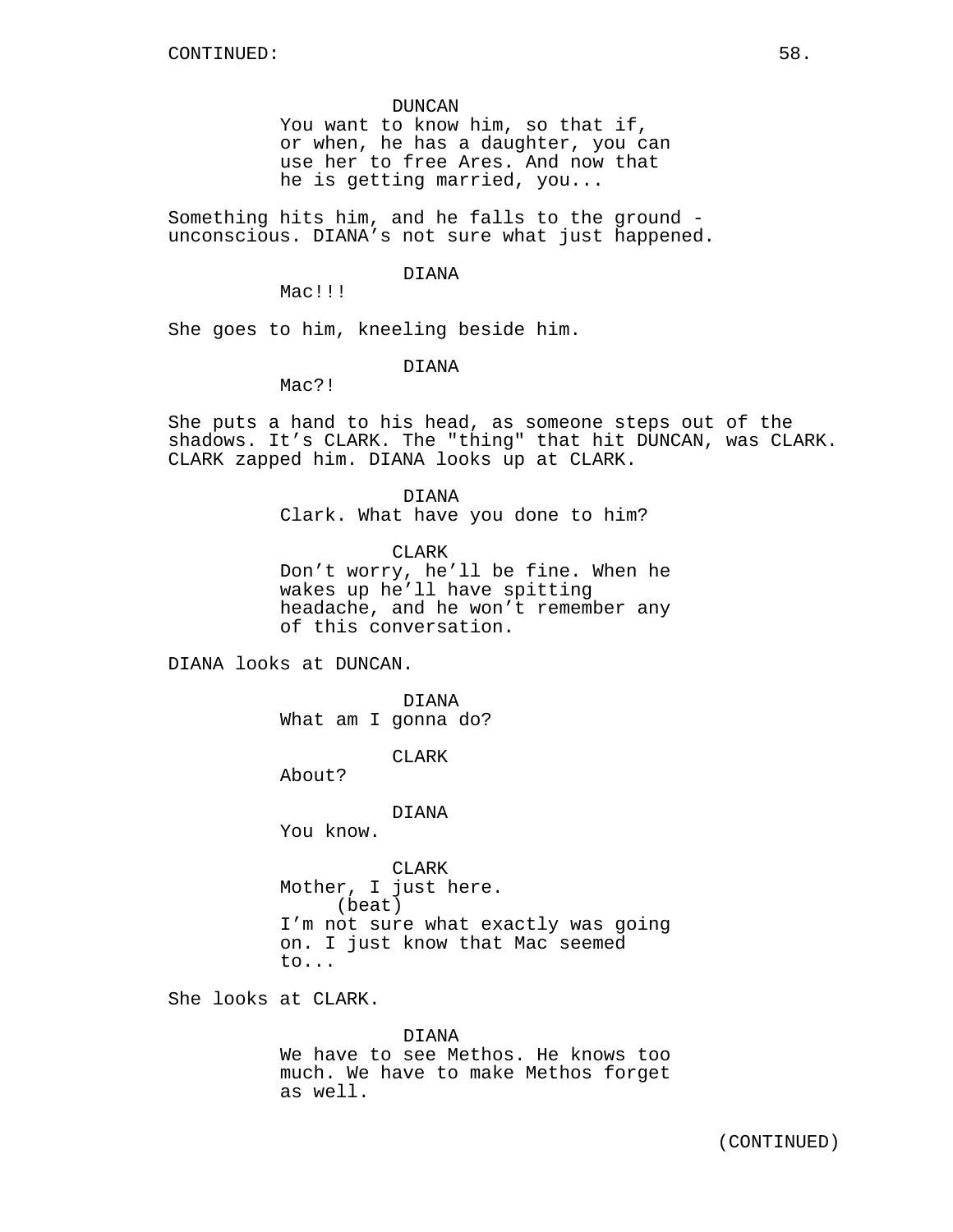CLARK gives her a deep look, eyebrow raised.

CLARK

Just how much do they know?

DIANA

Too much.

CLARK says his next line a "please explain" tone.

CLARK

Mother.

DIANA They know about the cave, and that...

CLARK They know about the cave?

DIANA

Yes. And...

CLARK How? Why have they never said anything?

DIANA I don't know. I... I guess Mac was hoping that I'd tell him.

CLARK What else do they know?

DIANA

They've figured out that Kevin is somehow connected to freeing Ares, they just don't know how.

CLARK Freeing Ares? What makes them think that...

DIANA They saw the tomb.

CLARK How'd they get in? I thought only...

DIANA

Maybe the seal was damaged in the explosion and now anyone with the right combo can open it.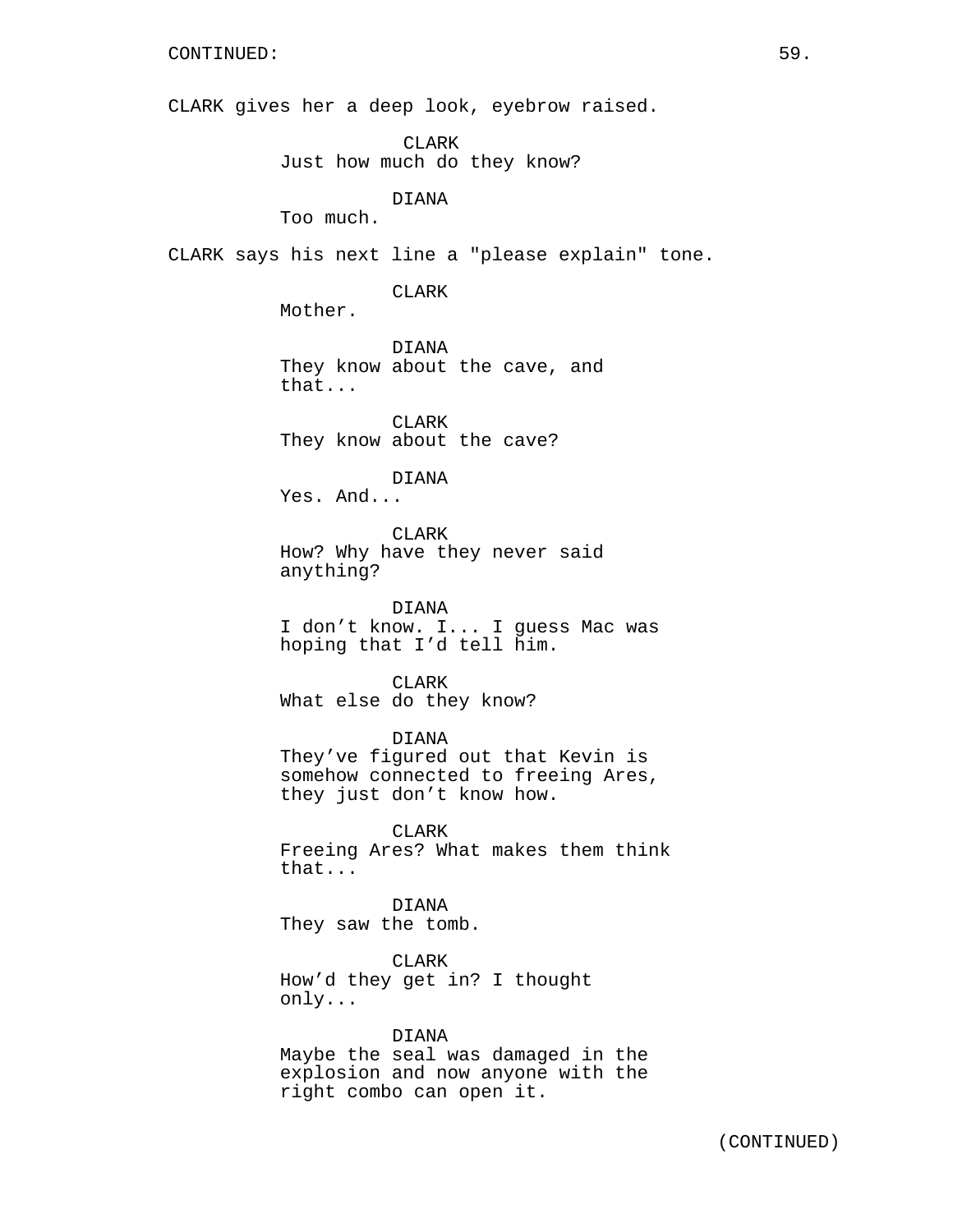CLARK So how did they connect...

DIANA It seems that The Watchers not only have files on Immortals, but they also have files on Watchers.

#### **CLARK**

Okay.

## DIANA

While searching through Kevin's file, Methos found out that Kevin's grandmother was Melinda Pappas, and that she was on the 1942 dig that unearthed the Xena Scrolls.

CLARK You're right. They do know too much. (beat) I wish I'd've known that before I zapped Mac.

## DIANA

Why?

#### CLARK

The zap I gave Mac, will only erase his memory of the conversation he was having with you when I got here.

## DIANA

You mean...

#### CLARK

He'll still remember everything else. He'll still be full of questions. I could always zap him again.

DIANA No. I... I think it's time we tell him everything.

CLARK looks at her with raised eyebrows.

CLARK Everything? (beat) Are you sure?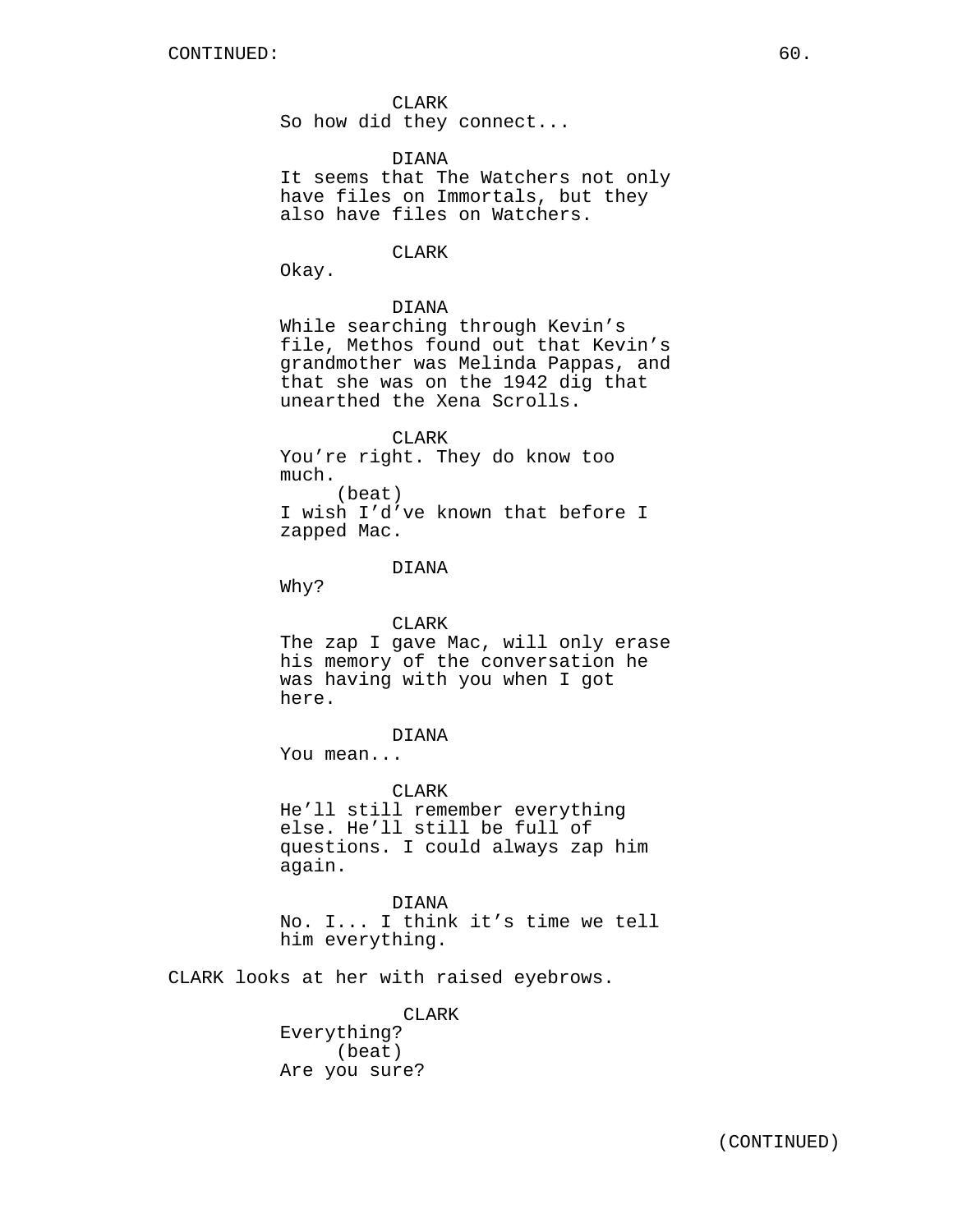DIANA

Yes.

CLARK What about Methos?

DIANA And Methos. (beat) Why don't you go get him? Tell him I need to talk to him.

CLARK

O-kay.

CLARK is about to leave.

DIANA Wait. How long will he be out? How strong was...

CLARK He'll be awake by the time I get back. But, you might want to get him off the floor.

DIANA

Right.

CLARK

See ya.

CLARK vanishes. DIANA zaps DUNCAN to the sofa.

JUMP TO:

17 LIVING ROOM (30 MINUTES LATER) 17

DUNCAN and METHOS are sitting on the sofa. DIANA is pacing. CLARK is sitting on the counter.

> DIANA I think it's time I told you guys what happened to us when we went back.

DUNCAN Diana, you don't...

DIANA No. It's time. And if I don't tell you now, I... Ugh... Where do I start?

(CONTINUED)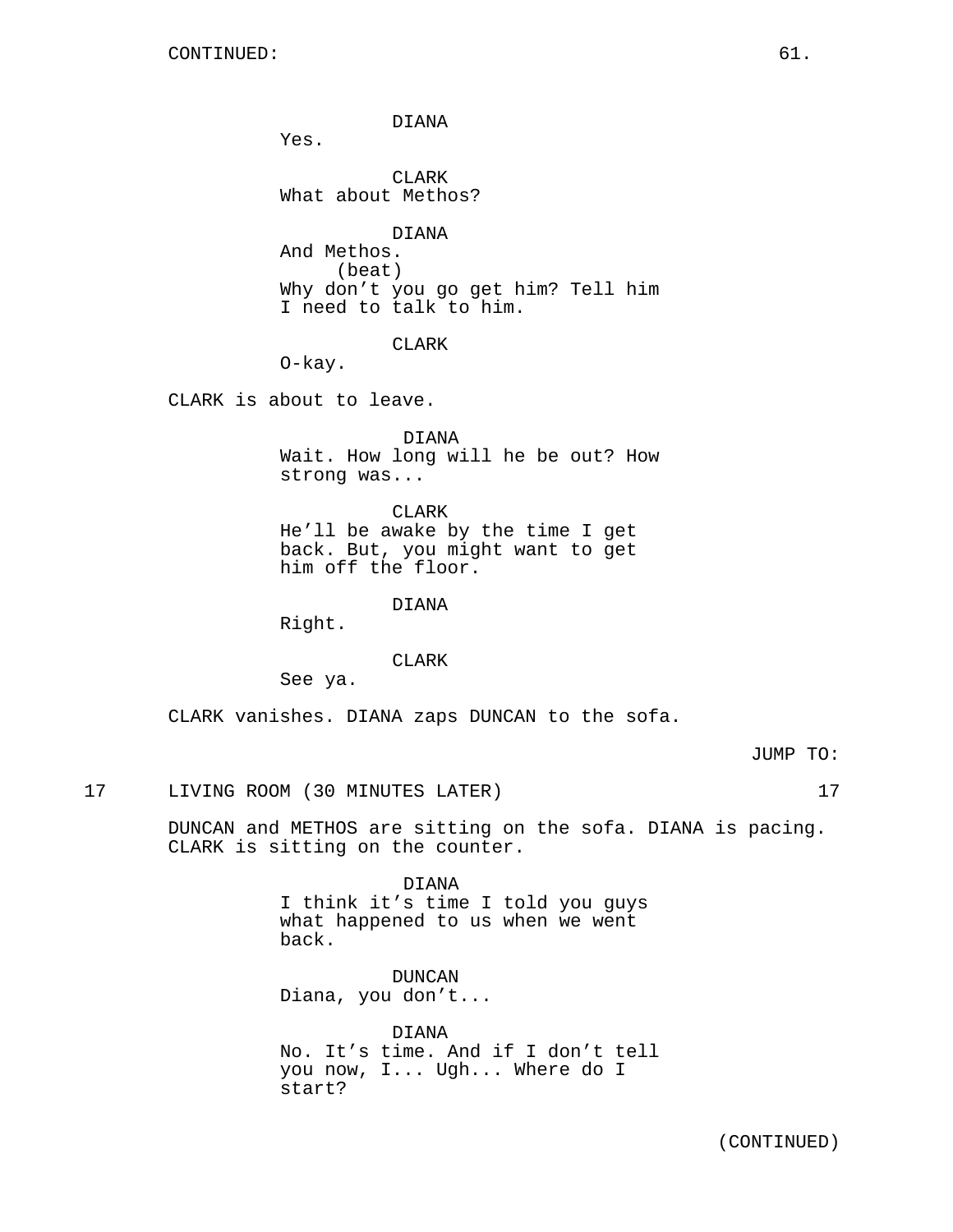CLARK is wondering if she is having second thoughts.

CLARK How about... When we got back?

DIANA Right. Sure. Okay. Let's see... (beat) Most of the story you already know. The part I left out, was that when we went back, we created a temporal flux?

DUNCAN

A what?

Yes.

## DIANA

We brought the Ares of the future to a time when there already was an Ares. So now we had two Ares'.

DUNCAN

We knew that.

DIANA

(beat) But what you didn't know, was that he didn't like sharing the time-line with himself.

METHOS Sounds like the Ares I knew.

DIANA So, against my advice, he challenged the other Ares. (beat) I warned him not to fight him. That it could only end in disaster. But did he listen to me? No. (beat) Ares almost won the fight.

## DUNCAN

Almost?

DIANA He made one fatal mistake.

Momentary pause. She wonders if she should really tell them what happened. Maybe this wasn't the answer?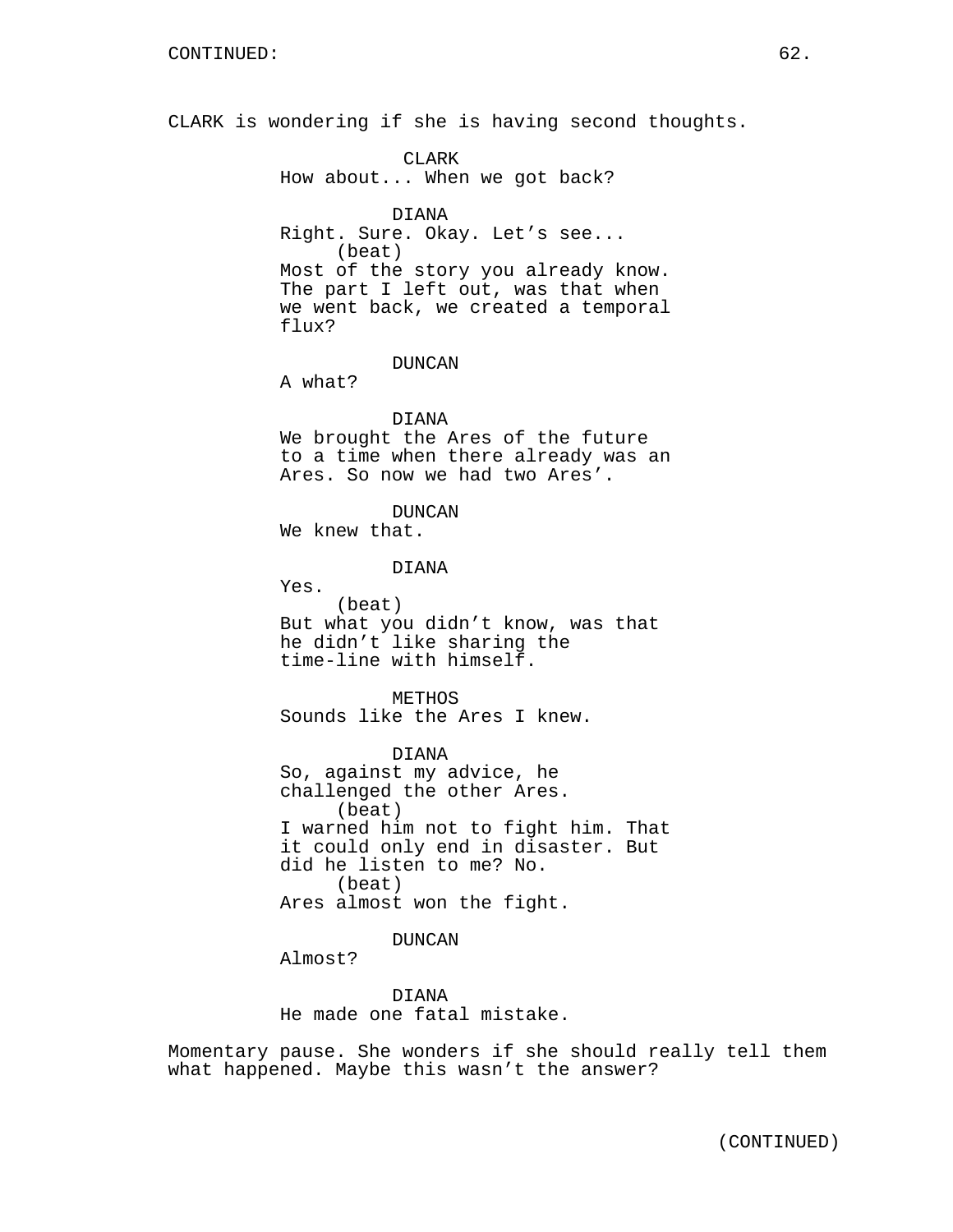DIANA

He kept taunting the other Ares about me. Saying things like, "Too bad you're going to die without ever having experienced what I have." He just kept harping at him. Over and over. Finally he couldn't take it anymore. (beat) With a ferocity Ares had never seen, his double struck back. Hard. Harder then expected. His bragging over me got him killed. Our Ares, was dead.

CLARK, who had only been half listening, does a double take. He can't believe she just said that. She's lying. She's backing out. Why?

#### DIANA

The other Ares thought that, that would be the end of it. But he was wrong. He was called before the Olympian Council to explain his actions. (beat) As Methos probably knows, it is forbidden for one god to willingly kill another god. It was Zeus' Golden Rule. (beat) Athena, represented him at the trail. And, being oh so wise, got him off.

CLARK thinks to himself "wrong again, mom".

DIANA And then everything returned to normal. Life went on.

DIANA sits down. CLARK thinks "and again". He gives DIANA a "what are you doing" look. She doesn't notice.

> DIANA Then, when Herc died... (beat) Clark and I came home. End of story.

CLARK thinks "okay, half right".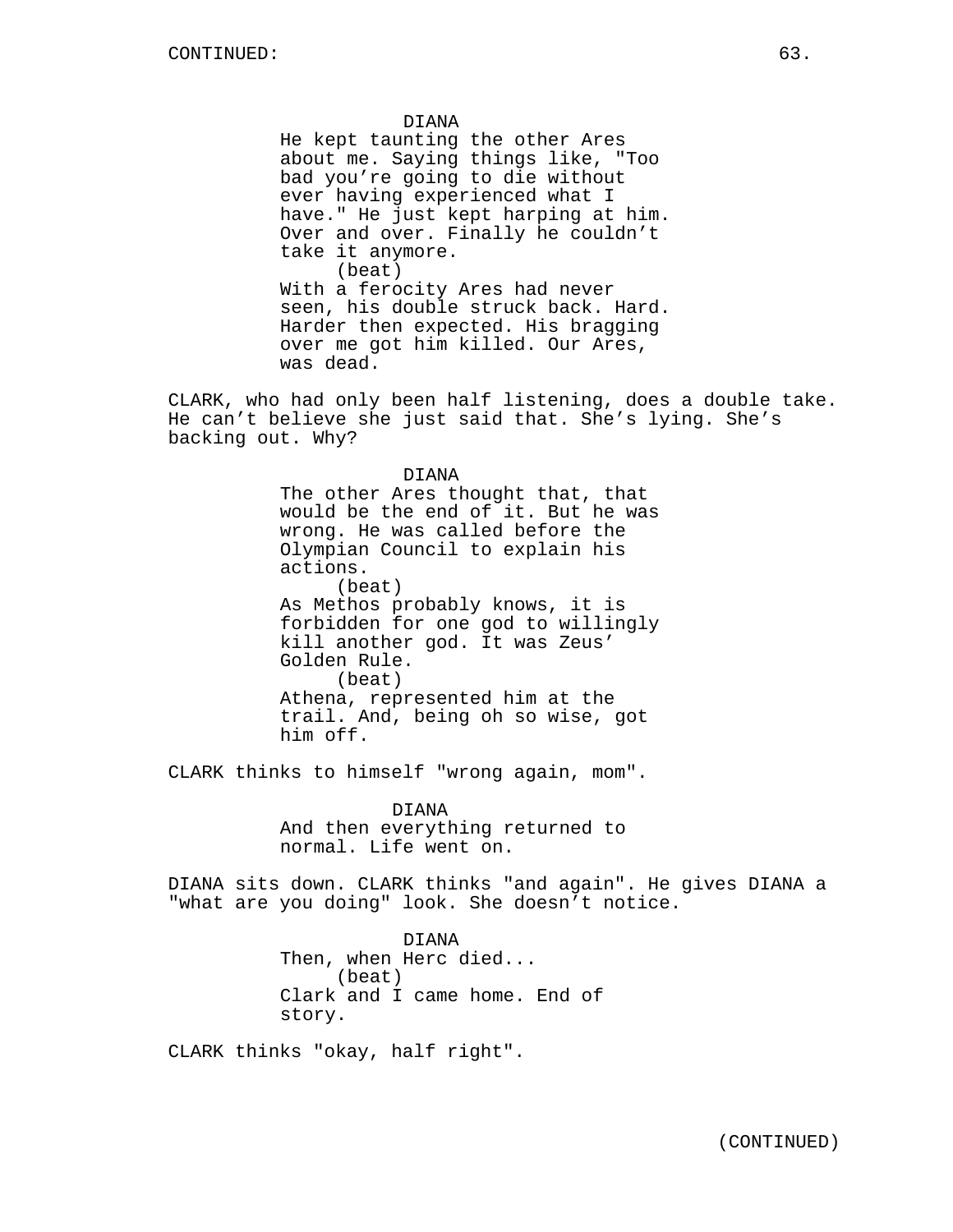DUNCAN So the cave in Macedonia...

DIANA ...is our Ares' tomb.

DUNCAN

And The Eye?

DIANA looks at them with raised eyebrows, pretending not to know what he is referring to.

DIANA

What eye?

METHOS The Eye of Hephaestus.

DIANA You know about that?

METHOS Not really.

## DIANA

Oh. Well...

Momentary pause. She wonders how she can explain what it does, without revealing the truth. She also wonders if Methos already knows what it really does and is testing her.

> DIANA The Eye protects his spirit. It watches over him. It also prevents any god from restoring him. I know because I've tried. I've placed my hands on the lid of his sarcophagus, to slide the lid open, but... the moment I touch it, I'm... I'm hurled across the room like a rag doll.

METHOS So no god could, or can, open the sarcophagus.

DIANA

Correct.

DUNCAN What about a mortal?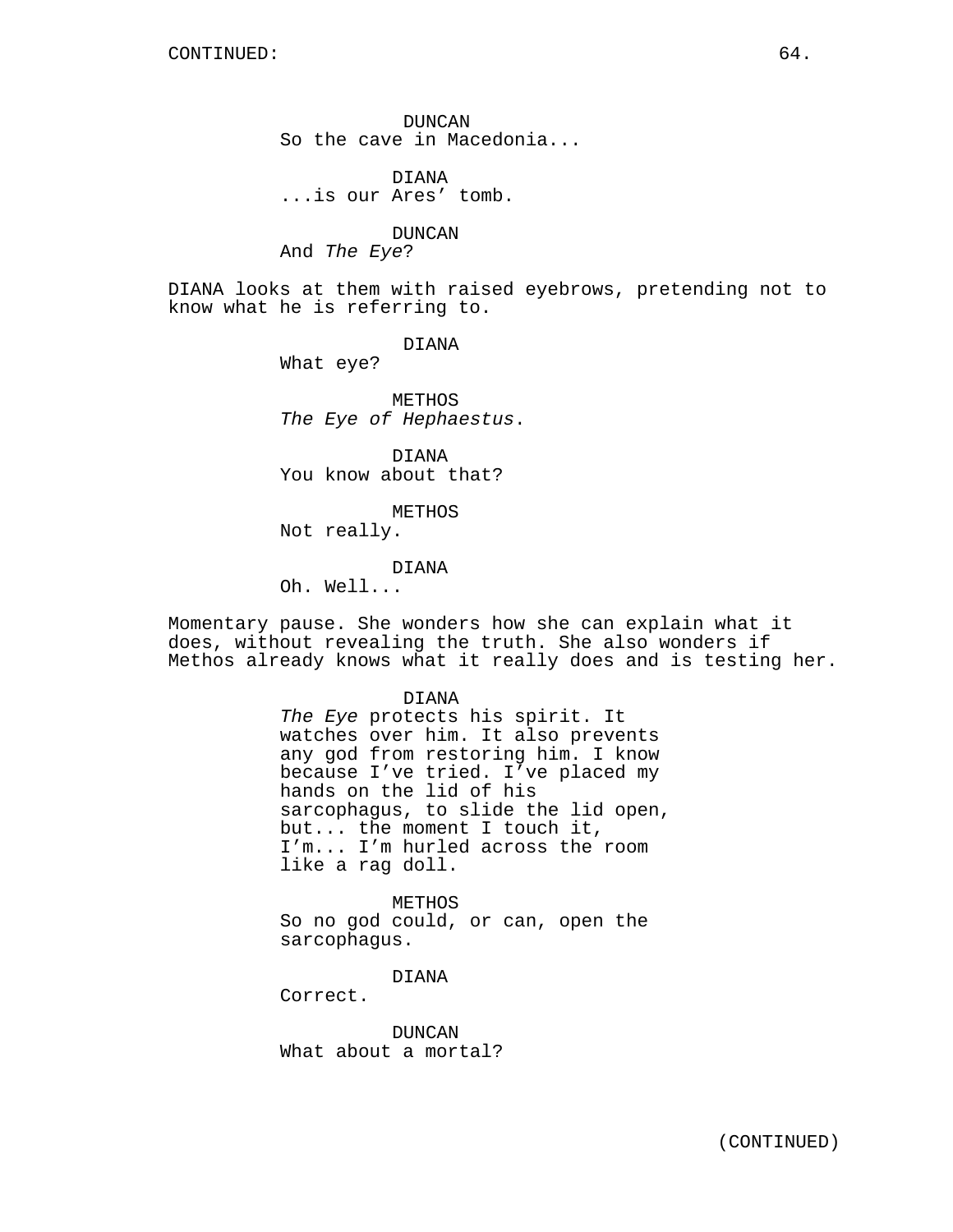DIANA No. It was sealed by Zeus personally. No mortal could ever open it.

METHOS What about the Chakram?

DIANA The Chakram?

METHOS Xena's Chakram, it's in the cave.

DIANA I guess when Xena died, someone must have put it there.

DUNCAN

Why?

DIANA To return it.

DUNCAN

Return it?

#### METHOS

Of course. I once heard that it was gift to Xena from Ares. But why break it?

#### DIANA

To symbolize their bond was broken. Who knows. Who cares. Look... (beat) Ares is dead because of me. It was all my fault. If he'd've just...

DUNCAN It's not your fault, D.

DIANA looks at DUNCAN.

DIANA Yes it is, Mac. Yes it is. (beat) He's dead! Dead! And nothing I can do will bring him back. Nothing! All my powers are useless. He was a god. He wasn't supposed to die. He...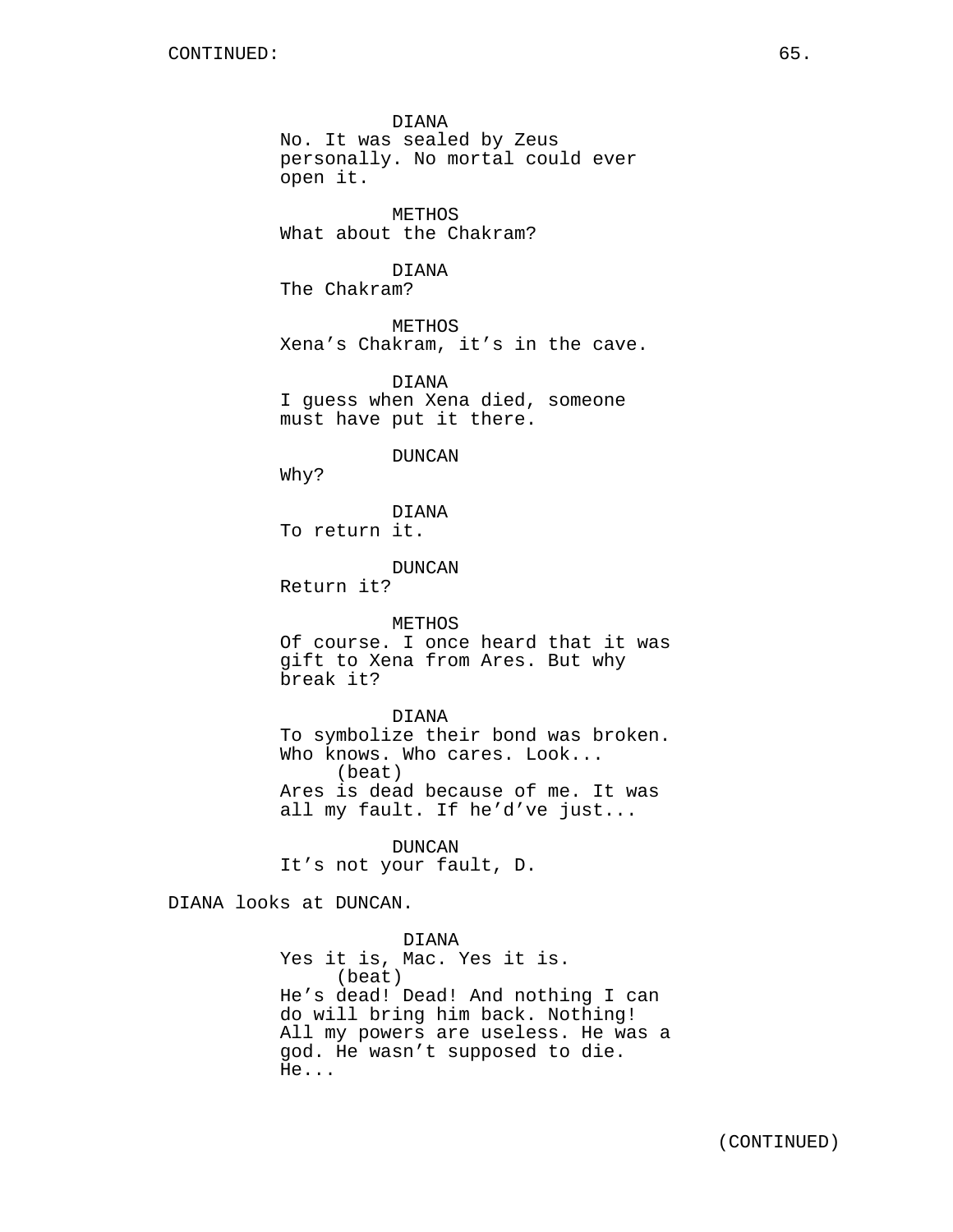METHOS He's not dead, Diana.

DUNCAN, DIANA, and CLARK, all turn to METHOS with raised eyebrows. Although DIANA and CLARK's reasons are different than DUNCAN's.

> DIANA What do you mean he's not dead? I...

METHOS The Ares that went back is dead. The other one isn't. At least not yet anyway.

### DIANA

What?

METHOS looks at her.

METHOS He's not dead, because you haven't gone back yet.

DUNCAN What do mean they haven't gone back?

METHOS I mean, they haven't gone back yet. They won't until June 1st, 2024.

METHOS thinks of something.

METHOS That's why I remember things the way...

DUNCAN looks at him.

DUNCAN

2024?

DIANA How'd you know that?

DUNCAN looks at her.

DUNCAN You mean he's right?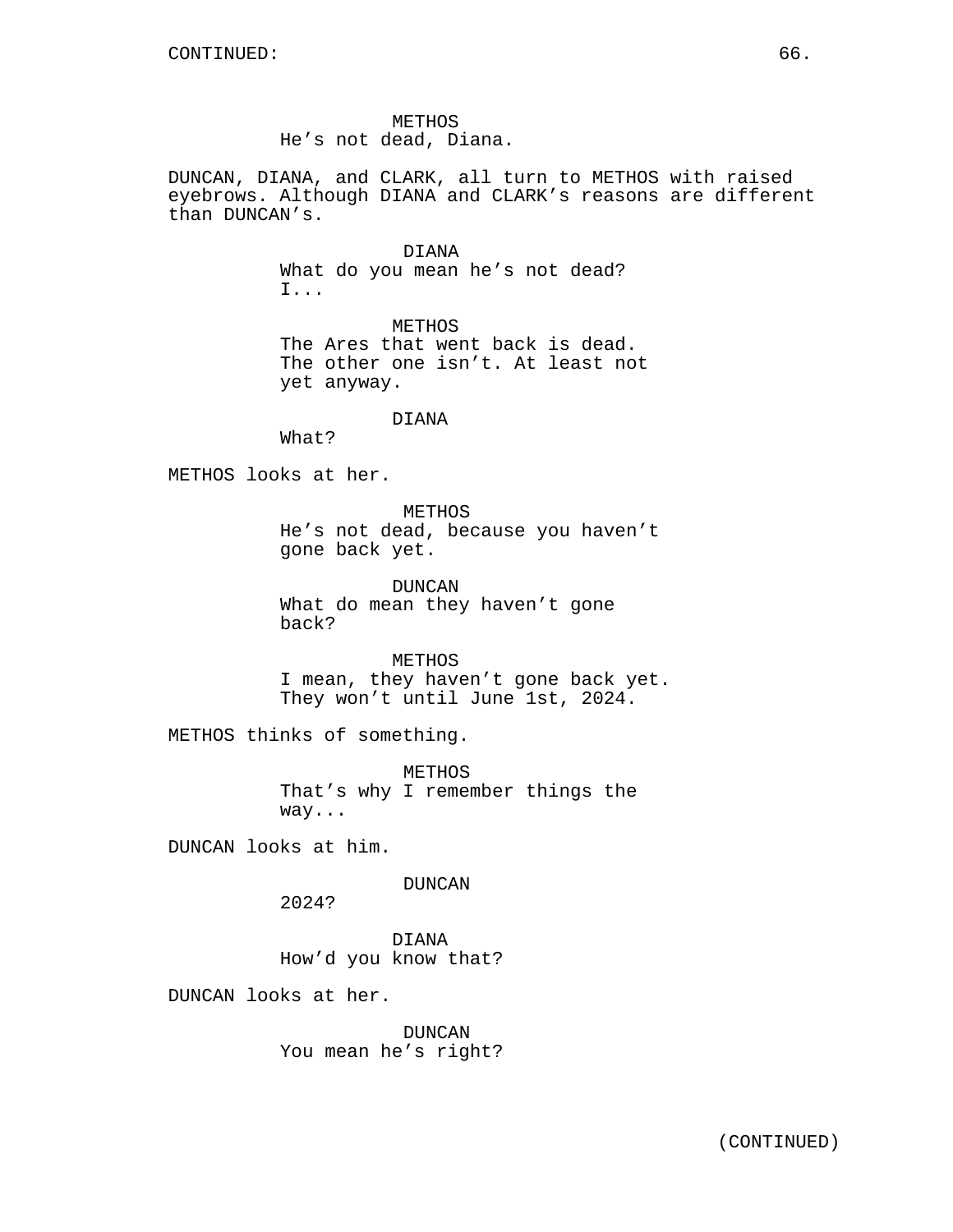DIANA Yes. I want to know how?

METHOS The holodisk you gave me. (beat) When the disk played, the computer noticed that the file create was...

DIANA Of course. How could I've been so

stupid. I thought I'd covered all my bases. I even set the counter so that it would start at negative 260,864,200.

DUNCAN is confused.

#### DUNCAN

Why that number?

DIANA

That's the number of seconds from Feb 25th, 2016, which is when I wanted the disk to play, and June 2nd 2024, which is when we actually left.

DUNCAN

But if you left in 2024, how come you returned in 2016? 8 years before you left?

Momentary pause. DIANA wonders how to answer that.

DIANA I'm not sure. I...

CLARK, who has been quietly listening to her bluff and lie her way out of this situation, speaks up.

## CLARK

Home.

DIANA / DUNCAN

What?

CLARK

Home.

CLARK looks at DIANA.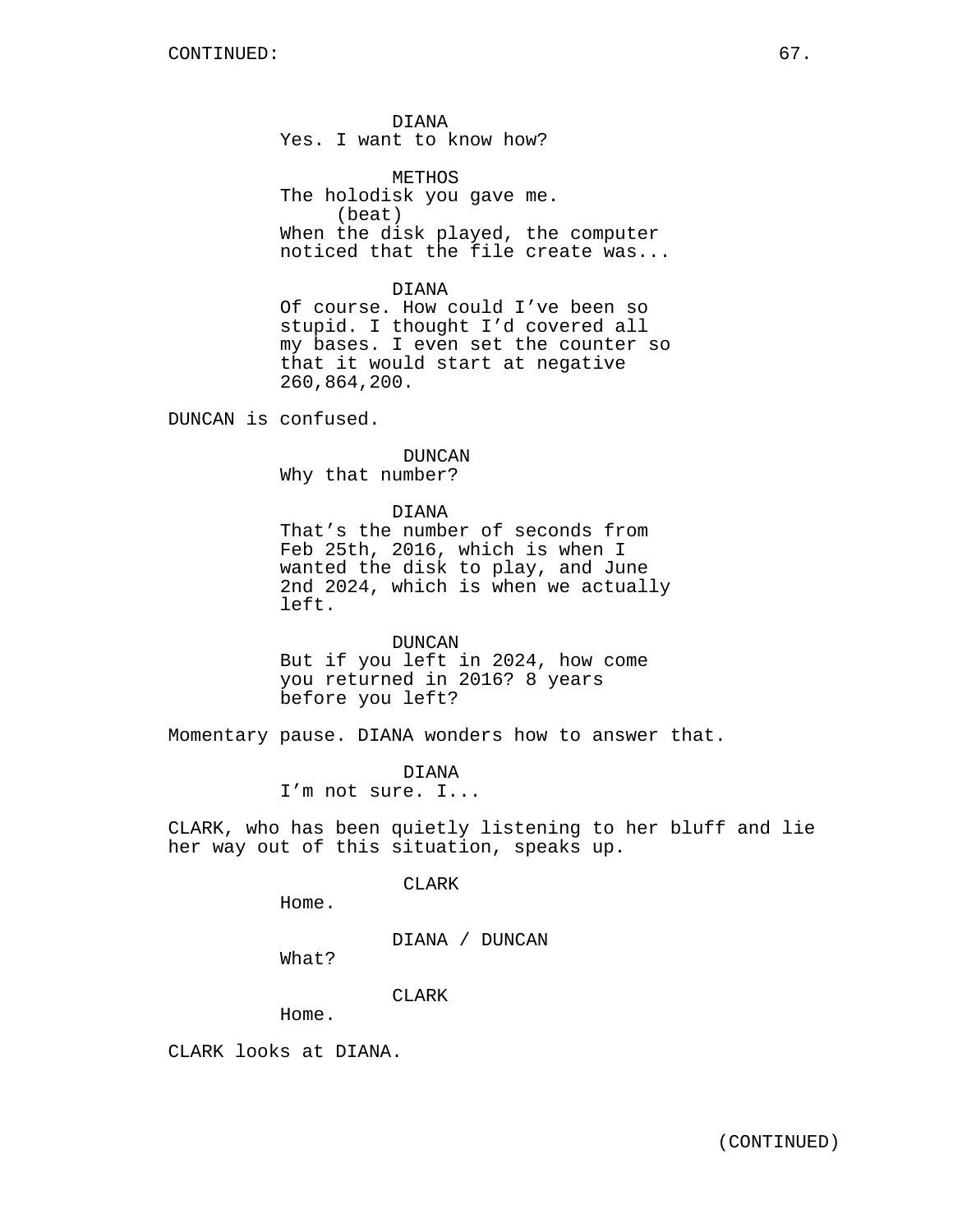CLARK Remember, mom?

Momentary pause. DIANA's not sure what CLARK is getting at. She knows that the reason they landed in 2016, was because of the locket. The inscription read "Farewell 2015. Hello 2016". CLARK can tell she is curious so he prompts her.

> CLARK "Think of a place, and there'll you be". You said to "Think of Home". I guess Mac was home.

DIANA sees where CLARK is going.

DIANA And 2016 was the year we broke-up.

CLARK Looks like fate was putting you back together.

DIANA gives CLARK a "good one" look.

DUNCAN Let me get this straight. (beat) If you guys haven't left yet, then doesn't that mean that there are two of you guys here, now?

DIANA Yes. Why do you think we've moved around so much?

METHOS The laws of temporal physics can be so confusing.

DUNCAN

Laws?

METHOS, CLARK, and DIANA all say the next line at the same time.

> DIANA / METHOS / CLARK The same matter cannot occupy the same space at the same time.

DUNCAN Which means...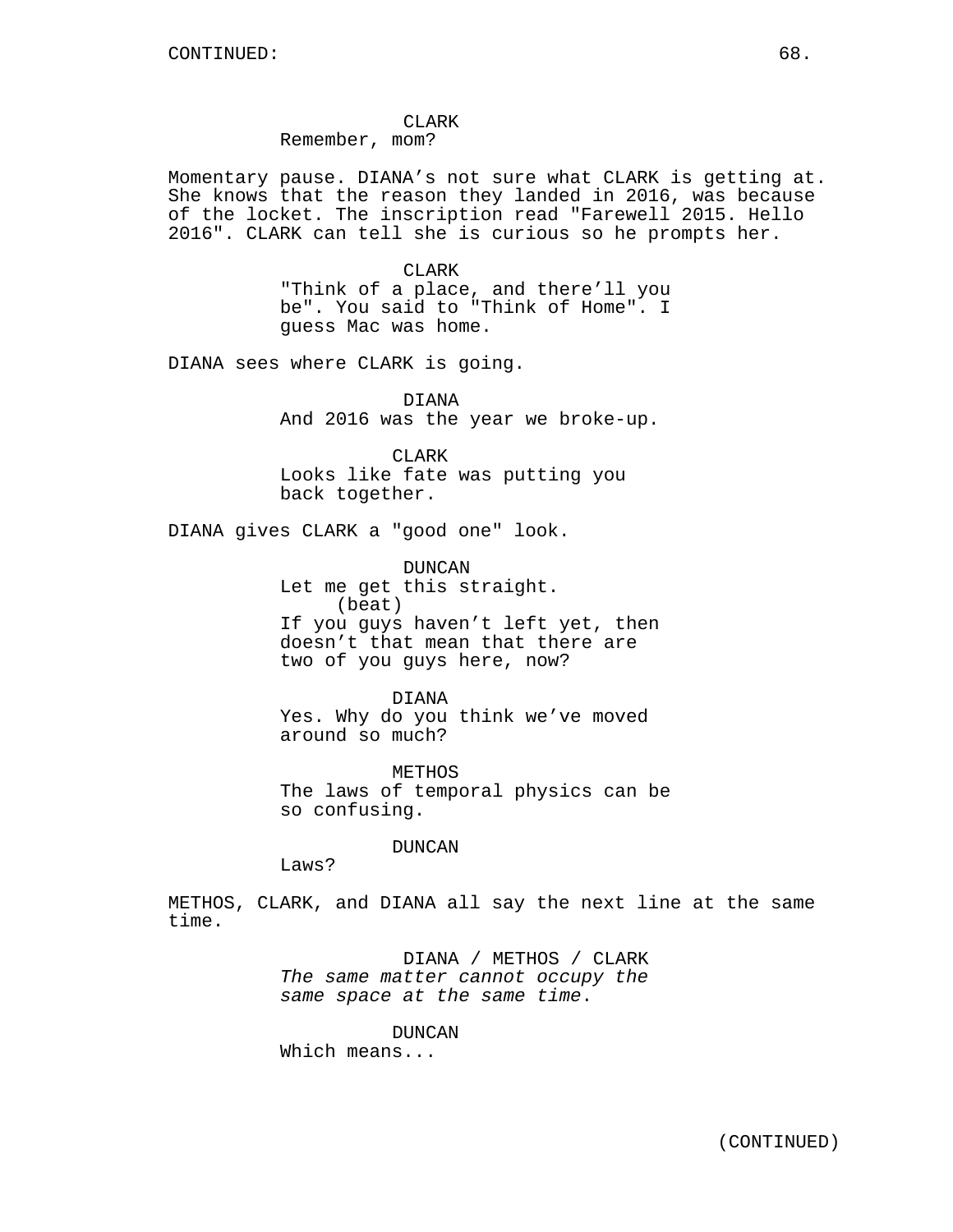METHOS If the two Dianas, or the two Clarks, are in the same place at the same time, they'd both cease to exist.

DUNCAN Then how could Ares kill...

DIANA Ares never touched Ares. His sword did.

DUNCAN

Oh.

DIANA So you see, there is no freeing Ares. (beat) My Ares is dead, and there's nothing I can do to bring him back. Her Ares isn't dead yet, but once they go back, he will be. It's an endless circle.

Momentary pause.

DUNCAN How long were you back there?

DIANA In Ancient Greece?

DUNCAN nods.

DIANA

I don't know.

DIANA pretends to be thinking. She knows it was 42 years, but she isn't going to tell them that. Although, Methos should know, shouldn't he?

> DIANA 14 years, I think.

CLARK gives her a "what" look.

DIANA

Look, I...

She rises from her chair.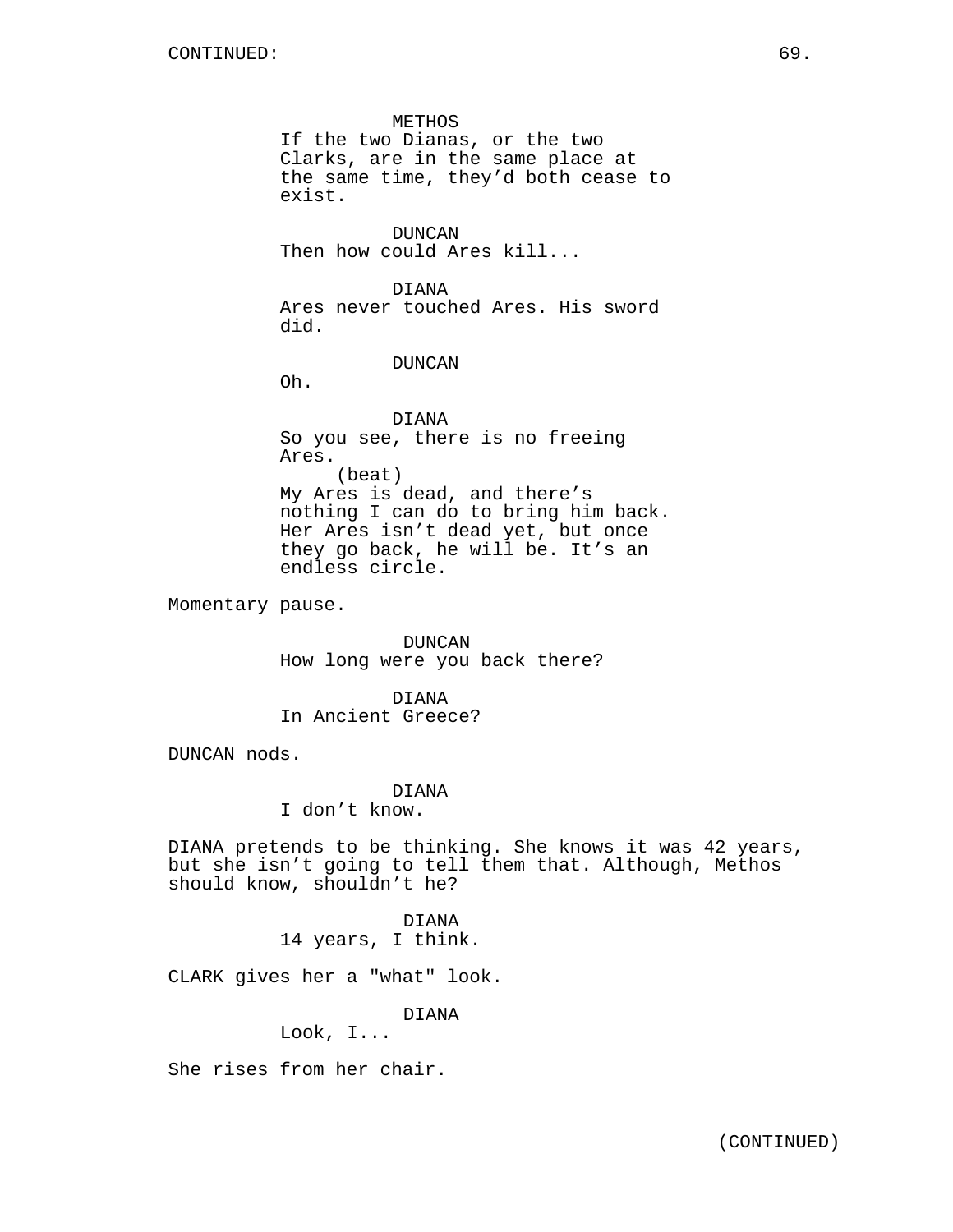DIANA I really don't want to talk about this anymore. I...

She stops, and starts to walk off. METHOS and DUNCAN exchange a look. DUNCAN rises and goes to her.

DUNCAN

Diana, wait.

Momentary pause. She stops, and turns to him.

DIANA Mac, please. I... I want to be alone for a while.

DIANA turns and heads to the bedroom. DUNCAN turns to CLARK and METHOS, then back to DIANA as she is closing the door.

> DUNCAN You think I should...

CLARK cuts him off.

**CLARK** No. I'll do it.

CLARK gets off the counter and heads to the bedroom. DUNCAN returns to the sofa.

CONTINUE TO:

18 BEDROOM 18

DIANA is sitting on the edge of the bed, with her head in her hands. There is a knock on the door. She thinks it is DUNCAN, so she ignores it. The door opens. She starts to speak as she is looking up.

> DIANA Mac, I... Clark?

She motions him in. He closes the door. She drops the act. He stares at her.

> DIANA Well, you think they bought it?

CLARK If I didn't know better, I would have.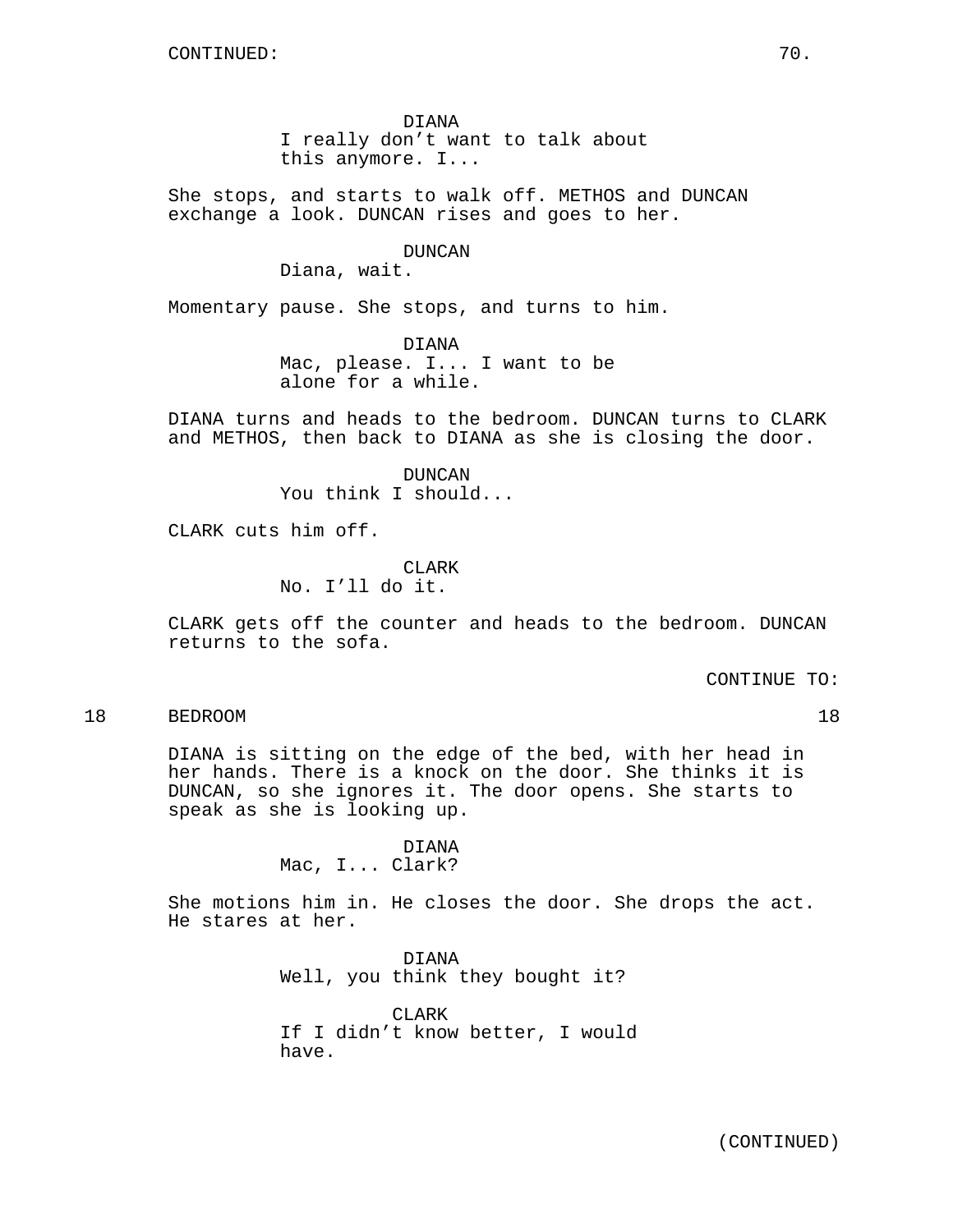DIANA

Good.

CLARK I thought you were going to tell them the truth?

DIANA I was. But...

CLARK ...something stopped you.

DIANA

Yeah.

CLARK You realize, that the way you handled that out there, was pure Ares.

DIANA

I know.

DIANA and CLARK share a look.

DIANA And, speaking of Ares...

CUT TO:

19 LIVING ROOM 19

DUNCAN and METHOS are sitting.

METHOS Well. Do you believe her?

DUNCAN

Don't you?

METHOS I just have to wonder. Why now? Why tell us this now?

DUNCAN Why would she lie?

METHOS I never said she was lying. It's just the timing. It's like she knew we were...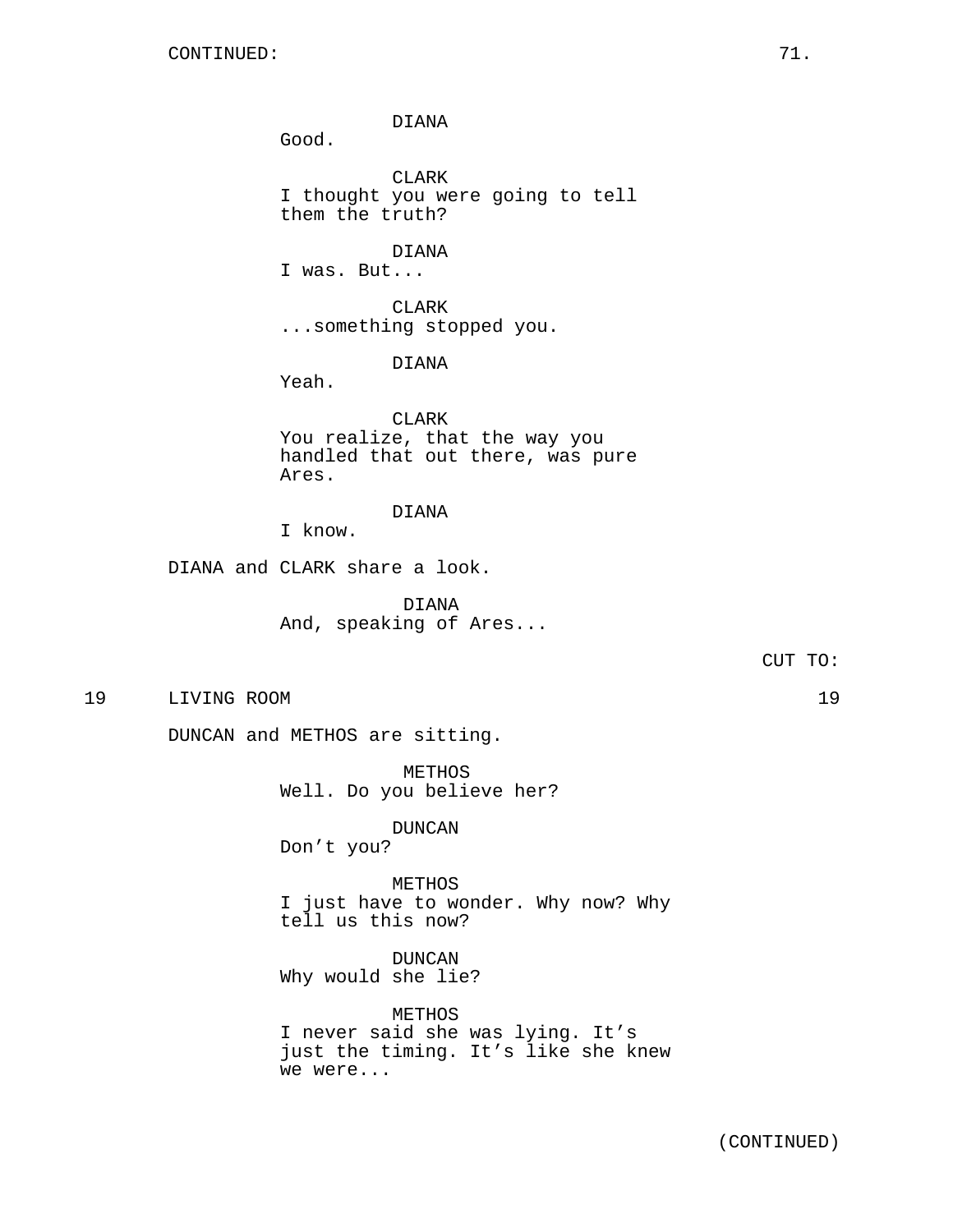DUNCAN

Methos...

METHOS Maybe she did know.

DUNCAN

What?

Momentary pause.

METHOS She didn't, pick up on any, vibes from you, did she?

DUNCAN Just drop it. Okay?

METHOS

Oh kay.

Momentary pause. DUNCAN looks to the bedroom door.

DUNCAN At least... For now.

METHOS gives him a look, but DUNCAN is still staring at the closed door.

JUMP TO:

20 BEDROOM 20

DIANA has just finished telling CLARK about her visit to ARES.

### CLARK

And?

DIANA You were right. (beat) I do still love him. But I also love Mac. And... (beat) ...and I don't want to hurt him.

CLARK But when the time comes to free Ares, you'll...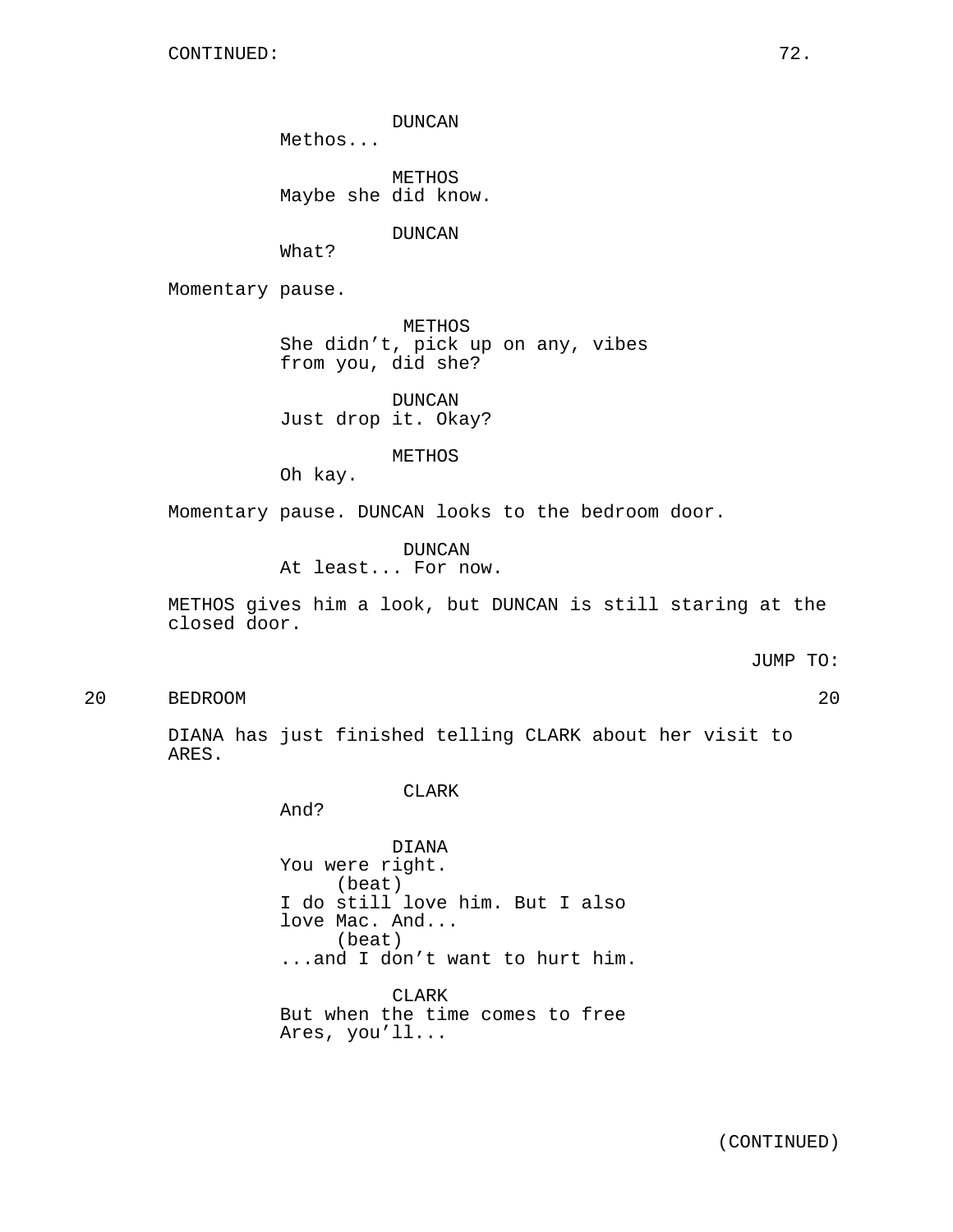DIANA ...have to choose. I know. (beat) Ares will want to pick up where we left off. And part of me wants him back too. (beat) I miss him, Clark. I don't know how I'll ever choose. I love them both so much. (beat) How do I choose?

CLARK thinks of something.

CLARK Maybe you won't have to.

DIANA

What?

CLARK Maybe the choice will be made for you.

DIANA No. Mac would never fight Ares. Not while Ares is god. Mac wouldn't...

CLARK That's not what I meant.

Momentary pause.

DIANA Oh? What did you mean?

Momentary pause.

### CLARK

We still have at least 10 years before we can even try to free Ares.

DIANA How do you figure that?

CLARK

If Kevin and Sam start a family immediately, and if their first child is a girl, we'd have to wait until she was old enough to throw the chakram, right?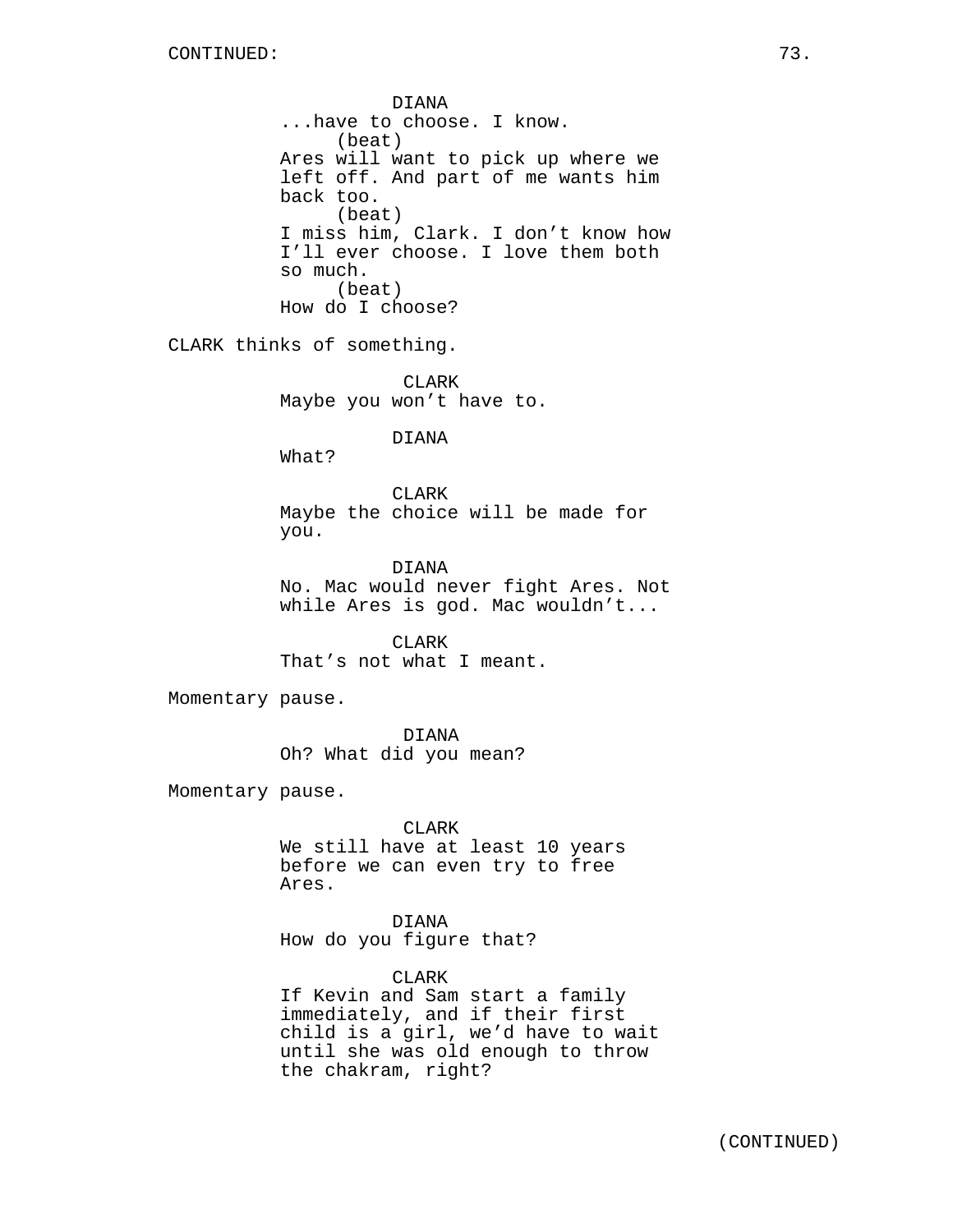DIANA

Right.

**CLARK** But, if their first child is not a girl, we'll have to wait more then 10 years. A lot can happen in decade, mom. A lot.

## DIANA

I know.

CLARK And, Mac doesn't live what you'd call a normal life. Everyday he runs the risk of facing an Immortal and not...

DIANA thinks she knows what he is trying to say.

### DIANA

Don't. Don't say it.

### CLARK

Mother, every time Mac accepts or gives a challenge, you know he might not win. You know he could...

#### DIANA

Knowing it, and thinking it, and two completely different things.

DIANA and CLARK share a look.

# CUT TO:

21 LIVING ROOM 21

DUNCAN is pacing. He keeps looking from the floor to the bedroom door.

> DUNCAN What do you think they're talking about in there?

METHOS I don't know, I...

The bedroom door opens. DUNCAN stops pacing. METHOS straightens up. CLARK exits and walks over. CLARK looks at DUNCAN.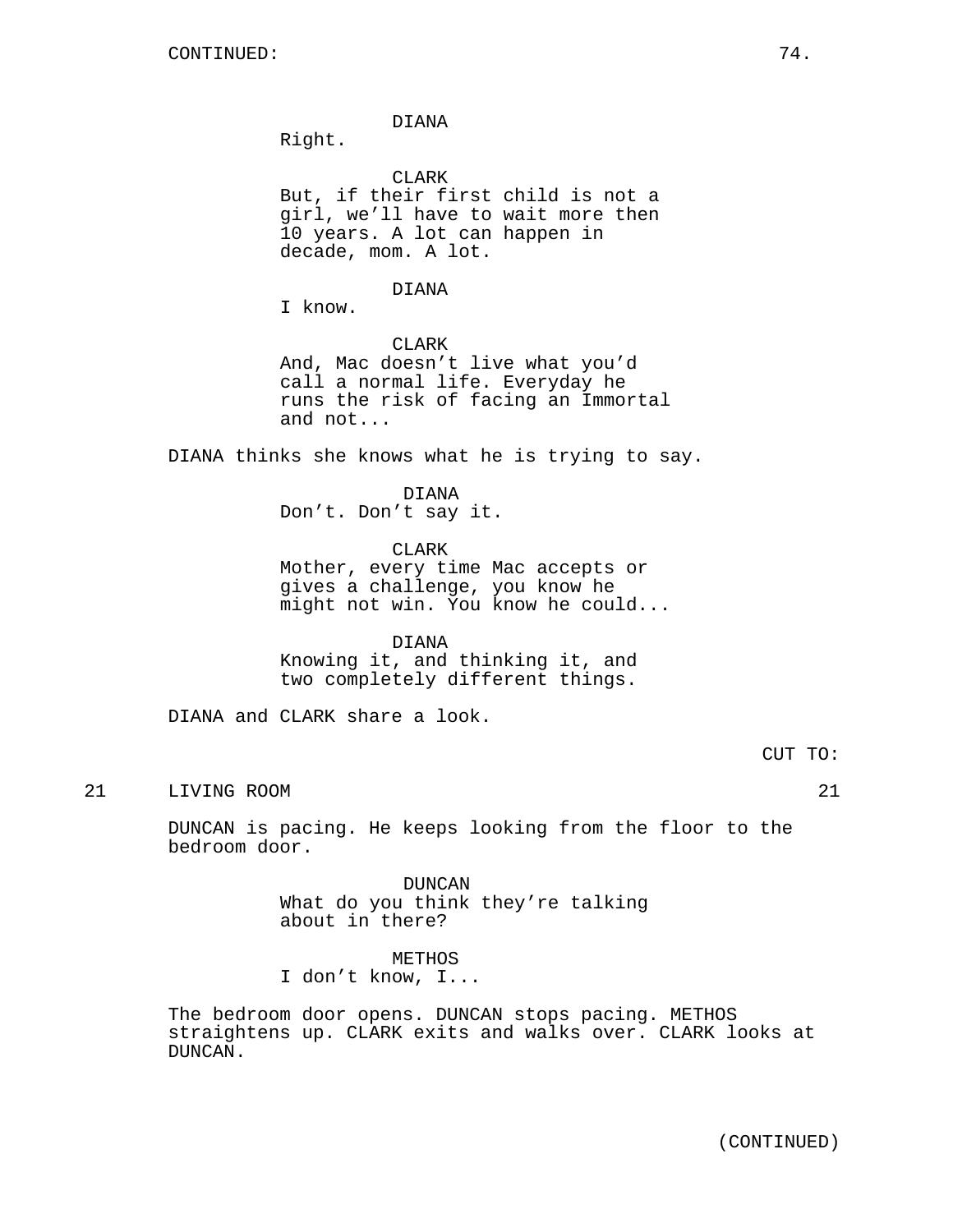CLARK She wants to see you.

DUNCAN goes over to the bedroom. He enters and closes the door.

> METHOS So, is she...

CLARK She's fine.

# METHOS

Good.

CLARK sits beside METHOS.

CLARK So, you've known all along and never said anything.

## METHOS

Known what?

CLARK That we wouldn't be leaving until 2024.

METHOS Oh that. Yeah.

CLARK Why'd you never say anything?

METHOS Never seemed important.

CLARK What if one of our doubles had've paid you a visit?

METHOS Never thought of that!

CLARK How would you have known if it was us, or them?

## METHOS

Well...

Momentary pause. METHOS thinks.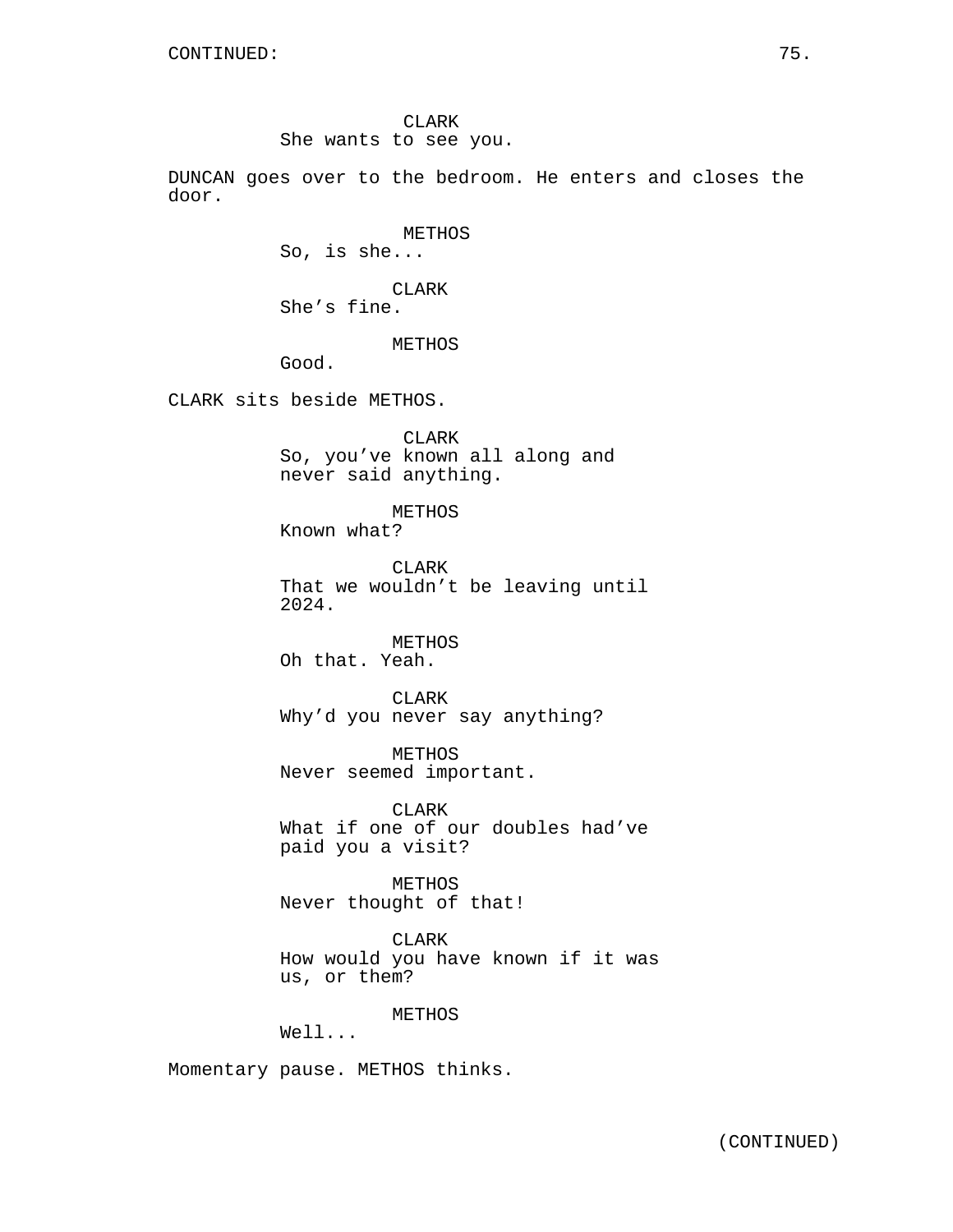METHOS You're easy. (beat) Your hair used to be so short. Now it's... well, it's... not.

CLARK Okay. But what about Mom? She hasn't changed at all.

Momentary pause.

METHOS

Her ring.

CLARK

Ring?

METHOS Ever since you've come back, she's been wearing that ring. Never seen her with it before. (beat) Where'd she get it anyway?

CLARK remembers all to well the day Ares gave her that ring. Christmas Eve 2018.

> CLARK Ah, it, uh.... It was a ch...

He is about to say Christmas, but changes it to Solstice.

CLARK ...solstice gift.

METHOS From Hercules, right? (beat) That guy was sure a romantic.

CLARK decides to agree with him.

CLARK Right. Hercules. (beat) He gave it to her as a symbol of his love.

METHOS How does Kevin fit into this?

CLARK is momentarily thrown. "Whoa, talk about a subject jump."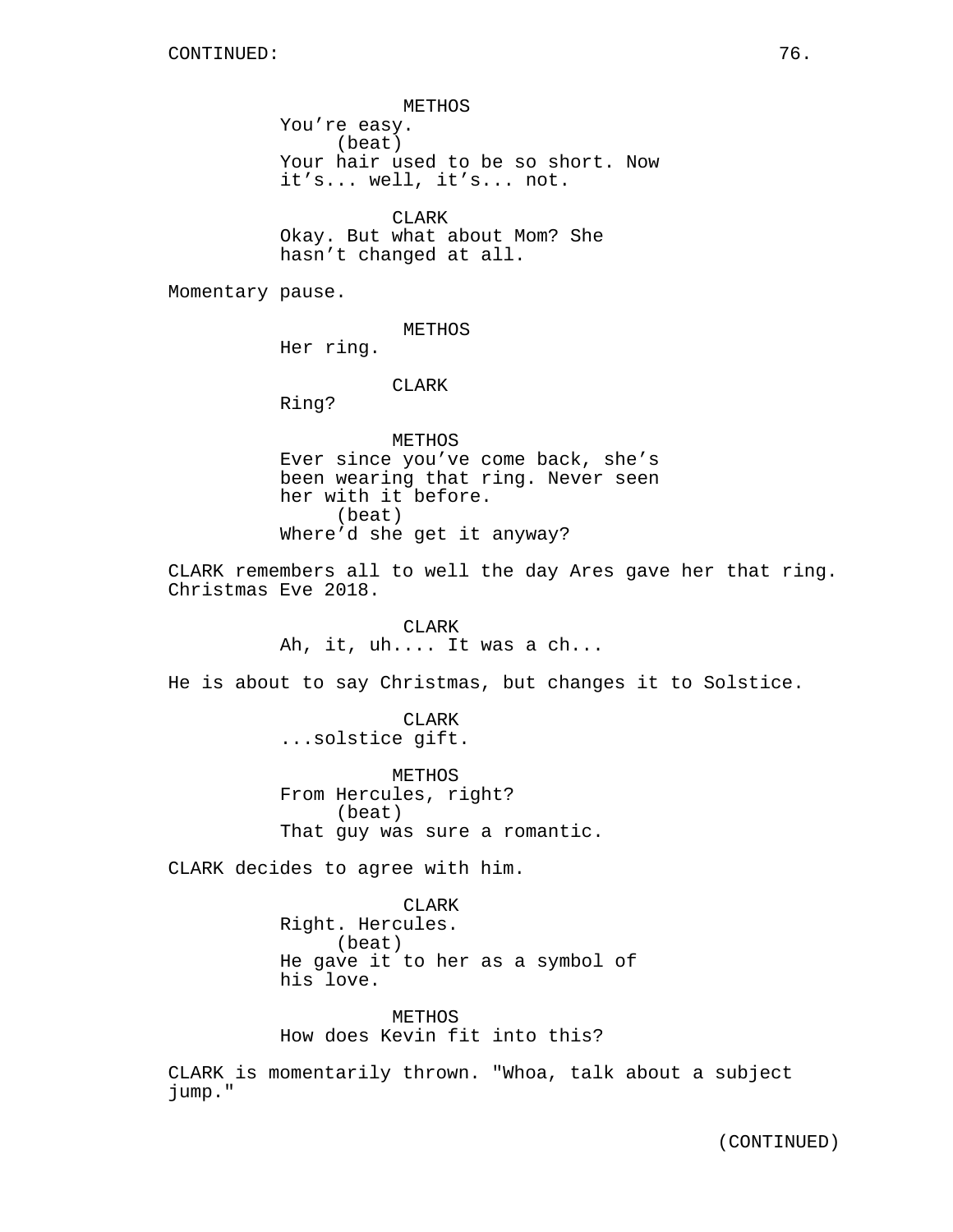CLARK What do you mean?

METHOS Mac and I know that he is connected. We're just not...

#### CLARK

Well, uh...

Momentary pause. CLARK tries to think of something to say.

CLARK

When we were in Macedonia, we learned that an archaeological team had entered the cave in 1942.

### METHOS

Right. Melinda Pappas, Janice Covington, Jack Kleinman, and Professor Smythe.

#### CLARK

You've done your homework. (beat) Then you must know that Kevin is the grandson of one of the members of the team.

**METHOS** Yes. Melinda Pappas.

## CLARK

What you probably don't know, because no one would, is that when we went there, we, um... (beat) ...we noticed some things were missing from within the inner chamber.

#### METHOS

Reports state that the only items removed from the cave, were The Xena Scrolls.

**CLARK** 

True. But that was not all that was removed.

### METHOS

So, Diana only wants to know where those artifacts are now?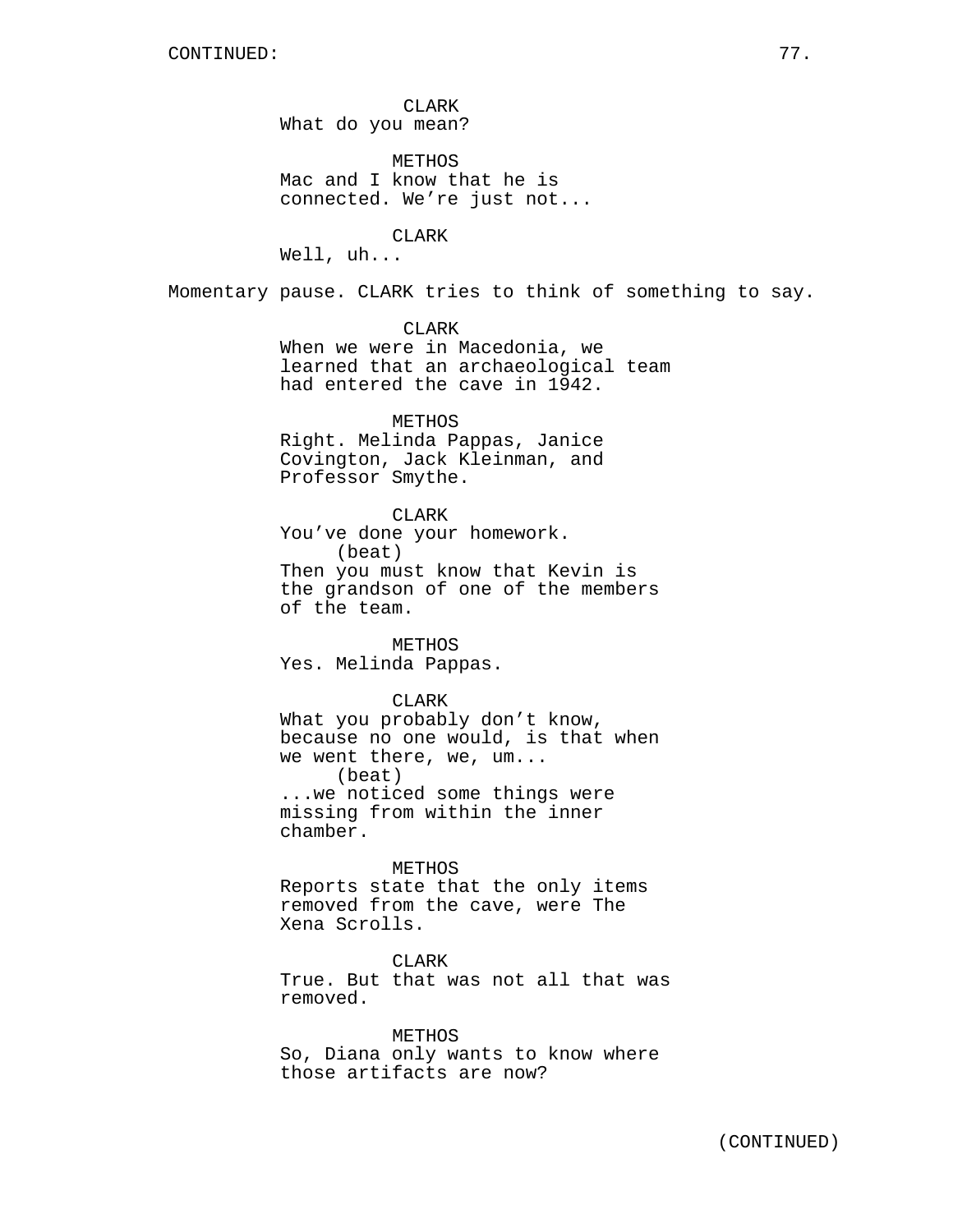CLARK

Right.

METHOS Maybe Mac and I can help. What exactly are you looking for?

Momentary pause. CLARK's not sure how to answer that. He thinks.

CLARK

Well, um... The most important item, would be... um... well... his sword.

METHOS is confused.

METHOS

His sword? You mean Ares' Sword? Doesn't he have it? I mean... Didn't he get it from the display case in the warehouse?

CLARK

Yes and no. (beat) When we went back, the sword came with us.

METHOS So there are two swords!

CLARK thinks...

CLARK (VO) Well, there are probably three. I have one, one is sealed in the sarcophagus with Ares, and the present Ares has one.

...but says...

CLARK Yes. The one from the future was hung within the tomb.

METHOS While the other Ares kept his sword.

CLARK Right. And that sword eventually wound up in the display case where (MORE)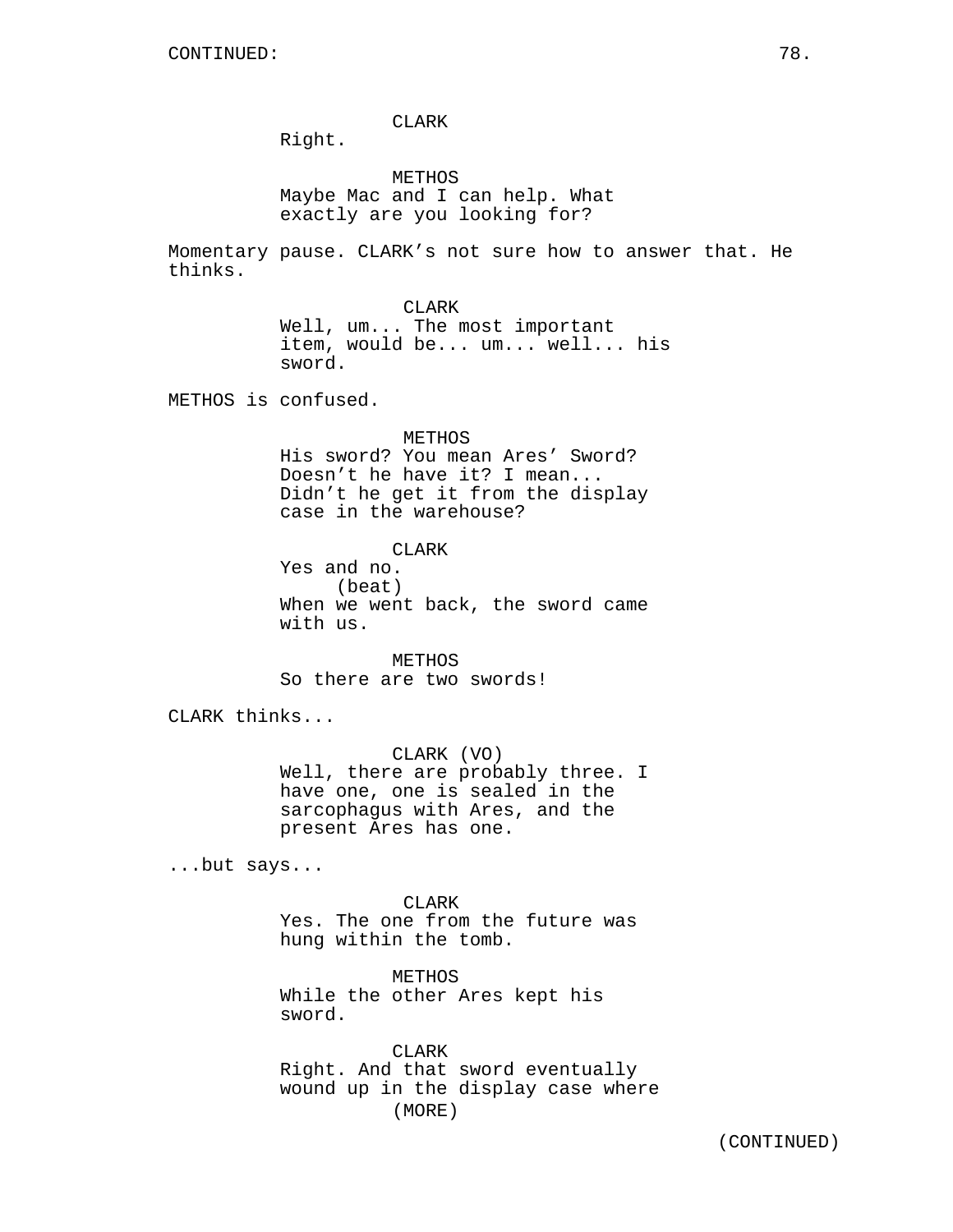CLARK (cont'd) Ares got possession of it again, and then brought it back with him to Ancient Greece where it...

METHOS What else was missing.

CLARK

Not sure.

METHOS looks at him.

METHOS What do you mean?

## CLARK

I don't know. I was only in the place once before that day in Macedonia. The sword was the only item that she mentioned by name.

METHOS gives him another look. Was CLARK lying to him? Or telling the truth? METHOS decides to change the subject, for now.

> METHOS By the way how to you want to handle the wedding?

CLARK What do you mean?

METHOS Have you told Diana what we did, yet?

### CLARK

No.

METHOS I think we should tell them. If we are all going to the wedding, they need to know.

**CLARK** 

I know.

METHOS How do you want to handle this?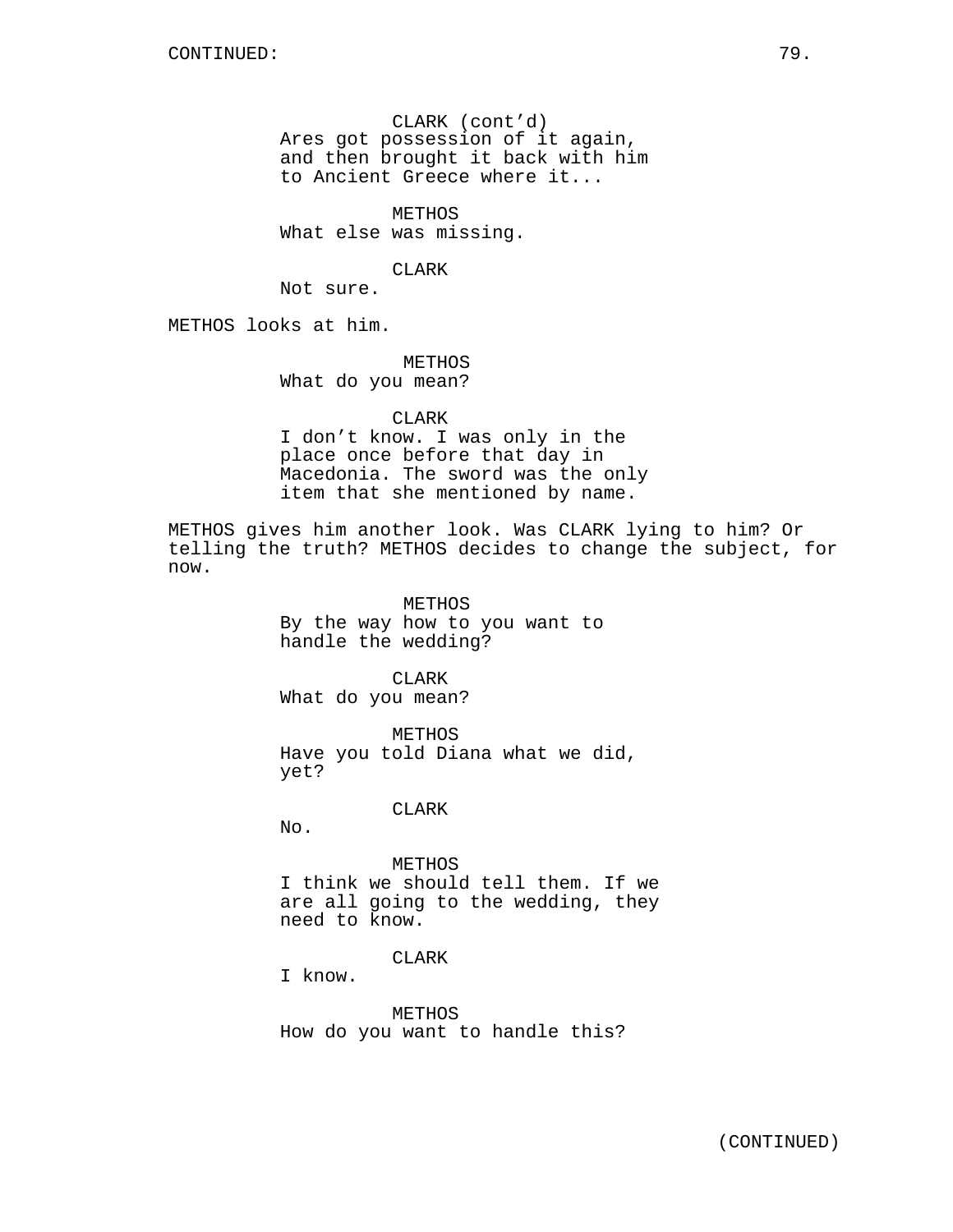CLARK Leave it to me, I'll think of something.

CLARK looks at the bedroom door and tries to think of how to tell DIANA.

## **WEDNESDAY OCTOBER 31st 2018**

22 EXT: NEW ZEALAND (SUNRISE) 22

Establishing shot. Camera pans around and zooms to a hotel. Camera enters the hotel.

PAN TO:

JUMP TO:

23 HOTEL (8:00AM) 23

Camera goes through the hotel and up to the 14th floor.

PAN TO:

24 HALLWAY OUTSIDE ROOM 1413 24

CLARK is standing in the hall. He is pacing outside the room.

> CLARK I have to do this. I've put it off too long.

CLARK takes a deep breath and opens the door.

CONTINUE TO:

25 ROOM 1413 25

DIANA is looking out the window. She turns as the door opens.

> DIANA Clark? What...

CLARK We need to talk mom.

DIANA Can this wait? There are...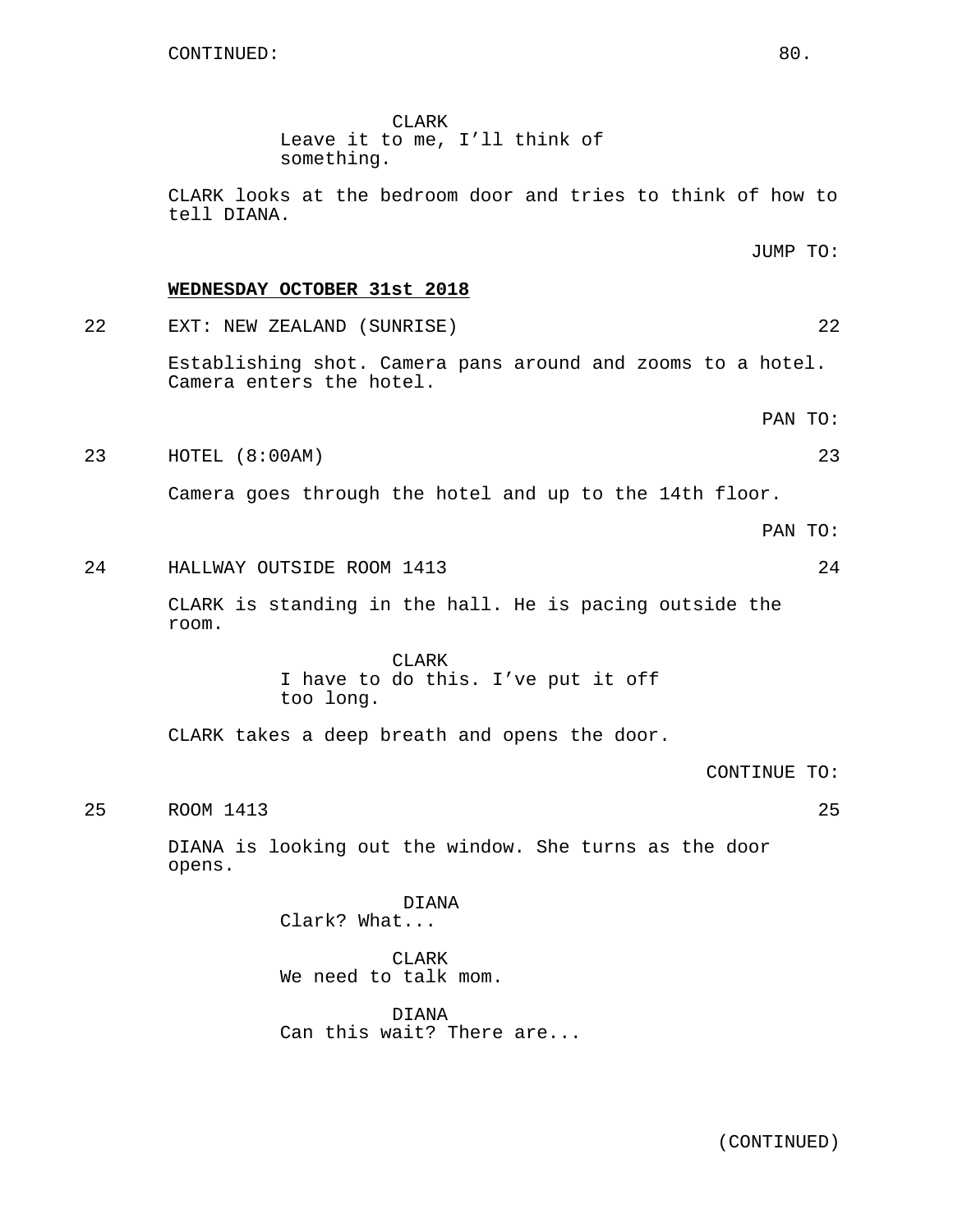CLARK No. DIANA can tell something is wrong. DIANA Clark, what is it? CLARK I... I... DIANA What did you do? CLARK Maybe it would be better if I just showed you. CLARK puts out his hands. Palms up. DIANA walks over and, while giving him a look, places her hands on his. FADE IN TO: 26 FLASHBACK 26 Chapter 17, Scenes 34 and 35 (up to where CLARK and METHOS walk off.) FADE BACK TO: 27 ROOM 1413 27 DIANA looks at CLARK as he removes his hands from under hers. DIANA Why did you... CLARK He was getting to close, Mom. Methos was about to be exposed. I had to do it.

DIANA realizes he is right. She doesn't like that he did it and never told her, but she knows he is right.

> DIANA I know. (beat) Wait, this means that Kevin doesn't know that Mac is Duncan MacLeod.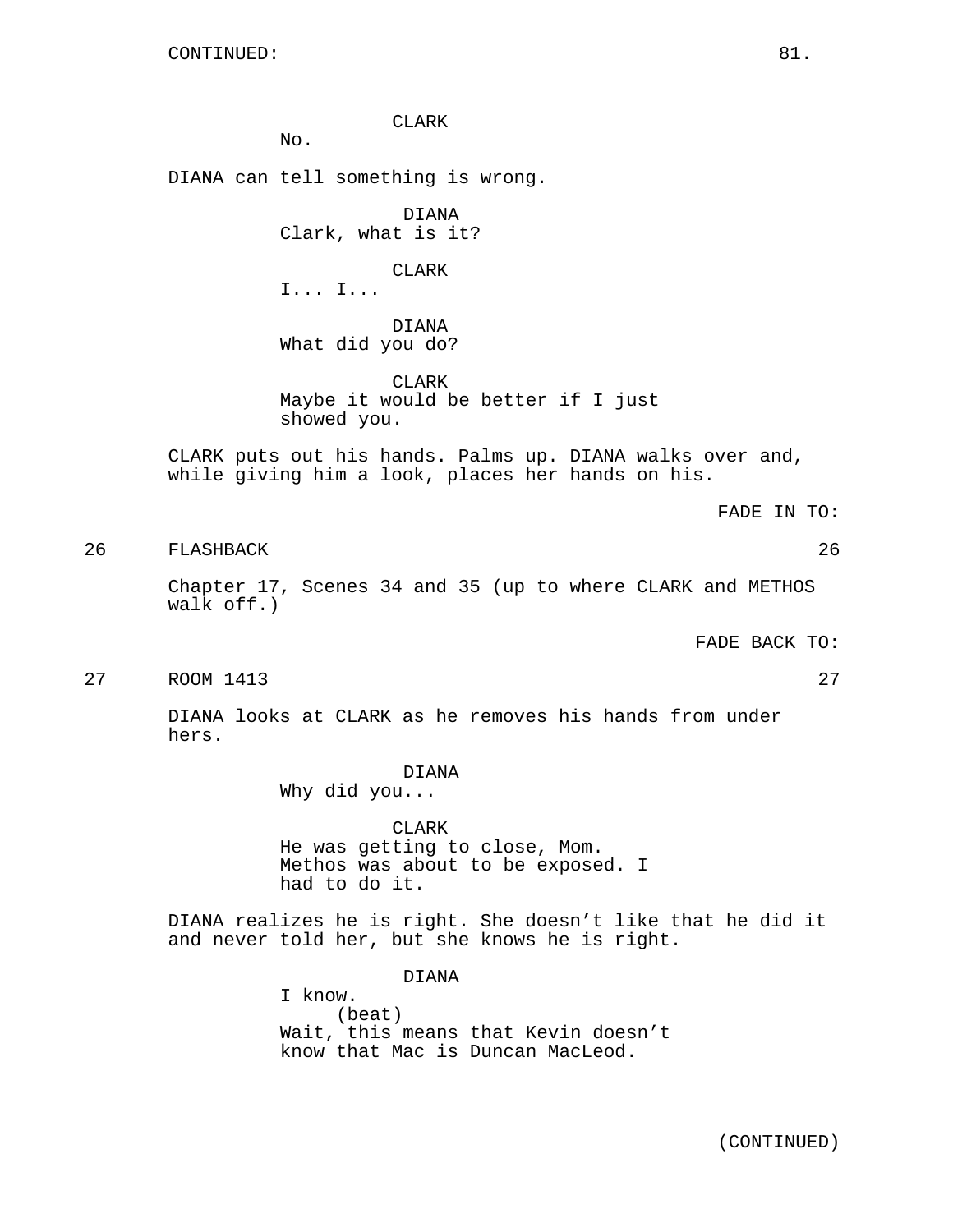CLARK

Right.

DIANA

But he will in a few hours. I know we are wearing customs, but he will still recognize Duncan MacLeod. All the Watchers know...

CLARK

I thought of that. Here...

CLARK holds out his hand and a box appears. DIANA looks at the box as it opens. She recognizes it.

> DIANA Is that what I think it is?

> > CLARK

Yes.

DIANA Where did you find it?

CLARK Does it matter?

DIANA

I guess not.

CLARK Just get Mac to wear it, and all will be okay.

DIANA gives CLARK a look as she takes the box from him.

DIANA Don't think this gets you off the hook for...

CLARK (smile) See ya at the church.

CLARK vanishes. DIANA looks at the ring.

DIANA Last time I saw one of these was...

The CAMERA zooms in to a close-up of the ring.

FADE IN TO: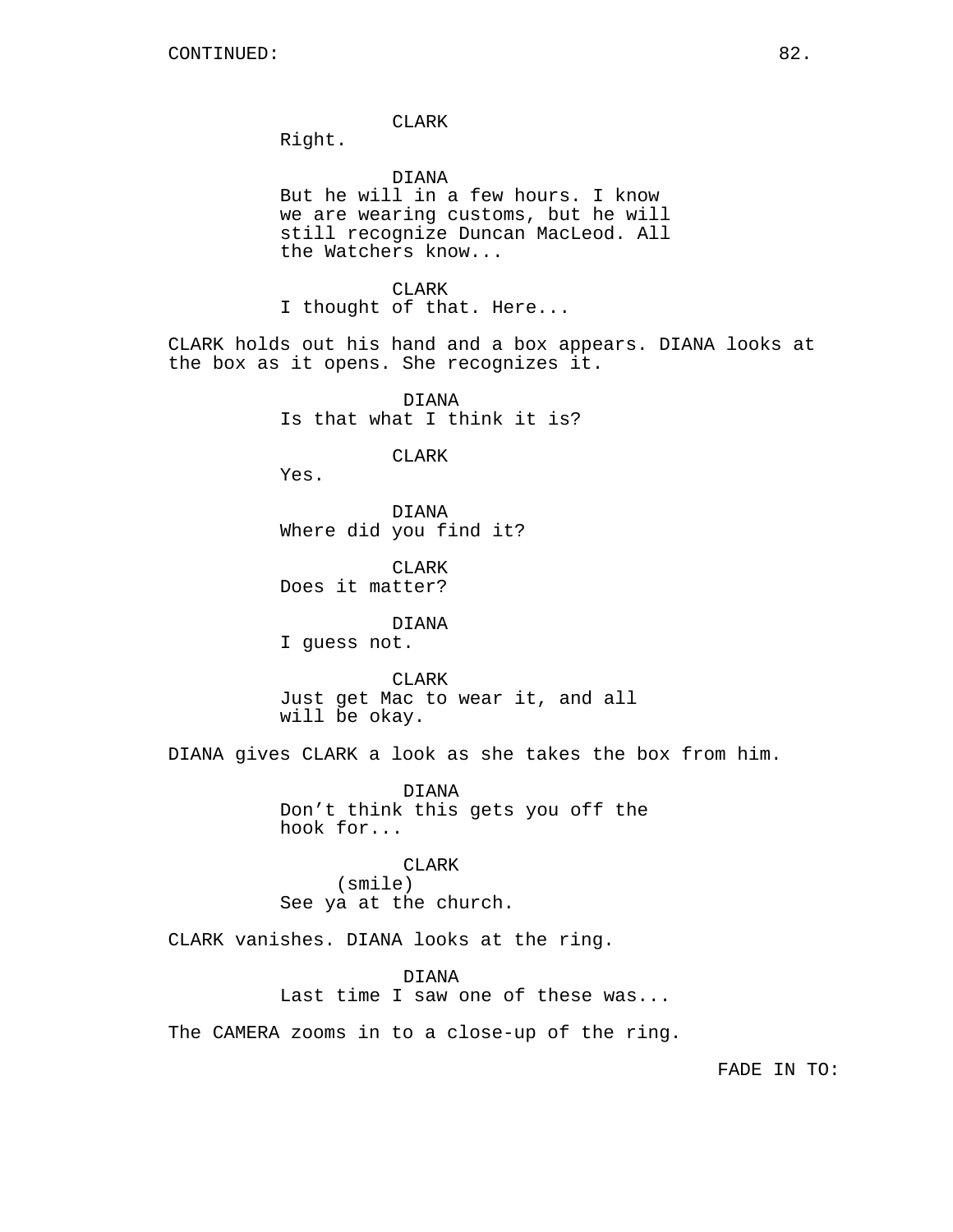28 FLASHBACK 28 Chapter 12, Scene 59-63. FADE BACK TO: 29 ROOM 1413 29 DIANA is staring at the ring, and doesn't hear DUNCAN approach. CAMERA is still focused on the ring. DUNCAN (VO) Whatcha got there? DIANA It's for you. DIANA closes the box, turns, and offers him the box. DIANA Here. Put it on. DUNCAN What is it? DUNCAN opens the box. DUNCAN A ring? DIANA Not just any ring. It's a Bloodstone ring. DUNCAN A what? DIANA The ring will disguise the wearer. No one will be able to see you as you. You will look different. DUNCAN Why would I need... DIANA I just learned that Clark wiped Kevin's memory of meeting you. Kevin doesn't know who you are. The door opens and METHOS enters.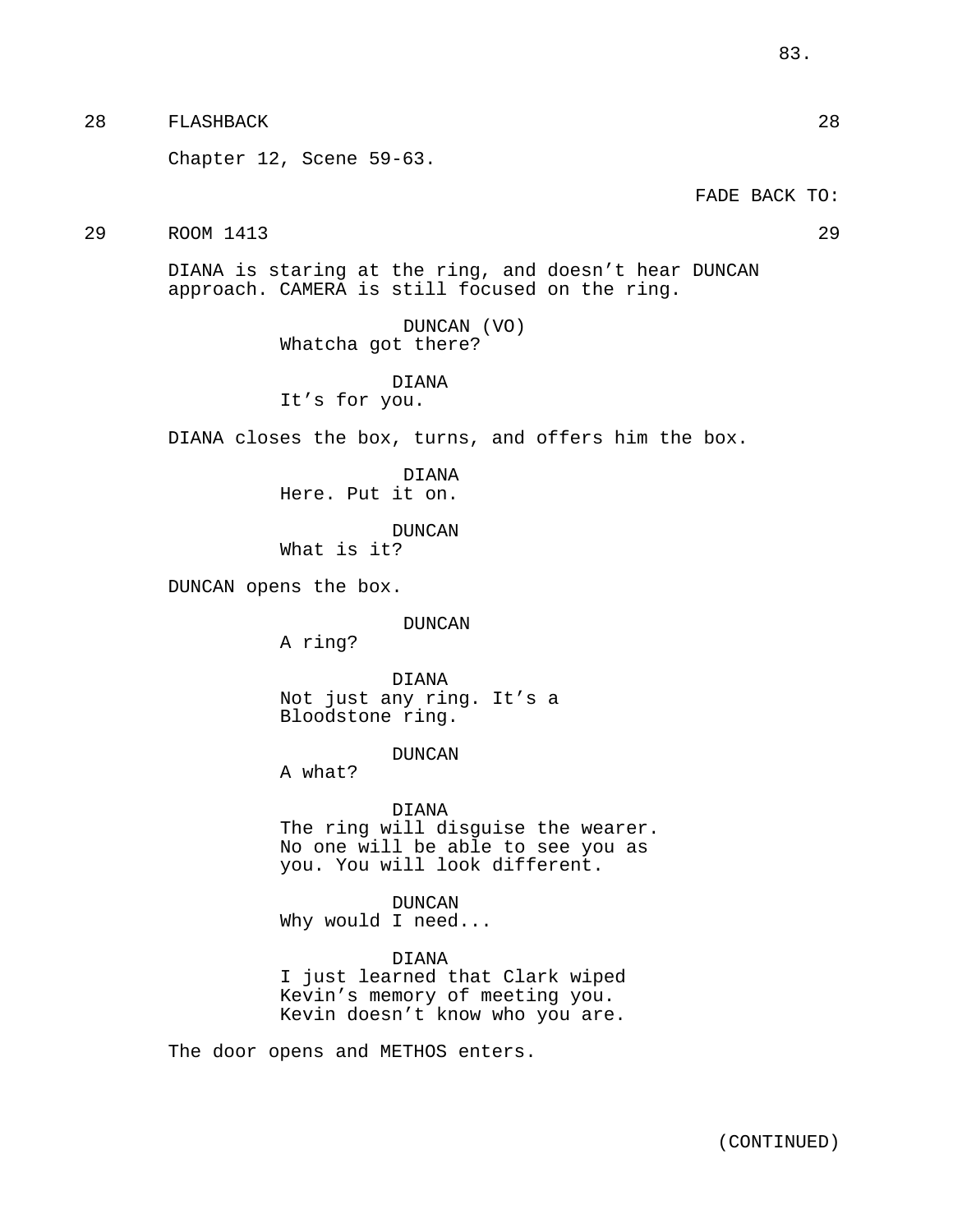DUNCAN That's great. METHOS What's great? DUNCAN Diana just told me that Clark erased Kevin's memory of meeting me. METHOS looks to DIANA. METHOS He finally told you. Talk about timing. DUNCAN You knew? METHOS Long story, I... METHOS notices the ring DUNCAN is holding. METHOS Is that a Bloodstone ring? DIANA Yes. METHOS Where'd you get it? DIANA Clark wouldn't tell me. METHOS looks to DUNCAN. METHOS So, what are you waiting for, put it on. DUNCAN What? METHOS Come on Mac. I've only heard about them, never actually seen one.

> DUNCAN What if it doesn't work?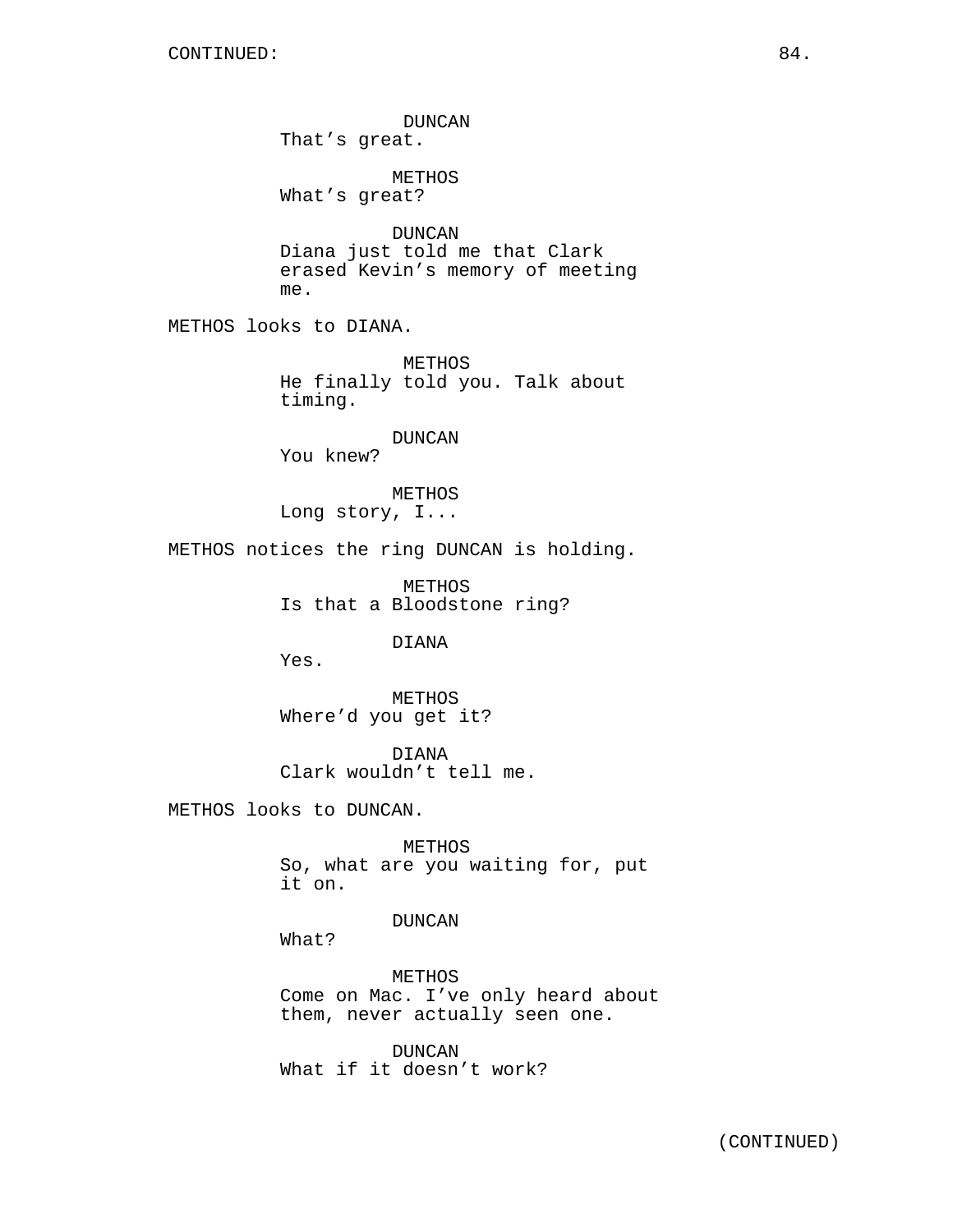DIANA Oh it will work. Trust me.

DUNCAN and METHOS look at her.

DUNCAN How do you know?

DIANA Experience.

METHOS Really? When, how?

DIANA

Long story.

METHOS and DIANA look at DUNCAN. DUNCAN takes the ring out of the box.

> DUNCAN Okay. Here goes nothing.

DUNCAN puts the ring on. It works. DIANA gasps when she sees what his new image looks like. She can't believe it. It's Sera. (Note: Everyone will see DUNCAN as SERA.) This must be the same ring that Ares used on her at the festival. How did Clark get it? Where did he find it?

> DUNCAN D, are you okay?

> > DIANA

Fine.

METHOS

Amazing.

DIANA

Yes. It is.

METHOS looks to DIANA.

METHOS Wait, you can see the new him? Shouldn't you still be seeing him as him?

DIANA decides to change the subject.

DIANA Shouldn't you be getting ready for the wedding?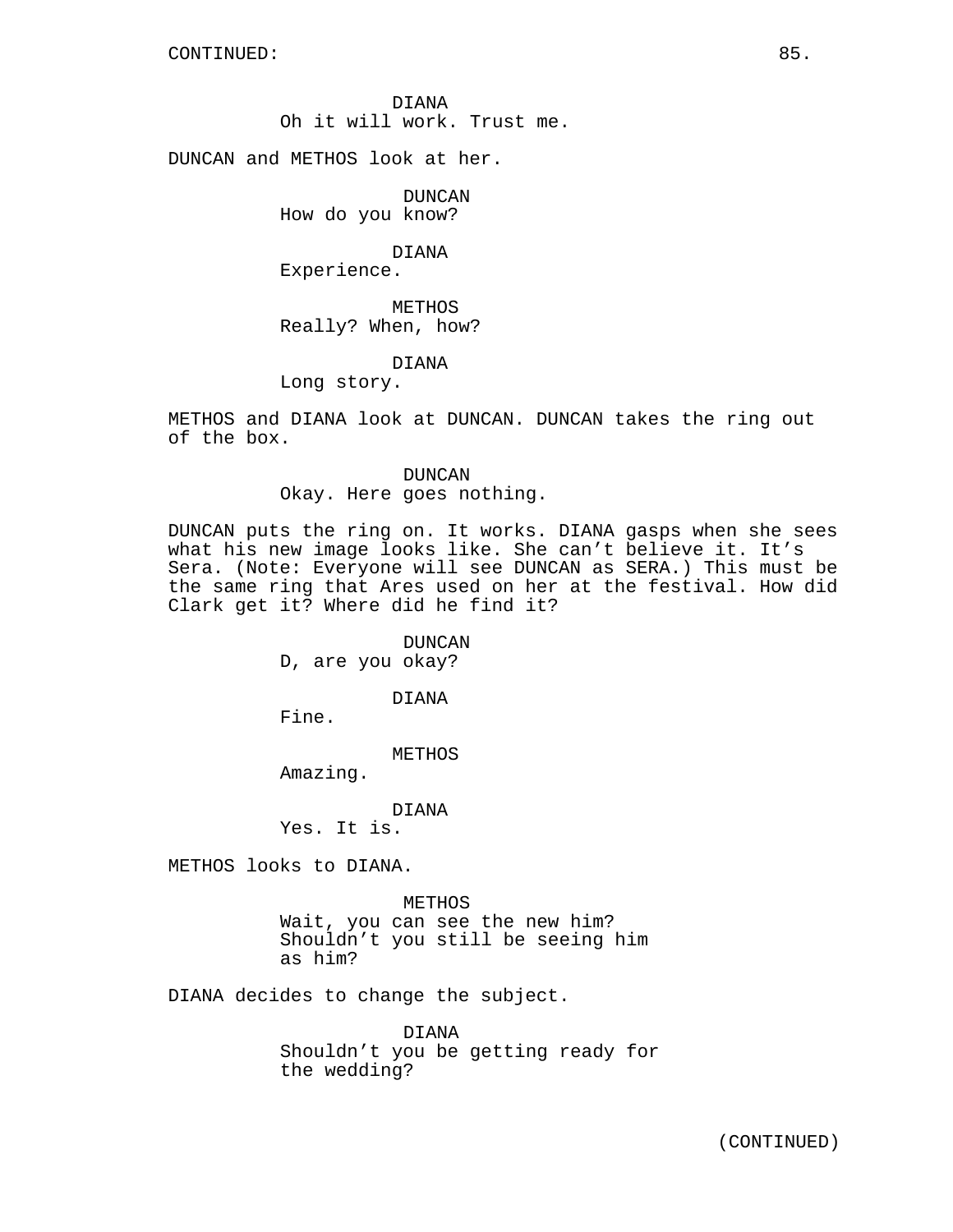CONTINUED: 86.

METHOS Of course. See you two later.

METHOS gives DUNCAN one more glance.

METHOS Love the new look, Mac.

DUNCAN gives him a look and METHOS leaves.

JUMP TO:

## 30 CASTLE (NOON) 30

The room is decorated, as any church would be for a wedding - flowers and candles all over the place. The guests are dressed in a wild variety of Hallowe'en costumes - most are respectful. KEVIN is dressed as a medieval Prince, and is waiting at the font of the room by an altar. His bride-to-be will walk down the aisle dressed as Princess. METHOS, aka Adam Pierson, is KEVIN's best man, and is standing beside him. DIANA, CLARK, and the disguised DUNCAN, are seated in the second row. DIANA leans over to CLARK.

> DIANA I have a good feeling about this. CLARK About what? DIANA This wedding. (beat) I just realized that, according to the Chinese Zodiac, we are in the Year of the Dog. CLARK So? DIANA The Dog was Ares' animal. Remember Graegus? CLARK How could I forget. DIANA It's a sign Clark. (beat) Kevin is getting married in The

Year of the Dog. The dog was... is... sacred to Ares. Ares is...

(CONTINUED)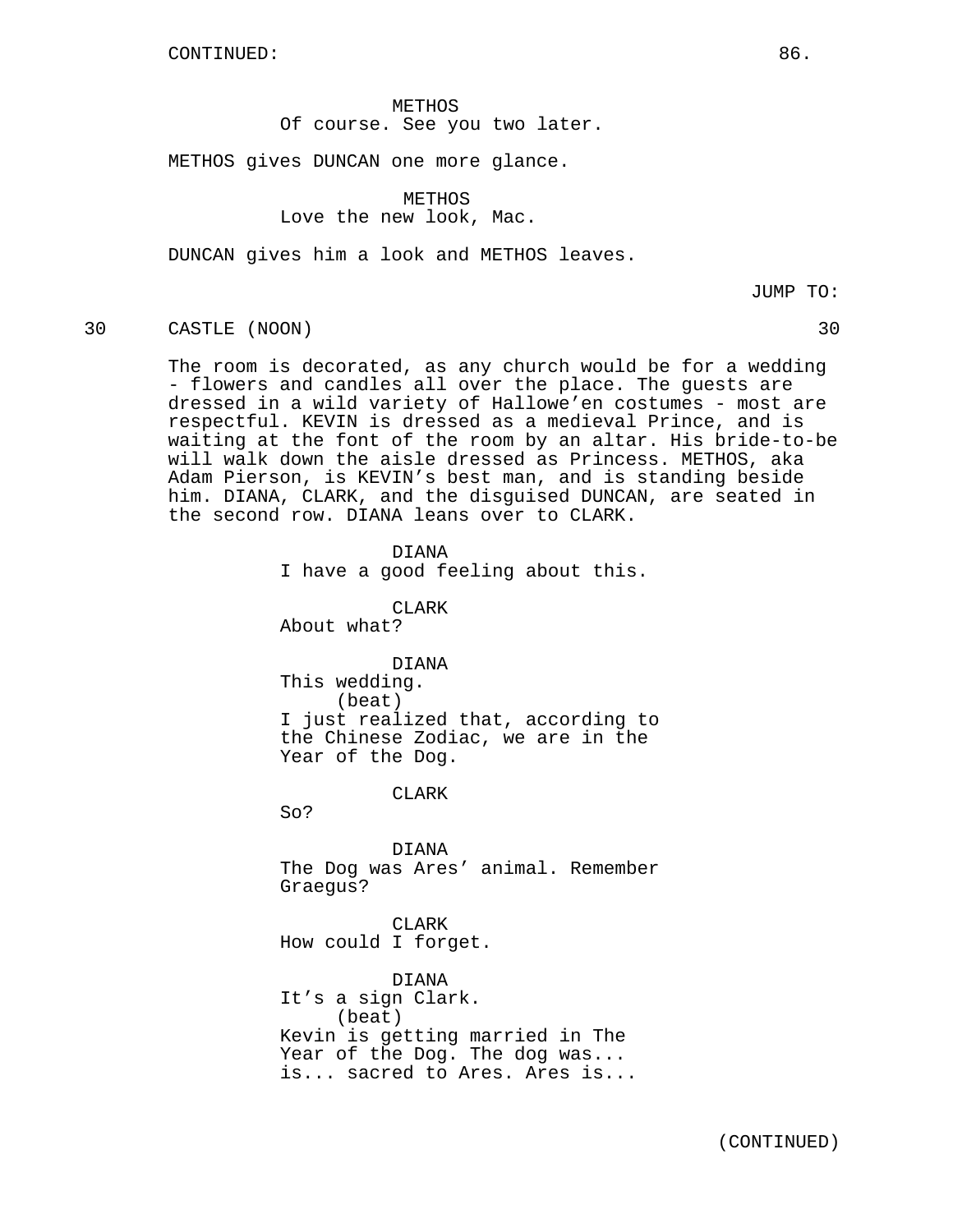CLARK Okay. Okay. Momentary pause. DIANA By the way, where did you get that ring? CLARK What? DIANA The ring? Where... CLARK Why? DIANA It's the same one that Ares used on me. CLARK Are you sure? DIANA When you look at Mac. Who do you see? CLARK I see Mac. DIANA You see Mac? CLARK Yes. Don't you? DIANA No. I see Sera. The ring's illusionary power does not work on CLARK. CLARK is the only one who can see DUNCAN as DUNCAN. It works on DIANA for the same reason it did before.

CLARK

Who?

DIANA The man Ares pretended to be.